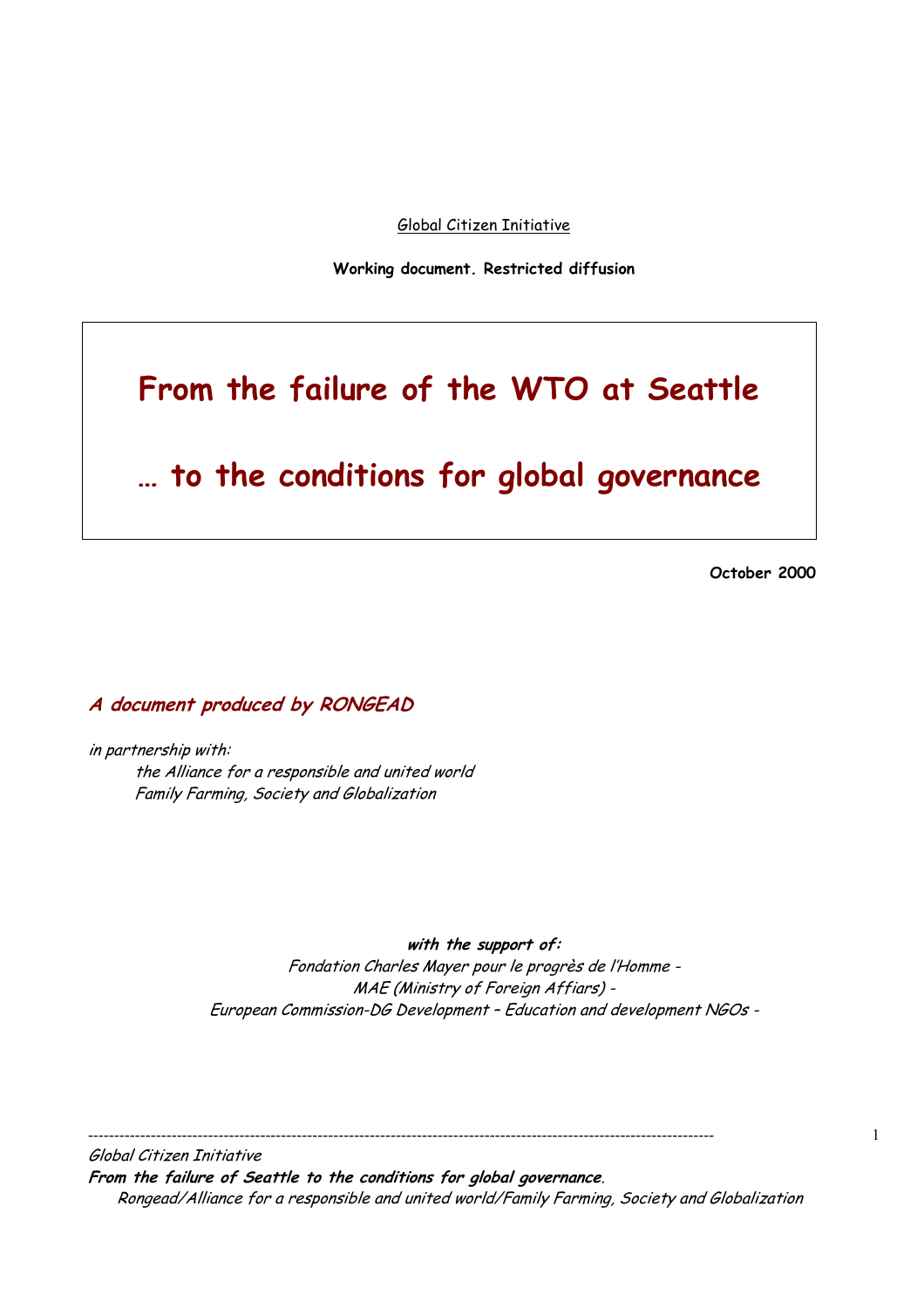# **FOREWORD**

The 135 member countries of the WTO $^{\rm 1}$  – with the passive participation of about thirty candidate nations – ran aground at the end of November 1999 at Seattle, a city on the west coast of the United States and the cradle of two symbols of American commercial power, namely Boeing and Microsoft.

What failed exactly was the third ministerial meeting of the WTO, which was to decide on launching a new round of multilateral trade negotiations known as the Millennium Round .

The objective announced for the round was to continue and expand the deregulation of trade in a certain number of areas:

- those decided and agreed on at Marrakech in April 1994: agriculture, services and intellectual property;

- those which could have been agreed on at Seattle and which would have been "chosen" from the numerous subjects proposed by the members: these subjects above all reflect the predominance of national and regional interests over global interests and the "gap" between developing and industrialized countries.

The objective of Seattle was not to negotiate on substance but simply to define the "mandate" of negotiation". More clearly this meant reaching agreement on the list of subjects to be negotiated during the round, the method to be used and the objective to be reached.

Much has been written about this failure being the result of pressure from civil society. True enough, although there are other types of pressure, undoubtedly stronger:

- the stakes at play in the American presidential elections;

- the insistence of the European Union to negotiate on a range of subjects (to balance the gains and losses between its member states);

- the obvious opposition of the developing countries against including "labor standards " and the poor treatment to which they were subjected in the negotiation process itself.

------------------------------------------------------------------------------------------------------------------------

 $\mathfrak{D}$ 

Global Citizen Initiative

**From the failure of Seattle to the conditions for global governance**.

<sup>&</sup>lt;sup>1</sup> 138 since Albania's recent membership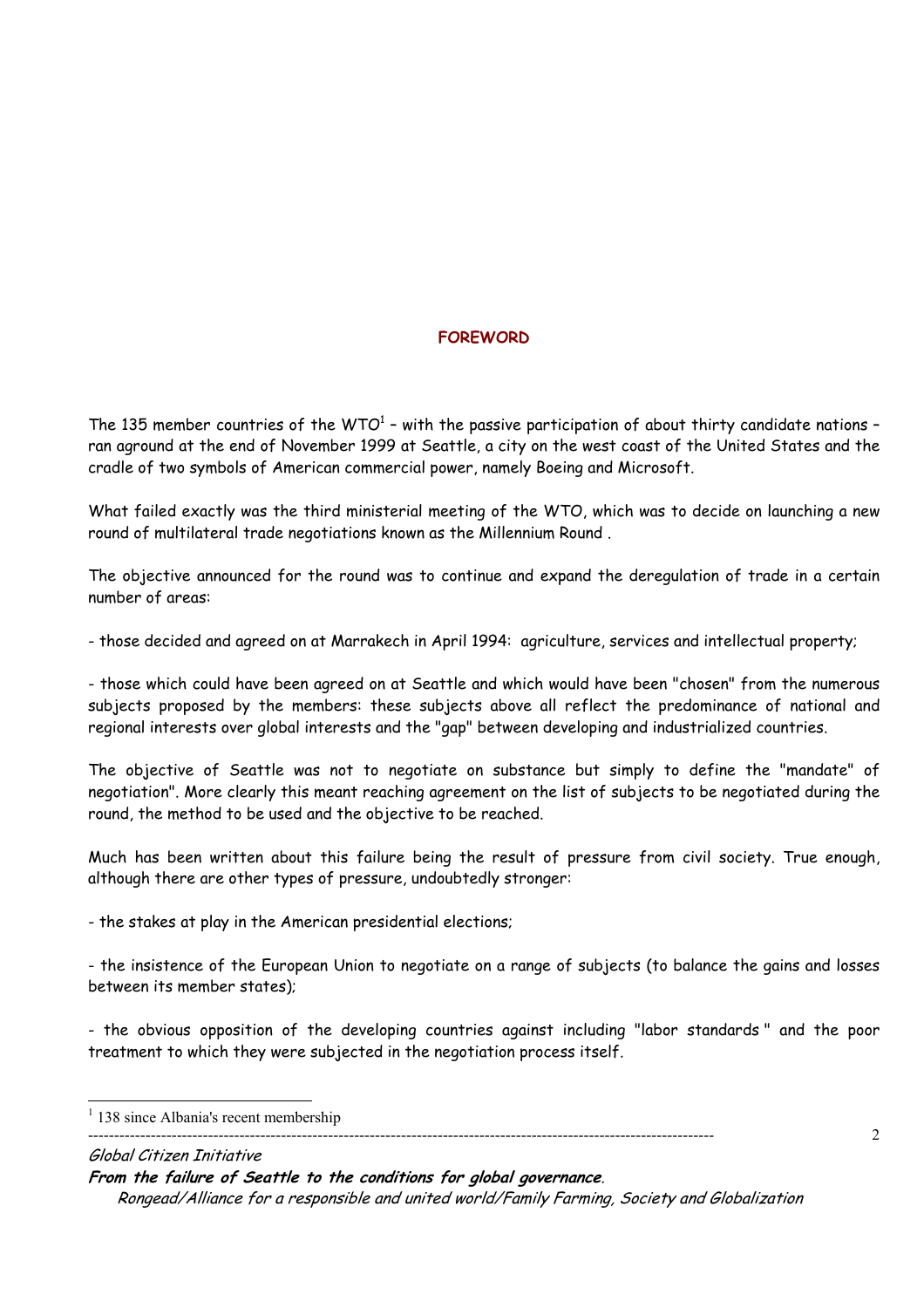In fact, the seeds of failure stemmed from the process itself.

Firstly, the failure of Seattle revealed the glaring absence of will and capacity of the multilateral system to do anything about reducing the growing disparities between the rich and poor members of the WTO.

It also revealed the inconsistencies and weakness of the entire multilateral system.

Furthermore, the WTO was criticized for allowing its influential members to dictate the organization's law over issues that were out of its scope of competency. True enough, but isn't this the result of the ineffectiveness of the other institutions concerned, which are better suited for implementing the measures required?

All said and done, beyond the ups and downs and gesticulations of Seattle, the basic problem was neither raised, nor understood: that of world **governance**.

Secondly, although an autopsy is required of the failure of this ill-prepared conference, which signaled the end of the ambitions of a General Director who only had a compromise mandate for three years while those responsible for the compromise knew full well that such important negotiations would obviously last much longer (thus demonstrating the anachronistic and irresponsible nature of multilateral diplomacy), it is also necessary to send out warning signals: economic globalization, initially spurred by technological progress, is a more or less irreversible process. Trade will continue to expand whether a new cycle is launched under the aegis of the WTO or not.

Without going as far as the "The Economist" in saying that the poor were the primary victims of the failure of Seattle, it can at least be asserted that more and more commercial practices will escape regulation without the existence of an appropriate multilateral framework .

This is the basic challenge of international trade at the dawn of the third millennium.

This is why it is necessary to get the WTO back on the right track. What makes this still more important is that it is an international organization that has an efficient jurisdictional mechanism capable of imposing effective sanctions by which even the great powers must abide. This is something that other institutions such as the IMF and World Bank cannot do.

This document has two objectives:

- take stock of the failure of Seattle and of the different subjects that made up or that could have made up the "agenda of the Millennium Round";

- explore the proposals aimed at both civil society (which has woven a network of international relations) and the governments of the WTO's member states which bear the burden of relaunching the institution as well as the next round of negotiations.

#### Global Citizen Initiative

**From the failure of Seattle to the conditions for global governance**.

------------------------------------------------------------------------------------------------------------------------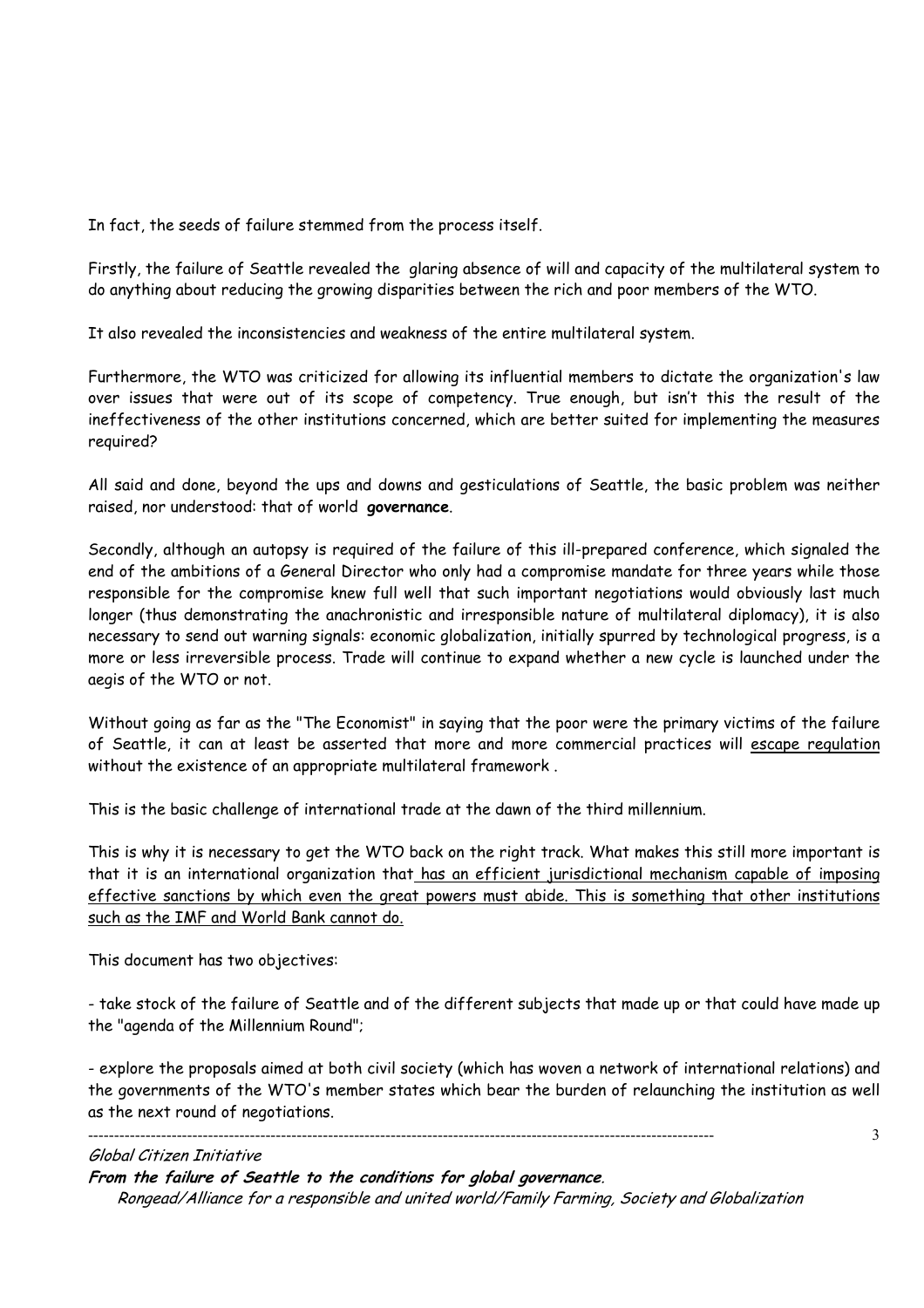Formulating the proposals raises a number of difficulties:

Experience has shown that formulating international economic laws serves more often than not to officialize the existing balance of power rather than reform. It would therefore be pointless to make proposals that did not take this inevitable reality into account.

But we also know that debate can soften positions and instill tendencies, making it possible to overcome diverging views and interests.

Regarding the proposals, they are not simply there to be taken or left, rather they should fuel what we hope will be a constructive debate.

To conclude, failing consensus, the aim is to encourage convergence, if not consensus, between the different organizations representing civil society capable of acting together en masse and using their influence when the time comes.

It is an ambitious program, but we have the time to start it. At least two years are needed before the negotiations can be relaunched: the time needed for the new president of the United States, an obligatory and influential partner, to compose his teams as from January 2001, and for civil society to formulate its proposals and consolidate its potential for action.

In order to give this project substance, we present at the end of this document the project to set up a Observatory/Resource Center on the WTO and world governance, named "**Global Citizen Initiative"** by its launching committee. Its mission in the coming years will be to provide information useful to all and above all to those who are in most need of it, and to assist civil society to speak out in the service of the common good.

Let us hope that this initiative bears fruit.

------------------------------------------------------------------------------------------------------------------------

Global Citizen Initiative **From the failure of Seattle to the conditions for global governance**. Rongead/Alliance for a responsible and united world/Family Farming, Society and Globalization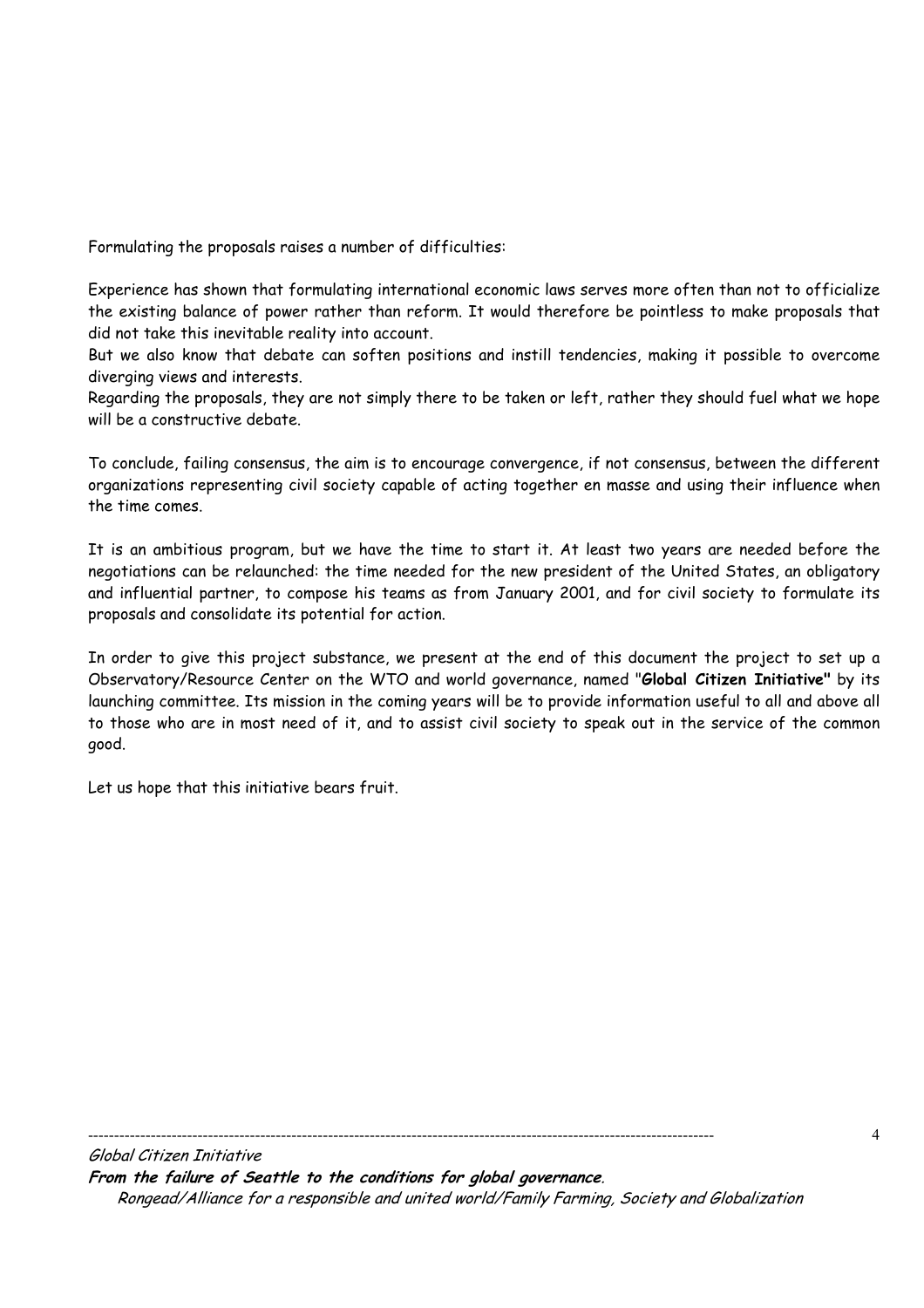# **PART I**

# **WTO: A CONTRIBUTION TO GLOBAL GOVERNANCE IN ORDER TO TAKE UP THE CHALLENGE OF GLOBALISATION**

# **Globalization: an irreversible phenomenon – Deregulating trade: a political choice**

"Globalization is like a long river with myriad tributaries. Its course and flow depend on the terrain it crosses, hilly or flat, between two constantly irrigated and fertile banks. Like the river, globalization is a source of nourishment and can even be tamed and dammed for the generation of energy, but sometimes it rages, bringing disastrous floods. Globalization demands only to be tamed and above all possess a soul. At the dawn of the new millennium, it is already being harnessed by technological progress and by dynamic economic players, such as the now famous start-ups.<sup>2</sup>

Therefore globalization should be analyzed as being a practically irreversible phenomenon. Deregulating trade aids to progress, through making political choice – less and less contested – based on the observation that opening up to international trade stimulates economic growth. Thus, it can be seen that the world has become richer in overall terms over the last fifty years, during which trade has been progressively deregulated.

However, this has happened simultaneously with:

widening disparities, not only between rich and poor countries, but also within countries themselves, whether rich or poor;

uncontrolled growth occurring in general to the detriment of the environment .

Thus, the automatic and mechanical impact of deregulation on growth cannot be considered as an infallible credo. Deregulation in the dynamic and imperfectly competitive framework in which the increasingly globalized economy operates can occur to the detriment of the poorest economies in the system.

Consequently, and paradoxically, the WTO may appear as an international bureaucracy managing trade in an organized and orderly way rather than as precentor of free trade.

5

 $\overline{a}$  $2$  Tran Van Thinh, former European Union Ambassador to the WTO – Extract from a speech.

**From the failure of Seattle to the conditions for global governance**.

Rongead/Alliance for a responsible and united world/Family Farming, Society and Globalization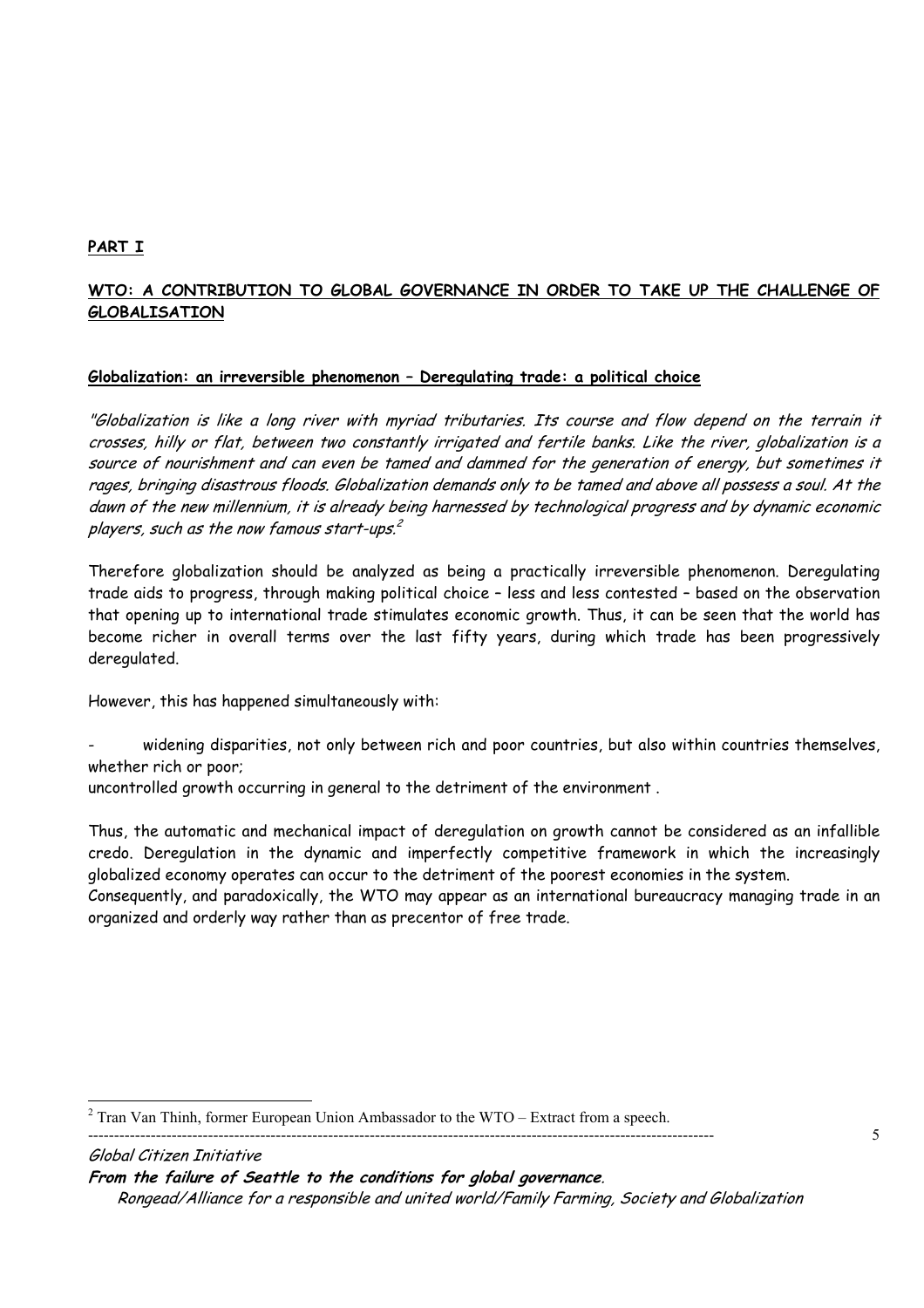# **Extract from an interview with Rubens Recupero, UNCTAD General Secretary**

Do you agree with the idea expressed at Davos according to which the countries of the South should be integrated in globalization?

**There is no point in going too fast. Brazil has been exporting its sugar and coffee production for three hundred and fifty years and paid a high price for it: slavery and "latifundisme". That which integrates us in the world economically disintegrates us socially. Globalization does not mean a unified market.** 

Libération 9/02/2000

Up to now, the process of deregulation and globalization has been used to serve strategies that do not work in the general interest or that of the world but in antagonistic national interests or merely the specific interests of private groups (financial and industrial).

The background of this process highlights the uncontrolled and irresistible development of financial markets that are gradually making international bureaucratic financial institutions such the IMF and the World Bank obsolete. Furthermore, a still worse problem is the impossibility of bypassing or replacing the role of national governments as regulators of society, either as fully sovereign states or as groups of states exercising joint sovereignty.

It is here that action by civil society is necessary and promising, provided that it can channel revolt and protest sustainably toward constructive objectives.

#### **Deregulation/Globalization: are they uncontrollable processes?**

Taking up the challenge of globalization means having policies and instruments capable of regulating and controlling it.

However, regulation at international level is not enough; it must be combined with and completed by policies and actions at regional, national and local levels. They should be formulated in the framework of a global approach.

It is clear that the policies and instruments already implemented at different levels have not been sufficiently pertinent.

Global Citizen Initiative **From the failure of Seattle to the conditions for global governance**. Rongead/Alliance for a responsible and united world/Family Farming, Society and Globalization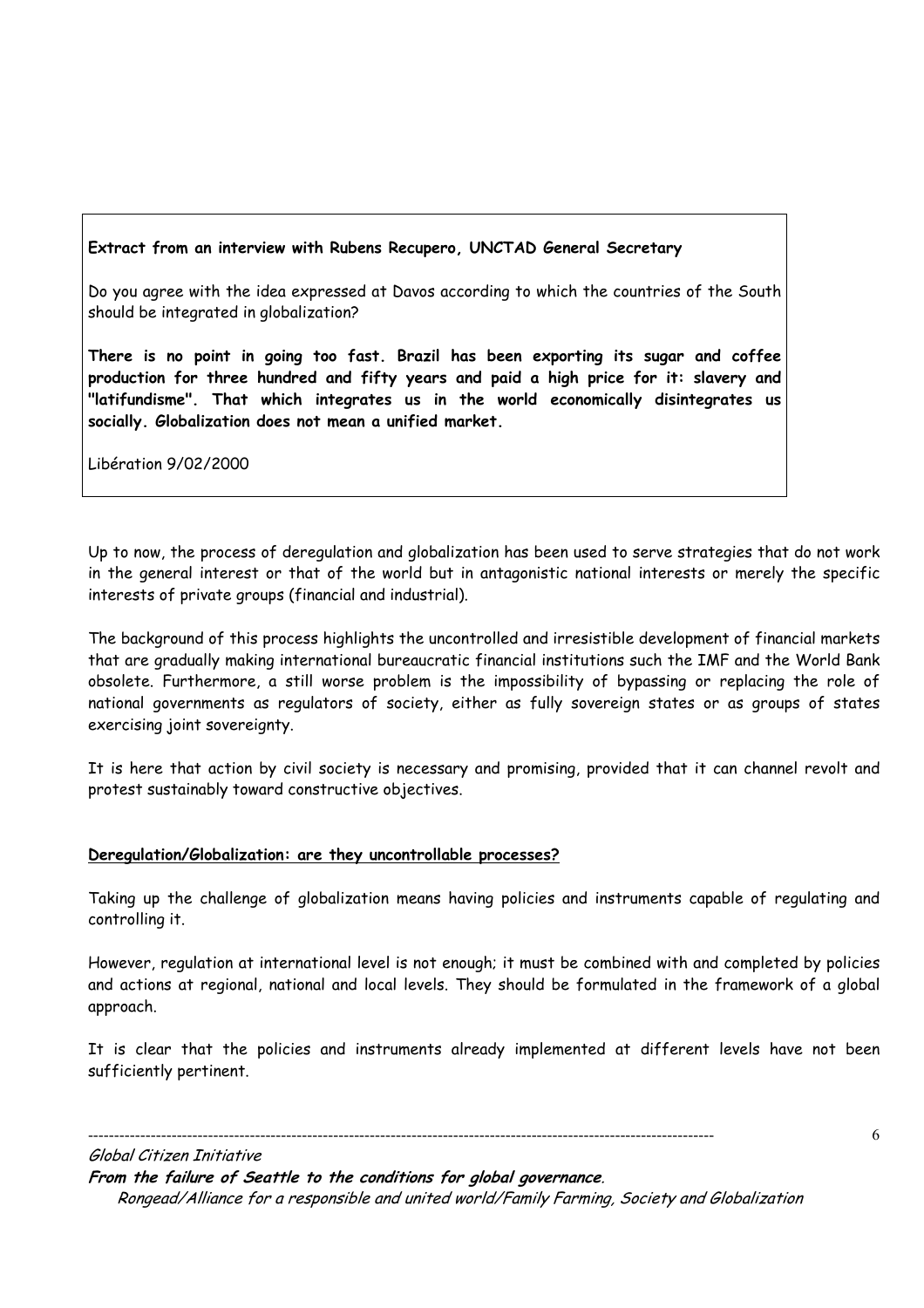Pertinent responses need to be formulated by the reasserting basic principles, by defining policies and instruments at levels consistent and appropriate with each other, and by identifying the place and role of civil society in their definition, formulation and implementation.

# **In the face of globalization: the importance of reasserting principles**

While reasserting our support of the fundamental principle of the freedom of circulation of goods and services, capital, persons and ideas, we nonetheless state that this support is conditional. In order for it to have a "human face" and a "soul", the process of deregulation stemming from this principle must occur with due respect for the diversity of economies and cultures, in the interest of humanity and nature and, lastly, in the framework of multilateral law.

Efforts have been made by international organizations to promote and make progress with these principles. However, at multilateral level, it is vital that the organization responsible for setting the framework and stimulating world trade is endowed with clear rules for doing so.

# **WTO, development, environment and the citizen: the need for a contractual relationship?**

# 1. Making the WTO's rules converge with the objective of sustainable development.

Sustainable development is referred to in the statutes of the WTO. However, it is up to the member states to demonstrate their political will and capacity to make this objective a reality. This requires taking joint and shared responsibility of the future of the 6 billion human beings now living on our planet.

Among other things, the universally acknowledged idea that trade serves the cause of peace, needs examining. In fact, trade only serves the cause of peace between the rich, without eliminating the tension and risks of conflict between them. Moreover, the expansion of trade, the cause and effect of growth, exacerbates inequalities between rich and poor countries and, what is worse, within each country.

The WTO's members are now running astray on a large number of subjects, some of which are important and even vital in terms of their specificity, but they are dealt with in piecemeal fashion with no orientation toward the basic and founding objective of sustainable development. The fragmentation of this approach leads inevitably to failure or else to new agreements lacking viability in terms of their longevity and above all to their questionable effects on disadvantaged populations. The absence of determination to achieve the objective of sustainable development – demonstrated by real conflicts between partial and contradictory approaches – brings to light differences between member countries and the contrast between the importance of the stakes at play and the disjointed attempts at negotiations.

Global Citizen Initiative **From the failure of Seattle to the conditions for global governance**. Rongead/Alliance for a responsible and united world/Family Farming, Society and Globalization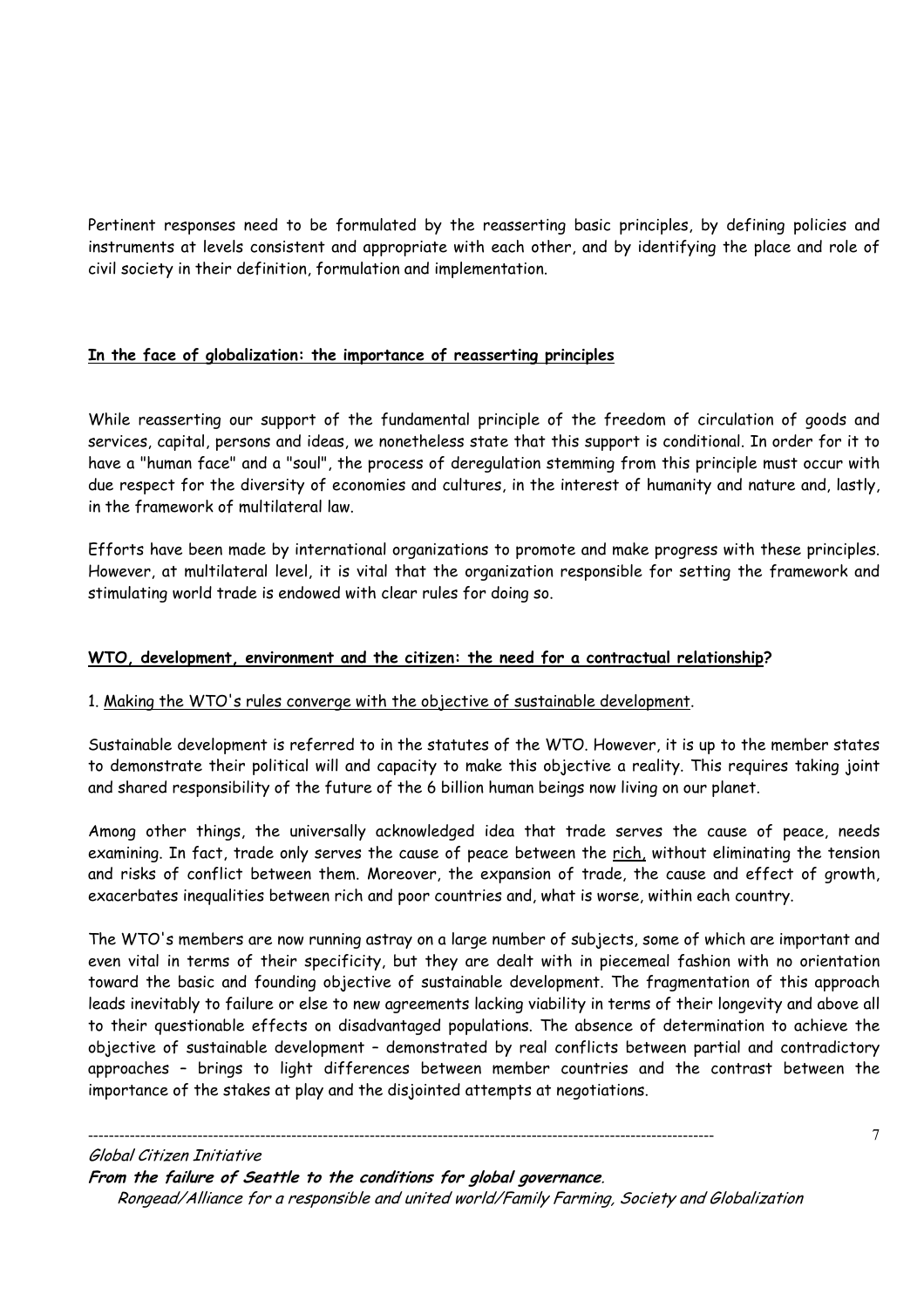The WTO's members must therefore agree on a clear definition of sustainable development. They must also specify the compatibility of the WTO agreements with the conditions of the multilateral agreement on the environment, and the consistency between the WTO's principles and those of the institutions carrying out specific activities in the areas of the environment and development.

# 2 . International Institutions and Organisations: convergence, coherence, cohesion

Global policies and instruments are needed to meet the challenge of globalization. At world level, the instruments of this globalization are international organizations such as the IMF and the World Bank.

However, there is a considerable lack of coherence between the policies implemented by these institutions.

Thus the structural adjustment policies promulgated by the IMF and the World Bank have led developing countries to deregulate their agriculture to a far greater extent than demanded by the WTO agreements.

This encroachment by the IMF and the World Bank on what should fall within the scope of the WTO is not new: these institutions have always waived the obligations of developing countries vis-à-vis GATT in the case of balance of payment deficits.

In order to lessen the negative effects of globalization, the policies required at international, regional and national levels should be implemented with the aim of:

- convergence (at least),
- coherence (imperative),
- cohesion (a hope).

# 3. Channeling and orienting the place and role of trade and the WTO

The WTO deals with subjects that imply **an exchange:** an exchange between countries and also within a country, since imported products must be treated in the same way as those produced doemstically.

Furthermore, the characteristic that makes the WTO efficient is that it is the only multilateral organization that has a dispute settlement system, backed up by a sanctions mechanism applicable to every member country, whether powerful or weak.

These two facts explain why the WTO has "infiltrated" into all activities of an economic nature to the point, according to some, of jeopardizing the very foundations of our cultural identities.

Global Citizen Initiative

**From the failure of Seattle to the conditions for global governance**.

------------------------------------------------------------------------------------------------------------------------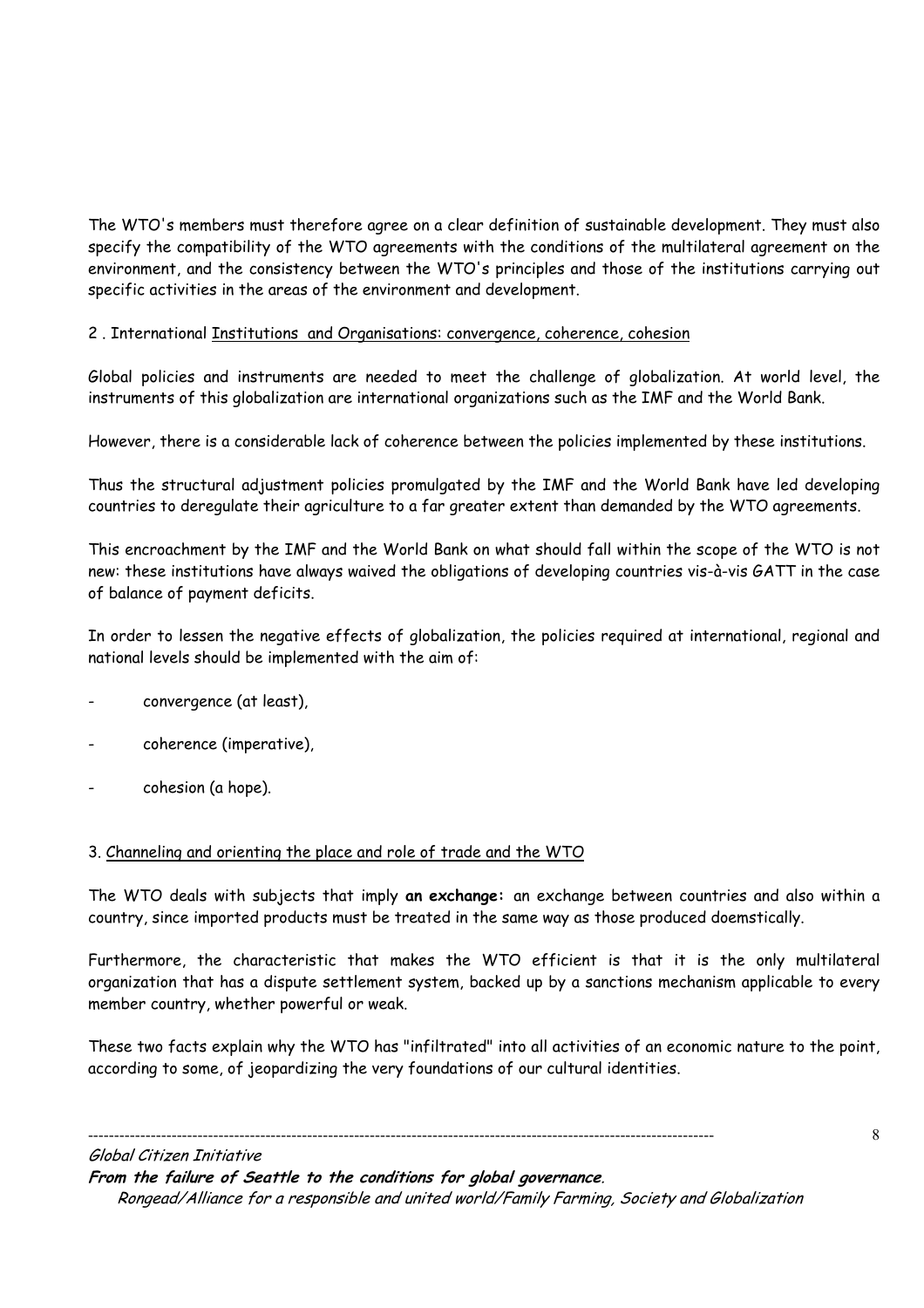True, deregulating trade is a growth factor, but growth is not development nor is the world a merchandise, to quote the slogan of those demonstrating at Seattle.

Thus the task to be undertaken is to define and negotiate rules that are good for businesses without constituting a threat to societies and individuals, i.e. rules that treat all as equal, for example, an American producer who owns over 1,000 ha and a Chinese peasant who scrapes a living from 0.5 ha.

It is here that the rule of "non-discrimination", the keystone of the WTO system, deserves examination.

# 4. The place and role of civil society

The principle has been accepted: The Marrakech treaty stipulates that the WTO must set up "appropriate" means of consulting with NGOs. However, there no such structure for consultation exists as yet.

This type of consultation is inherent to democratic ethics and is all the more justifiable and legitimate since it is individuals who are affected indirectly by agreements and their management.

It has also become difficult to avoid participation by civil society: the number of NGOs present at Seattle has been estimated at about 2,000. They diffused information from there to 48,000 people in 46 countries. This figure has since grown and civil society remains very much on its guard.

Lastly, the participation of civil society is needed to ensure the upholding of constitutional law in international economic and trade relations. The role of this law is to set out universal rules and sanctions against the temptation of unilateral action and the belief that might is right.

------------------------------------------------------------------------------------------------------------------------

Global Citizen Initiative **From the failure of Seattle to the conditions for global governance**. Rongead/Alliance for a responsible and united world/Family Farming, Society and Globalization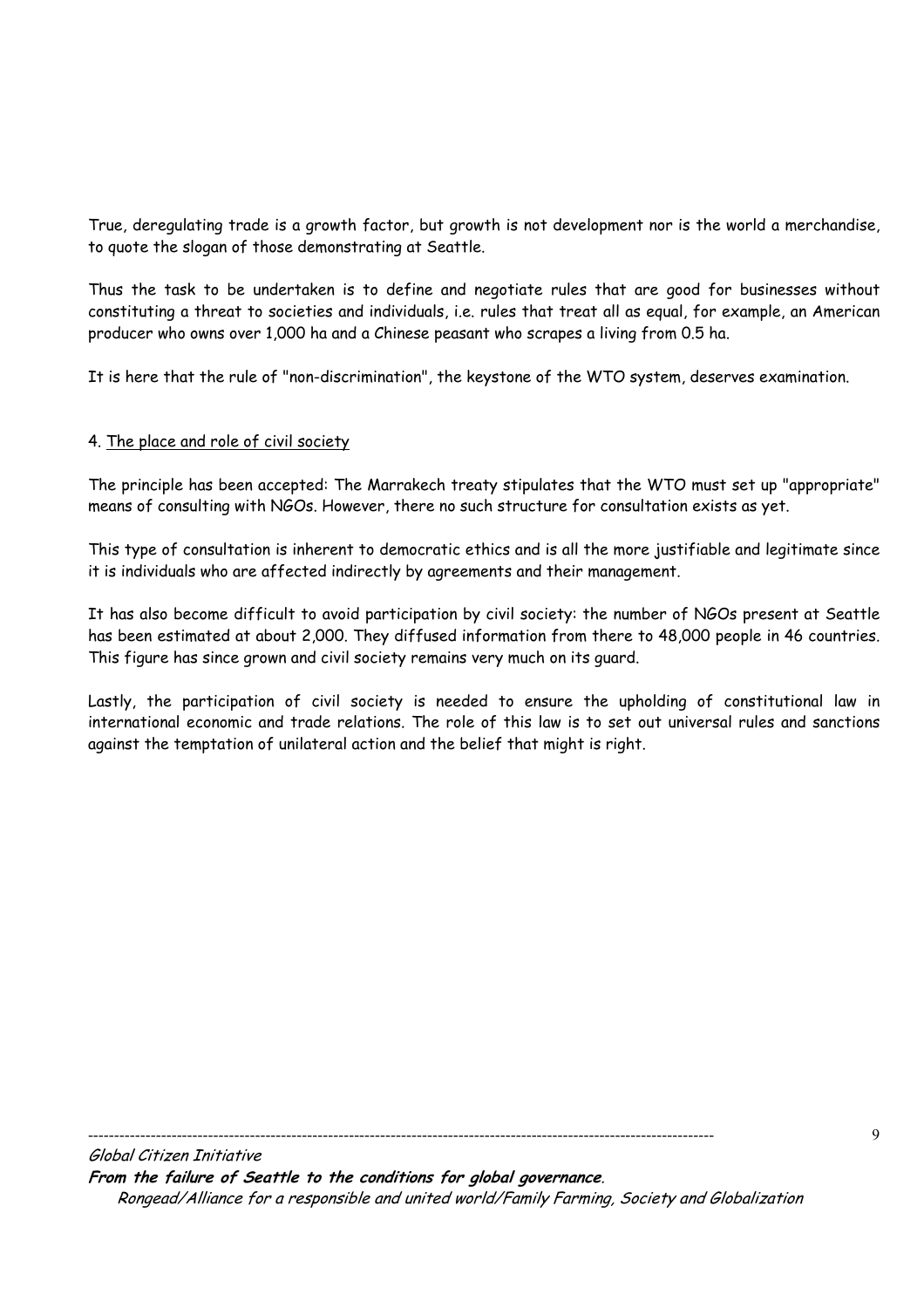# **Civil society at the WTO: Antigone or the Little Prince?**

Recognition of civil society at the WTO as an "unavoidable partner" was achieved thanks to environmental NGOs (influential in industrialized countries).

The demonstrations of AFL-CIO at Seattle to demand a "labor clause" in world trade rules showed that labor unions were capable of taking over front stage rapidly.

The image of consumer organizations suffered some damage at Seattle: dominated by Anglo-American organizations, and the spirit of consumerism (obtaining the largest number of goods and services at the lowest price), they gave strong voluntary support to deregulation policies. So there is nothing remarkable about the fact they were the only organizations invited to speak at the official tribune during the plenary session of the Ministerial Conference.

The development NGOs, which defend the interests of developing countries and which have militated in particular during recent years on the subject of Third World debt and development aid, took a stand on the issue of "Fair Trade".

Lastly, in line with the powerful organization led by Ralph Nader, "Public Citizen", the citizen approach appeared to be alone in trying to reconcile the sometimes contradictory aspirations of all the social movements. However, this type of organization generally exists and acts only in industrialized countries. A little history: Rongead, with the support of the United Nations Non-Governmental Liaison Department, organized the first international meeting on the GATT at Geneva in November 1986, two months after the Uruguay Round started. 45 representatives from 23 countries from the North and the South participated

------------------------------------------------------------------------------------------------------------------------

Global Citizen Initiative **From the failure of Seattle to the conditions for global governance**. Rongead/Alliance for a responsible and united world/Family Farming, Society and Globalization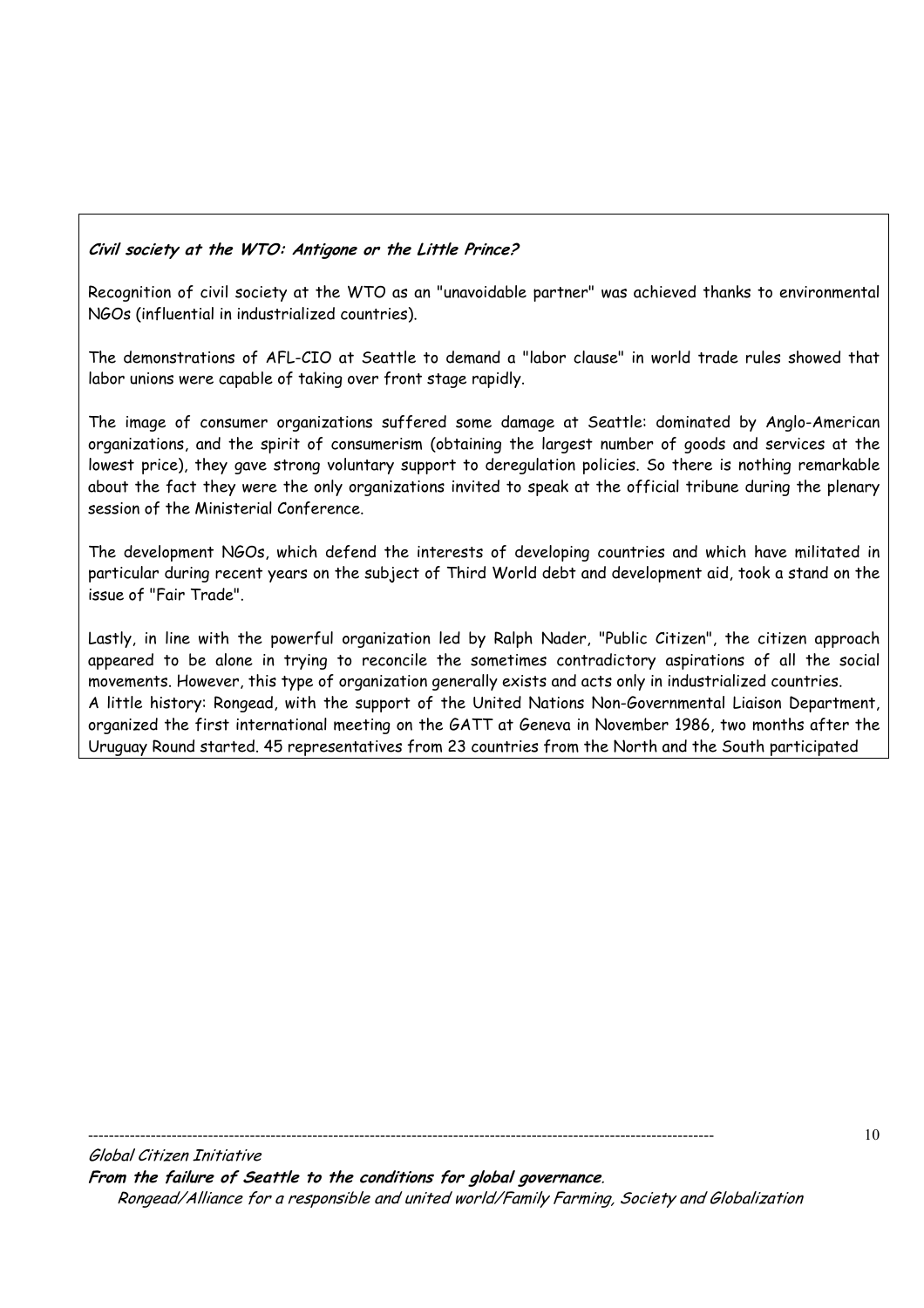# **PART II**

# **ANALYSIS OF THE STAKES AND PROPOSALS**

# **Should a new round of negotiations be launched?**

The WTO is a permanent negotiating forum. Nonetheless, negotiation rounds are necessary as they permit making public opinion and economic operators aware that negotiations must not be restricted only to deregulation and that the whole negotiation process must be more coherent. Lastly, they make it possible to advance on the issue of constitutional law. No global approach can be taken without the rounds.

Another even more decisive dimension is that the American administration needs to start these rounds in order to obtain a mandate for negotiating.

The disadvantage of the round is that it raises the problem of defining the mandate within which the administration can act, leading to excessive media exposure. This makes the negotiators become defensive, with the risk of blocking positions.

The best solution would probably be to hold an annual meeting at Geneva.

#### **Should past agreements be evaluated and is a "moratorium" required?**

#### The present situation

The commitments made at Marrakech have not yet been fully implemented. This is the reason why a large number of NGOs request a moratorium before new negotiations are launched. This would permit both evaluating the effects of the initial measures taken and finalizing, with the necessary corrections, the application of the commitments.

The evaluations made up to now are not convincing: there are still many dark areas and there is a major imbalance in the way commitments are complied with. From this standpoint, after having been forced to implement structural adjustment and deregulation policies by the IMF and the World Bank before the Uruguay Round negotiations, the developing countries are now "way behind" in implementing the commitments made to the WTO.

Global Citizen Initiative **From the failure of Seattle to the conditions for global governance**. Rongead/Alliance for a responsible and united world/Family Farming, Society and Globalization

------------------------------------------------------------------------------------------------------------------------

11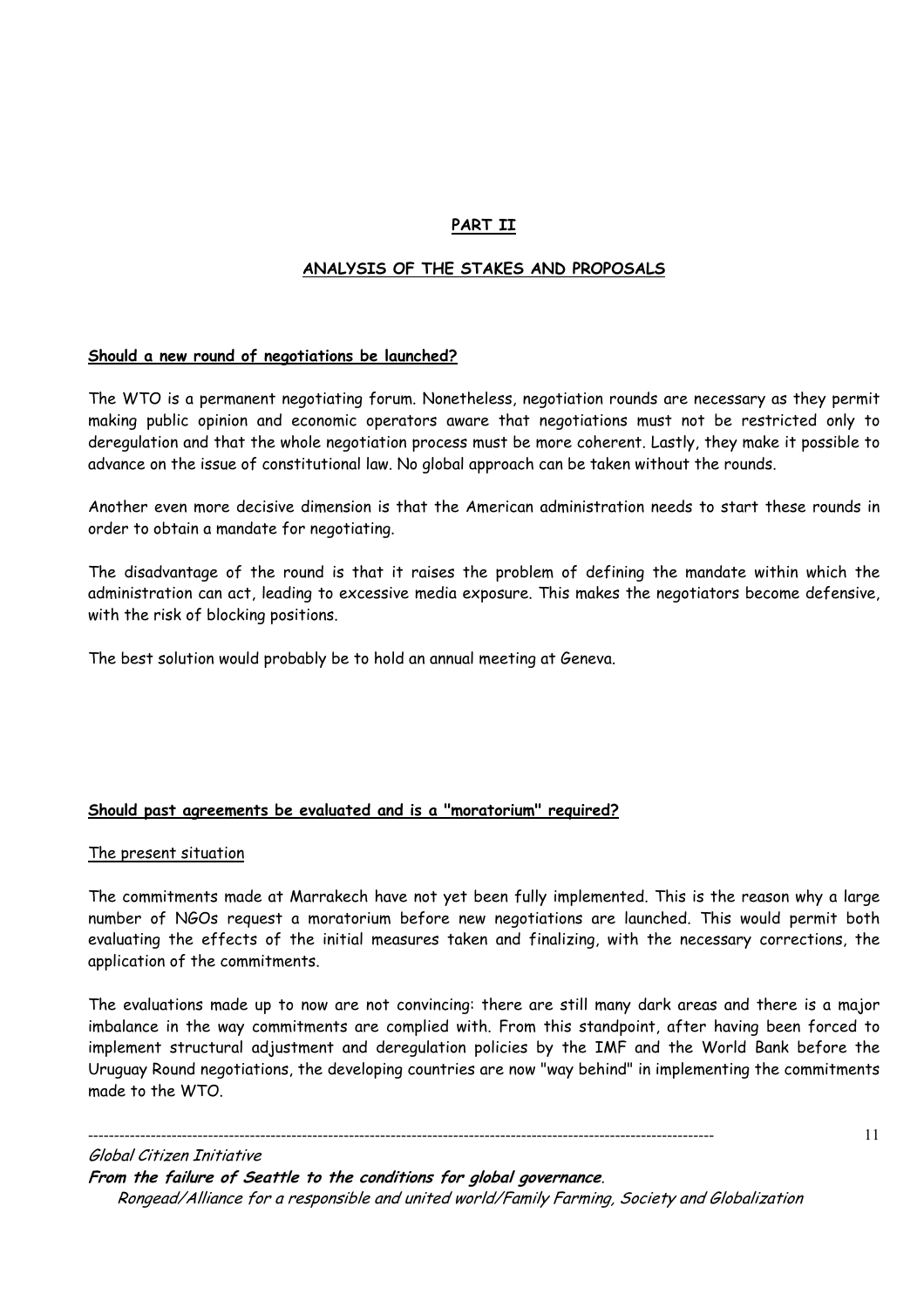The question is delicate and the source of divergences between the WTO's members.

More broadly, there is also the question of measuring the impact of the WTO agreements on sustainable development. The method of achieving this is as difficult as the question is pertinent. At present, analyses have been limited to cases dealt with by the dispute settlement system and which concern the environment: the panels for tuna, shrimps, turtles, hormones, etc.

# The stakes in play

The moratorium is advantageous for poor countries that are indebted to rich ones. In this case, it is the creditor who pays the cost of the late reimbursement.

However, in the case of the WTO, a moratorium is equivalent to a group of passengers stuck on a platform watching their train go by.

Lastly, the postponement of negotiations will only encourage the proliferation of regional agreements.

# Proposals

The issue of evaluating the application of commitments should be set within a larger framework of a new global balance of rights, duties and concessions between the members of the WTO viewed in the light of the Uruguay Round agreements and new memberships since Marrakech.

The task of carrying out an audit of the new global situation should be given to an independent body. This amounts to a very controversial and highly political issue too sensitive to be entrusted to the WTO secretariat or even to the WTO's different offices.

Whatever the case, an audit risks criticism and protest, but at least it deserves to exist as an "objective" reference at least capable of putting (if not defusing) the excessive positions behind which certain WTO members shelter into relation with reality.

The audit's terms of reference and the report should be subject to consultation with civil society.

# **What strategy should be used for relaunching negotiations after the failure of Seattle?**

#### The present situation

------------------------------------------------------------------------------------------------------------------------

Global Citizen Initiative **From the failure of Seattle to the conditions for global governance**. Rongead/Alliance for a responsible and united world/Family Farming, Society and Globalization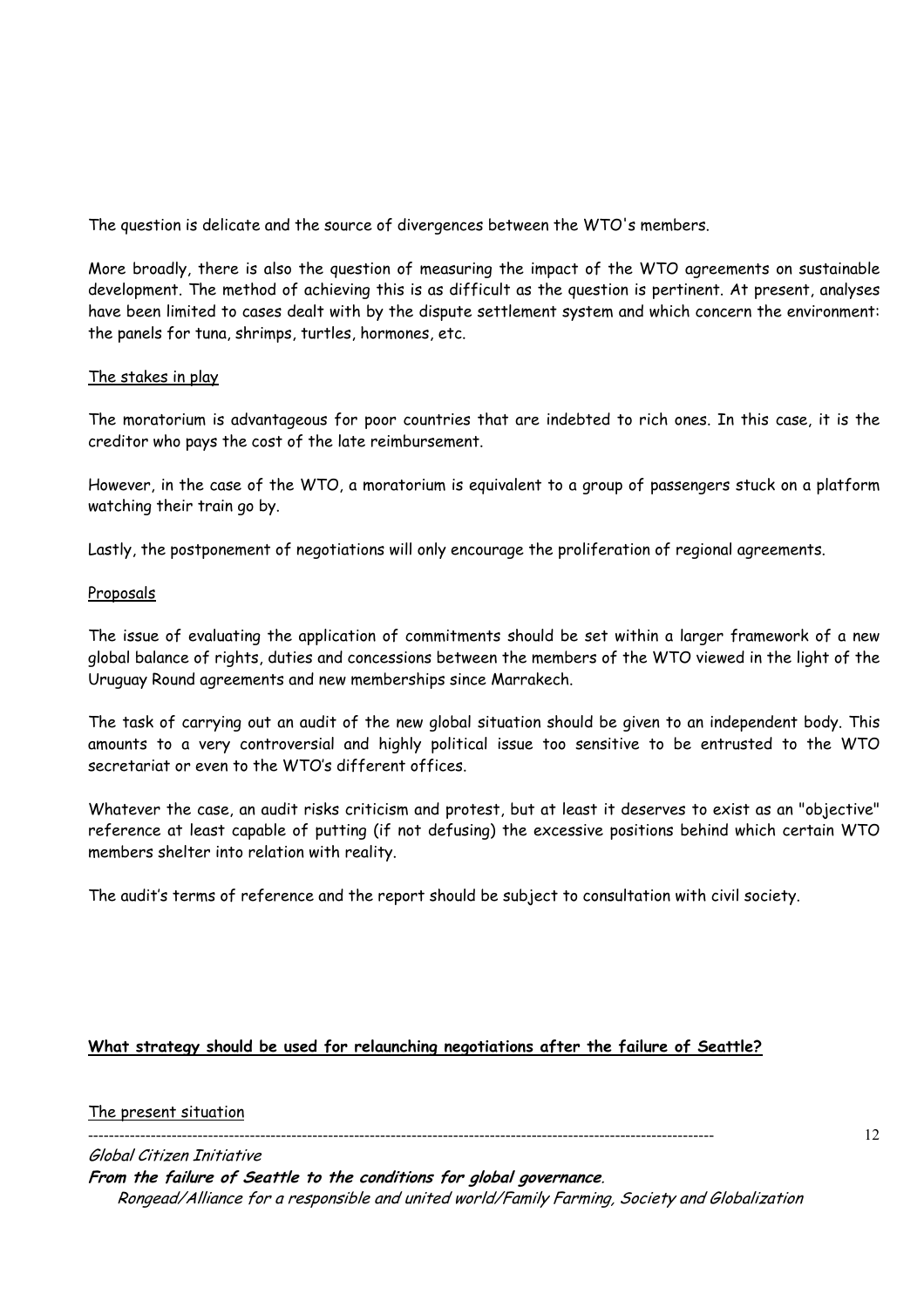The document that was to be used at Seattle as the basis for drawing up the agenda of negotiations was inappropriate and poorly prepared. It included a compilation of subjects proposed by at least one member of the WTO as well as the recommendations and proposals of groups of members referring to them, i.e. 260 pages!

There were only three survivors of the wreck of Seattle: agriculture, services and intellectual property (subjects termed as the "built-in agenda" already agreed on at Marrakech).

But here again, the perspectives are not very encouraging: the Marrakech text does not give any indication as to an obligation to perform or the milestones by which things should be done. This amounts to saying that recalcitrant members can drag things out as long as they like.

# The positions of the players

The most disadvantaged are those obliged, for internal reasons, to carry out reforms before the negotiations start again. In a negotiation, a good strategy is to get the others to "pay" for your own reform in exchange for trade concessions. According to a former high functionary of the European Commission, the agreement is the "outlet" of the reform.

Subject to structural adjustment policies during the eighties, the developing countries were the first victims of this "mechanism".

Europe risks being the second. Indeed, it is faced with an urgent need to reform its agricultural policy which is expensive to taxpayers, but without satisfying the expectations of consumers or, more generally, those of citizens.

#### Proposal

The failure of Seattle has dealt a hard blow against the WTO's credibility. It will have to be reconstructed anew before relaunching negotiations, demanding work in three directions:

Initially, transparency of the organization's operations must be encouraged and ensured, as must be its relations with civil society. Dialogue must be set up between the different participants.

This should create favorable conditions for reaching agreement on the agenda.

------------------------------------------------------------------------------------------------------------------------

Before defining the agenda itself, the parties must agree on the principle that no subject should be forbidden. However, this will only be possible if the members undertake not to take any unilateral protectionist or aggressive measures (e.g., trade measures related to labor or environmental clauses). Under

13

#### Global Citizen Initiative

**From the failure of Seattle to the conditions for global governance**.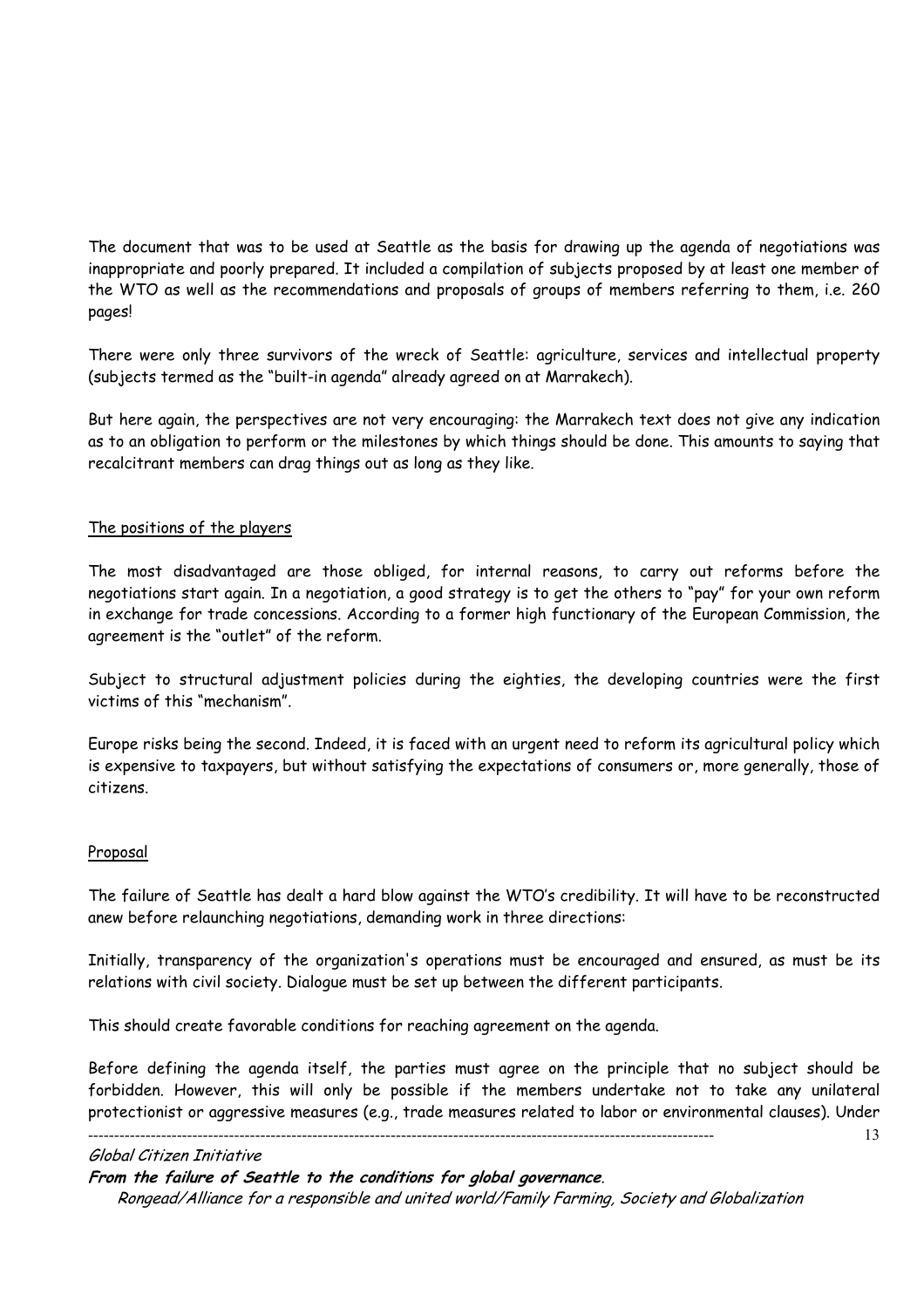these conditions, it would be possible to include subjects such as sea-food products or even energy (highly sensitive for petroleum producing countries, but also for Europe because of nuclear energy) on the list of negotiations.

Lastly, it is vital to develop cooperation between the WTO and the other treaties and institutions belonging to the multilateral system. Certain subjects need close consultation with other international organizations or conventions to ensure, among other things:

- compatibility between the WTO's rules and the trade conditions of certain conventions (MEA agreements);
- coherence between the undertakings made at the WTO and the actions of other international institutions;
- the conditions under which the competency of a given organization is recognized (e.g., intellectual property). From this standpoint, seeking coherence between the rules and policies affecting specific issues would be good training for setting up a system of global governance.

#### **The question of transparency**

Despite the WTO's transparency, that of participation tends to be obscure on two levels.

The issue of transparency was first raised, internally, by the contracting parties of the GATT and later by the members of the WTO which were unable to reach a satisfactory *modus-vivendi* on the subject during negotiations. This demonstrates the difficulty of finding a solution agreed on unanimously by the 137 members participating unequally in multilateral trade.

In fact, the question of transparency leads to that of genuine participation in the negotiating process as such.

The lack of transparency and/or participation at Seattle was obvious: negotiations on the most sensitive questions took place in the "green room" (a system that was first abandoned then revived), between the key countries.

There is no doubt that civil society has something to say about this lack of internal transparency; however, in-depth consideration can only be productive if it is done within the different departments of the WTO with the aim of setting out a formal modus operandi.

Considerable progress has been made in terms of external transparency thanks to the Internet, not withstanding the "leaks" stemming from both within the Secretariat and the member countries.

#### Global Citizen Initiative

**From the failure of Seattle to the conditions for global governance**.

------------------------------------------------------------------------------------------------------------------------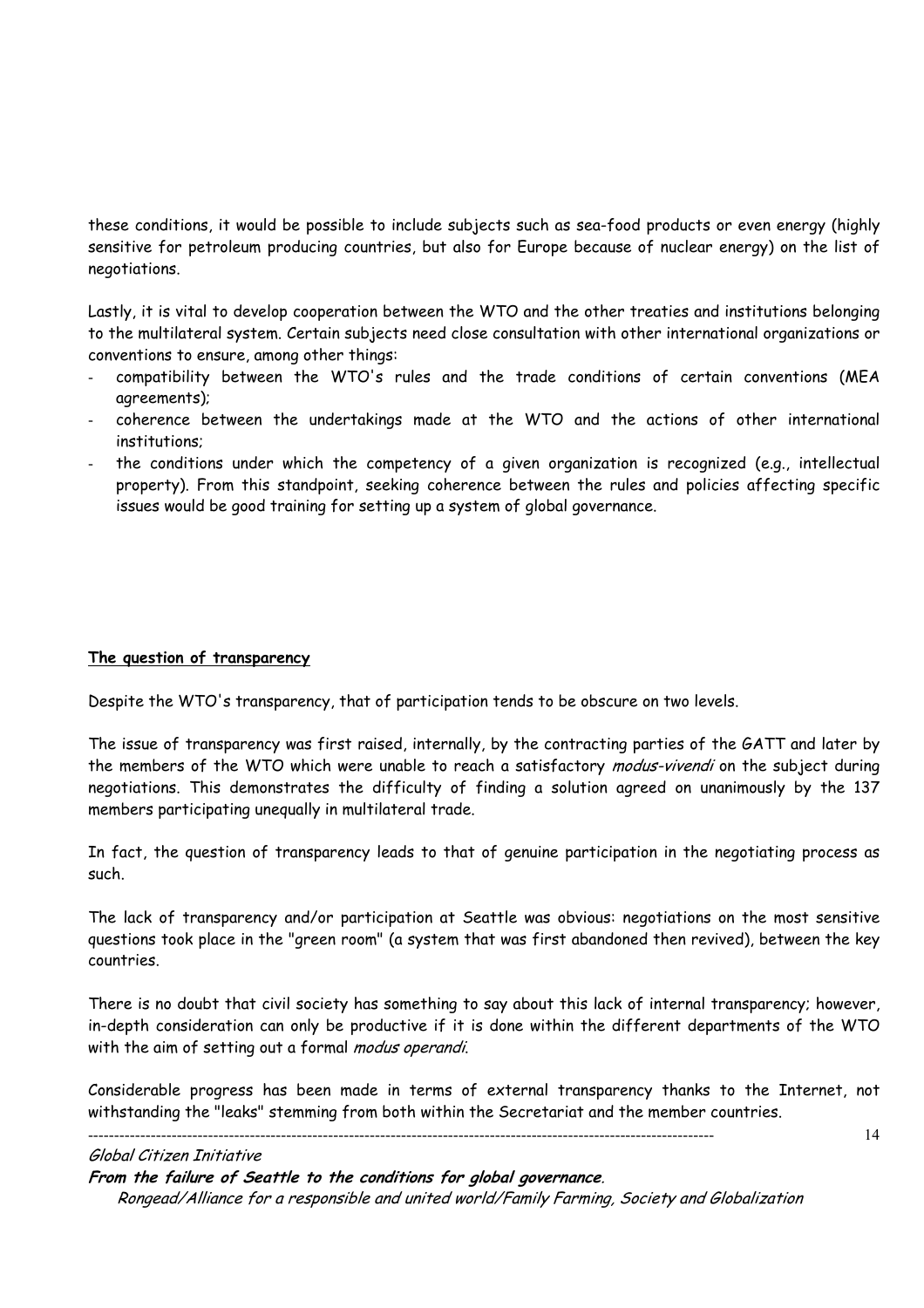However, taken to its extreme, transparency bridles traditional style negotiations.

It will be improved when the mandate given to the WTO to find appropriate forms of consultation with NGO's leads to satisfactory solutions.

"Global Citizen Initiative" (presented at the end of this dossier) which consists in setting up an Observatory in Geneva should contribute toward finding concrete responses to this need.

# **The dispute settlement system, the backbone of the organization**

# The present situation

The Uruguay Round restructured the GATT dispute settlement system, in particular by setting up the Appelate Body. The aim was to improve the security and predictability of the trading system. It above all entails implementing a procedure that preserves the rights and obligations of the member countries of the WTO, which is responsible for managing trade agreement related disputes and consultations. The structure of the procedure for settling disputes, which was relatively informal under the GATT, has been improved. However, maintaining a balance between the rights and obligations of the member countries is difficult, especially with respect to the disparities existing between the economic influence of these countries and the inability of many of them to estimate the prejudices done to them and claim their rights. By way of example, even though the developing countries represent a relatively low proportion of world trade, they only submit a third of the claims, whereas they represent three quarters of the WTO's members.

In the spirit of the GATT, the aim of the dispute settlement procedure was to maintain a balance regarding concessions, but this was done by constant attempts to find positive solutions to the conflicts. Thus the first aim was not to proclaim who was right or wrong or to impose sanctions, but to maintain the "spirit of cooperation". This was done by the political management of disputes, by "domesticating" them via international cooperation rather than by applying an over-rigid legal system.

Thus the system above all dealt with demands for conciliation and not with passing judgement on disputes.

Article 5 of the Agreement Memorandum reasserts the principle according to which the WTO should give priority to an approach of "demands for conciliation", mediation and good offices rather than one based on

------------------------------------------------------------------------------------------------------------------------ Global Citizen Initiative **From the failure of Seattle to the conditions for global governance**. Rongead/Alliance for a responsible and united world/Family Farming, Society and Globalization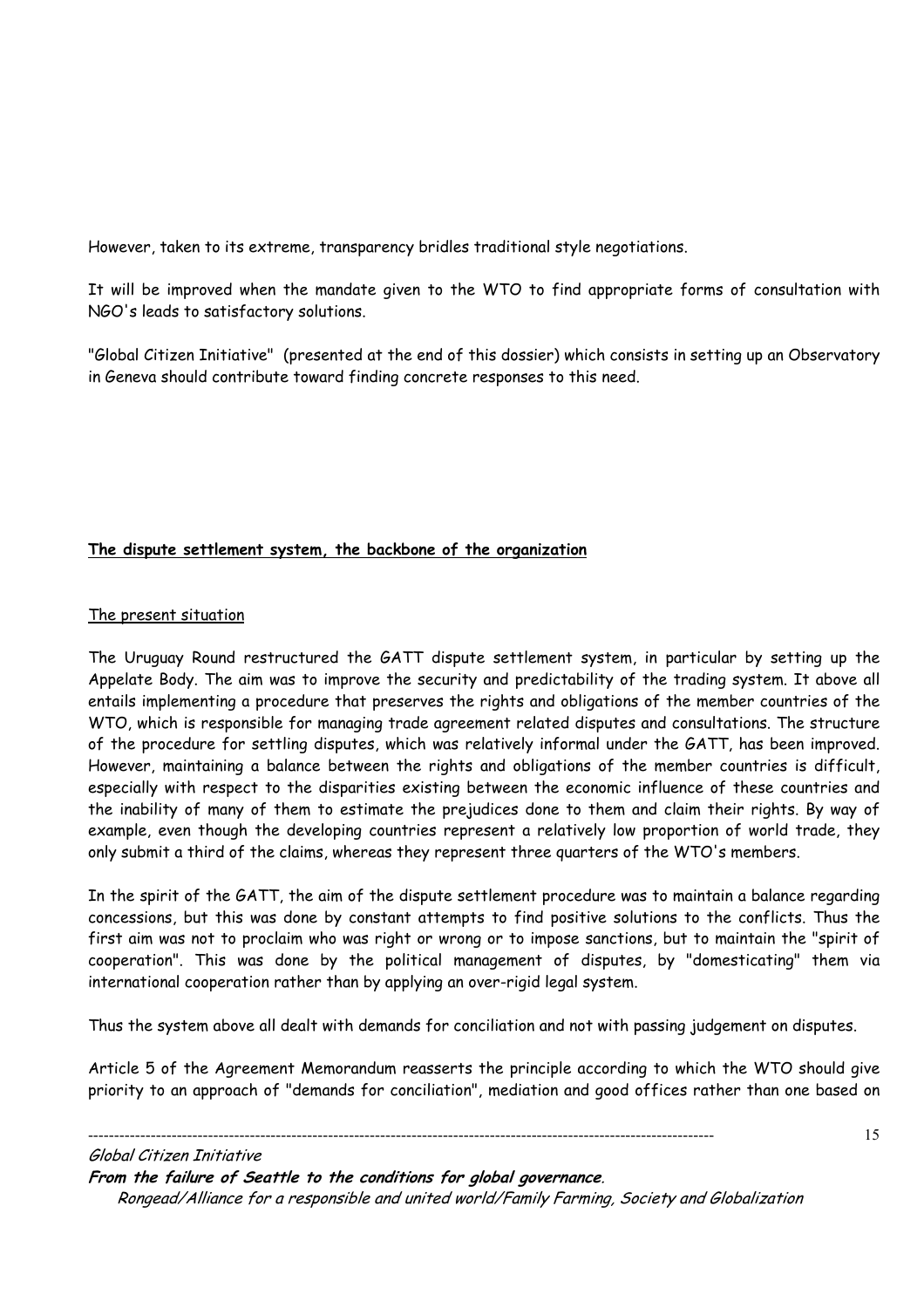confrontation. Here, external arbitration (UNCTAD, Chambers of Commerce, etc.) is possible though hardly ever used.

204 claims have been submitted to the Appelate Body during nearly six years of operation. Although it is true that many of these disputes are settled amicably and that busy periods can alternate with calm ones with regard to the number of claims submitted, the mechanism could nonetheless collapse under the sheer number of disputes. What is the solution? By increasing the budget and employing more people to cope with the overload of work or by making the rules clearer and inflicting severer sanctions to enforce compliance with the rules? The debate is open.

# How the subject has evolved

The term "trade wars" stemmed from the conflicts occurring in the framework of the GATT and the WTO. These wars have often hit newspaper headlines, especially those pitting the United States against the European Union, and have contributed to the WTO's poor reputation.

Increasingly aware of the negative effects of globalization and the malfunctioning of regulatory systems, civil society has decided to act. Reforming the dispute settlement system was one of the many claims made by civil society at Seattle.

In the GATT texts of 1947, only two articles (XXII and XXIII) dealt with the settlement of disputes. It was a simple condition concerning consultations to be carried out to ensure "the protection of concessions and advantages". The panel's decisions were adopted by all the member countries by consensus, meaning that all the countries that wanted to give their opinion (they could abstain) were expected to give their approval (or not be opposed) in order for a decision to be accepted. However, in the case of panels dealing with dumping and subsidies, this consensus generally failed (the countries on the losing end were generally against) and the solutions announced by the panels were regularly rejected. The trade wars then followed.

With the advent of the World Trade Organization, the "Agreement Memorandum on the rules and procedures regulating disputes" was adopted and the Appelate Body was set up.

The United States wanted a more efficient system than that ^provided by the GATT. The EU and the less developed countries sought at any cost to forbid recourse to unilateral sanctions, fearing that they would become almost systematic. Indeed, the United States frequently invoked the "Trade Act 301" authorizing retaliatory measures against countries and companies in violation (…), i.e. whose practices were considered by the American government as discriminatory, unjustifiable and impeding or restricting their commercial activities. These measures were unilateral since they were based only on American appreciations.

**.......................................................................................................** 

The SUPER 301

------------------------------------------------------------------------------------------------------------------------

16

Global Citizen Initiative **From the failure of Seattle to the conditions for global governance**. Rongead/Alliance for a responsible and united world/Family Farming, Society and Globalization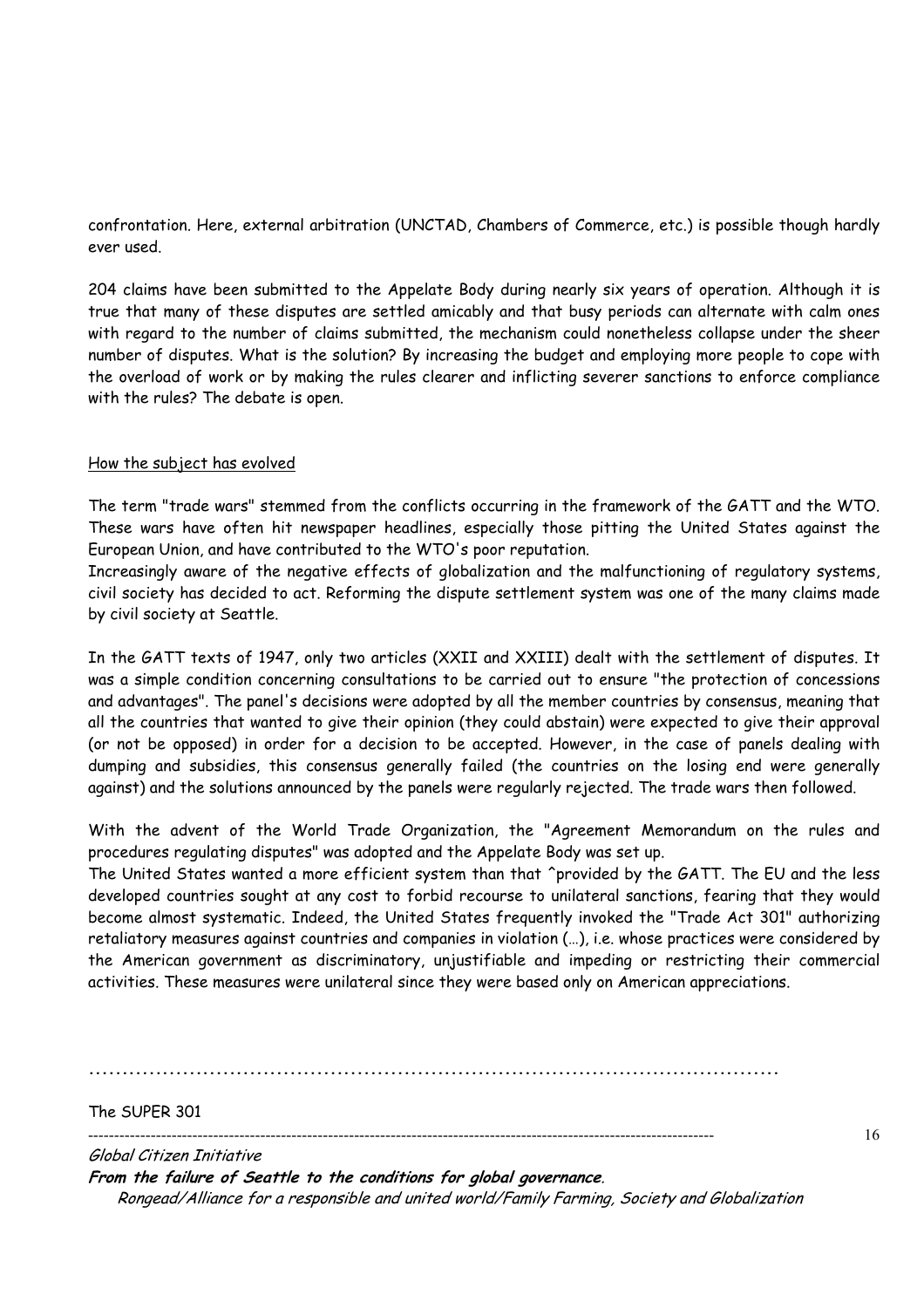In 1998, the "Omnibus Trade and Competitiveness Act " brought in the "Super 301", the name given to a special procedure to pursue investigations into "unfair" trade practices. On March 3<sup>rd</sup> 1994, President Clinton had an executive order passed which set priorities for expanding trade. Referring to the "Super 301"(2) procedure, this executive order requires the United States Representative for Trade to identify, on the basis of information in the annual "National Trade Estimates", the unfair trade practices to be dealt with by priority and undertake procedures against them by virtue of article 301. On September 27<sup>th</sup> 1995, this executive order was renewed for a two-year period. Some members of the American Congress demanded that the system be brought back into force.

The United States often use the Super 301 to protect intellectual property outside its borders. Its Trade Representative has drawn up a list of "countries to be given priority monitoring" and a second list of "countries to be monitored". The former are monitored closely and are subject to an investigation liable to result in unilateral trade sanctions. The latter are those countries that do not ensure the protection of intellectual property rights held by American individuals or companies or which refuse access to sectors related to intellectual property rights.

Finally, the Memorandum led the United States to agree to give up resorting to unilateral measures. Nonetheless, the American government has not abrogated its unilateral trade legislation. The legal pirouette allowing the USA not to condemn the Super 301 at the WTO was to say that this law could not be condemned since its application (Statement of Administrative Action) stated quite clearly that the Super 301 would be applied in strict compliance with the conditions of the Memorandum".

In clearer terms, the USA obtained permission from the WTO to brandish a gun under the pretext that it was not loaded. The question is now to know whether the "threat of using an unloaded gun" (the USA reject this analogy) is acceptable under international law. When all is said and done, how many countries have read the report and know that the Super 301 is only a "paper tiger"

.............................................................................................................

In thirty pages with 27 articles, the Memorandum describes the procedure to be applied in the case of dispute (from starting a dispute procedure to the adoption of a panel report by the member countries). It should be remembered that the WTO (or its secretariat) is not empowered to start an investigation or a procedure. This power belongs to the members, which can start conciliation procedures, constitute panels to deal with complaints, adopt their reports and those drawn up by the appeals committee, and authorize the suspension of concessions.

Contrary to the GATT system of consensus, the panels and reports of the WTO's Appeals Committee are adopted according to a completely new system regarding international law that can be termed a "reversed" consensus system. According to this system, in order for a decision to be rejected, all the members that

17

# Global Citizen Initiative **From the failure of Seattle to the conditions for global governance**. Rongead/Alliance for a responsible and united world/Family Farming, Society and Globalization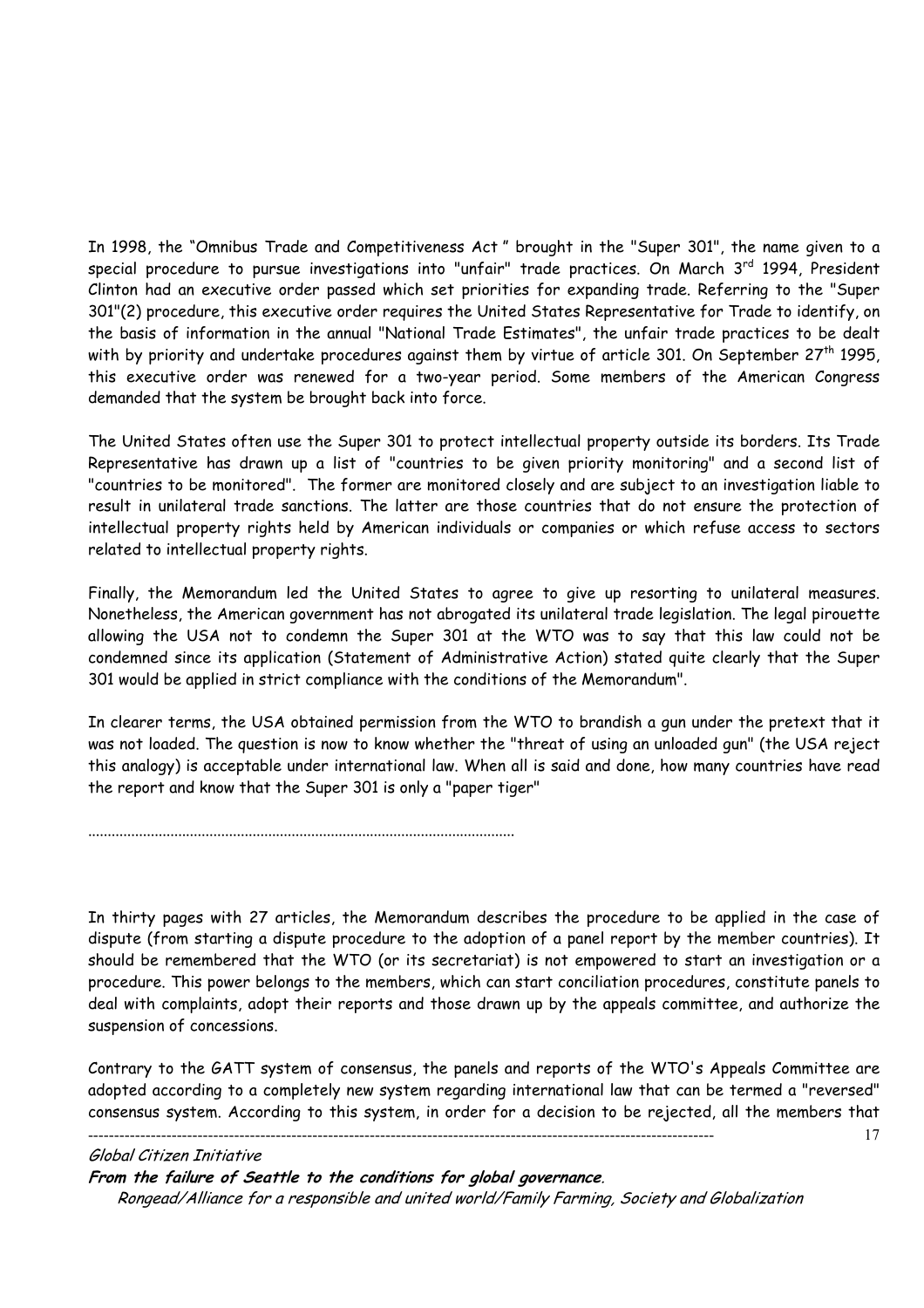want to express their opinion must oppose it formally. Thus the panel reports are almost always adopted automatically, leaving the Appeals Committee as the only means of recourse. In simpler terms, consensus was required at the GATT to obtain the green light. Nowadays, consensus is necessary only when a red light is wanted.

This procedure was widely criticized by the NGOs and the developing countries belonging to the WTO, rightly concerned that the procedure merely served to validate the decisions of the panels without providing the possibility to oppose them.

The Memorandum also made changes to the "sanctions" system.

When a GATT panel finished its report (insofar as it was adopted by the Contracting Parties), a plaintiff party was entitled to suspend concessions only in the sector concerned by the violation. For example, a conflict in agriculture could only lead to revoking concessions for an agricultural product.

With the WTO, the scope for retaliation is wider. For example, a complaint about agriculture may lead to the suspension of concessions in the sanitary and phytosanitary sectors. And "if the circumstances are serious enough" the plaintiff can even be authorized to suspend concessions relating to another agreement. In this case, the term "crossed retaliation" is used. Thus, a dispute in the framework of the ADPIC agreement (i.e. related to intellectual property rights) can result in an embargo on soya imports. The link between the subject of the complaint and the subject of the retaliation disappears completely. The WTO therefore widens the scope for reprisals, strengthening their dissuasive nature. The developing country members of the WTO, including the least advanced countries, find advantages in this change: Ecuador has applied crossed retaliations against Europe). Nonetheless, due to the unequal strengths of the economies in play, in the case of a sanction applied by a developing country against an industrialized country, the country that sanctions often finds itself sanctioned in return.

# The positions in play

Two types of group – international NGOs and developing countries – have expressed positions that match the stakes at play at the WTO.

The NGOs (especially environmental and consumer groups) have actively criticized the dispute settlement system and the decisions made by the panels. They demand the reform of this system both in substance and in form.

Concerning the form, they demand transparency (especially concerning access to information) and openness permitting the participation of members of civil society in the dispute procedures. As for the substance, they demand that the system takes greater account of public health, the environment and human rights.

The developing countries consider that the Appelate Body does not fulfil its role of "guarantor" of the balance between the rights and obligations of the member countries. The least advanced countries claim "special and differentiated" treatment more in their favor, in other words different and less restrictive obligations than those imposed on rich countries. This stance can be justified by several reasons at least:

The exceptionally high cost of the dispute procedure: a panel costs \$500,000 on average. What developing country can afford this kind of budget?

#### Global Citizen Initiative

**From the failure of Seattle to the conditions for global governance**.

------------------------------------------------------------------------------------------------------------------------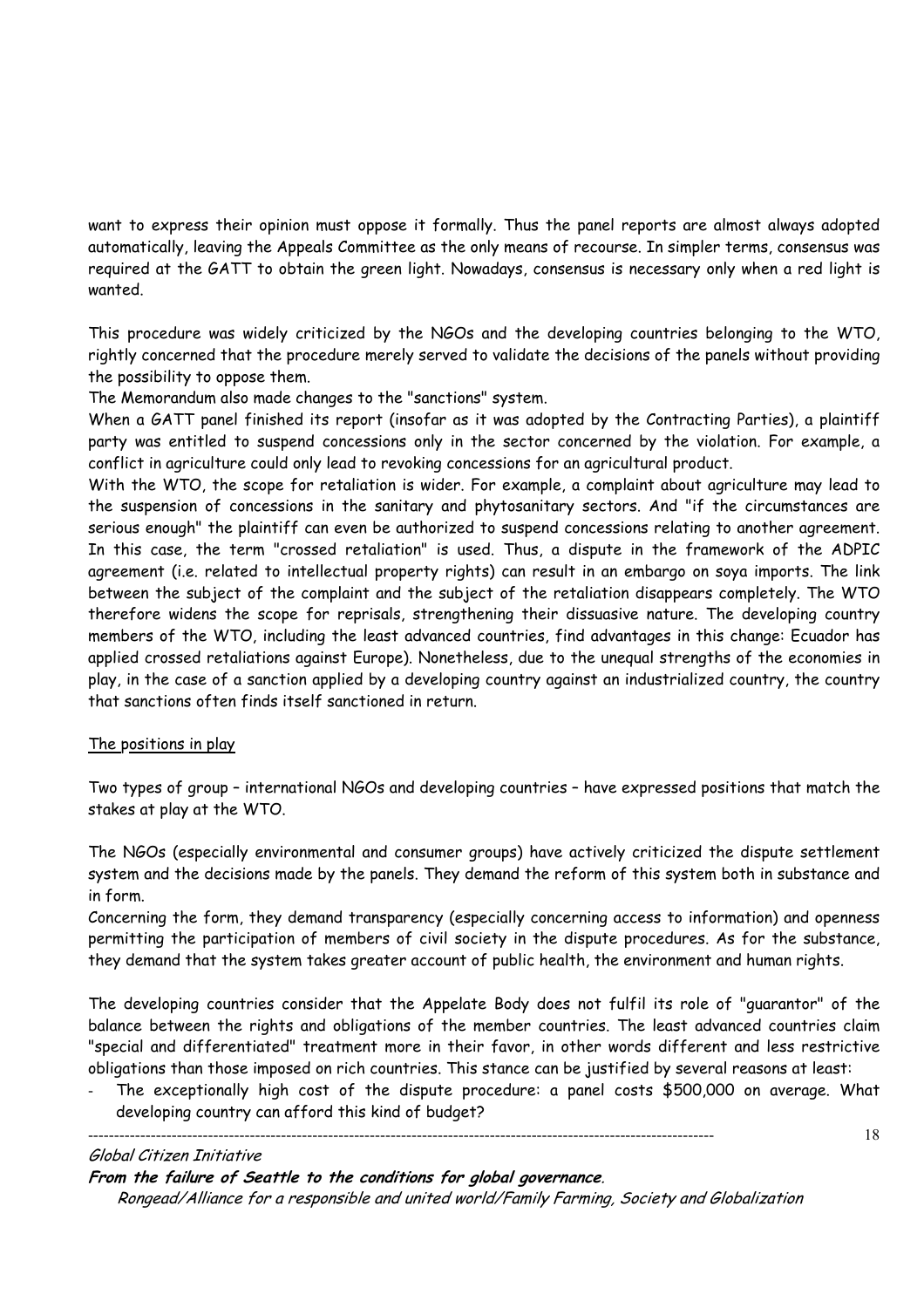- Lack of access to legal experts. The lack of legal experts and specialists on the rules of the WTO prohibits any approach made by them and reduce their capacity to defend their national interests.
- Regarding trade sanctions adopted in the case of dispute, they question the current system's "advantages". What effect can the sanctions applied by a small country have against European imports?
- Lastly, the adoption of decisions taken by "reversed" consensus is liable to be coercive: no member alone can invalidate a decision taken by the dispute settlement system.

Nonetheless, the developing countries are wary of the demands made by the NGOs (whose representativeness is sometimes questioned), since they add social and environmental problems to their economic ones. They feel that these new parameters involve new risks and above all that of making access to markets difficult due to sanitary, environmental and social standards.

# The stakes for a "responsible and united world"

# The credibility of the system is at stake.

First of all, this stems from the absence of effective and systematic sanctions against ALL defaulting on undertakings.

Sanctions require that a complaint be made first. However, many developing countries are afraid of "attacking" rich countries from which they receive aid.

Secondly, the reason so panels exist is because the rules are obscure and poorly negotiated. This also shows the reticence of member countries to conform to their commitments.

#### Does legalism obscure the basic problems?

Since the ORD was set up, several panels have brought to a head the debate about the lack of correspondence between the operation of the multilateral trade system and the global expectations of citizens. The panels take a purely legal approach: they are responsible for analyzing objectively the issue they are called on to examine and only check the conformity of the facts with the texts of the WTO or the agreement in question.

However, all the WTO's texts refer to the notion that the individual well-being of the consumer should improve due to the freer circulation of "individualized" goods, but not enough account is taken of overall well-being and public property.

This is the case, for example, of the Multilateral Environment Agreements (MEA). Although there has not yet been a dispute between an MEA and a WTO agreement, the lack of clarity between the compatibility of the conditions recommended in the different agreements leads to genuine risks.

Thus the WTO seems to consider its "law" as that which prevails outside the scope of its competencies.

# The principle of precaution

When a country adopts an exceptional trade measure, such as prohibiting the import of beef raised on hormones, due to its risk to health or the national environment, it must provide "scientific proof" that the risk is genuinely proven and recognized.

Global Citizen Initiative

**From the failure of Seattle to the conditions for global governance**.

------------------------------------------------------------------------------------------------------------------------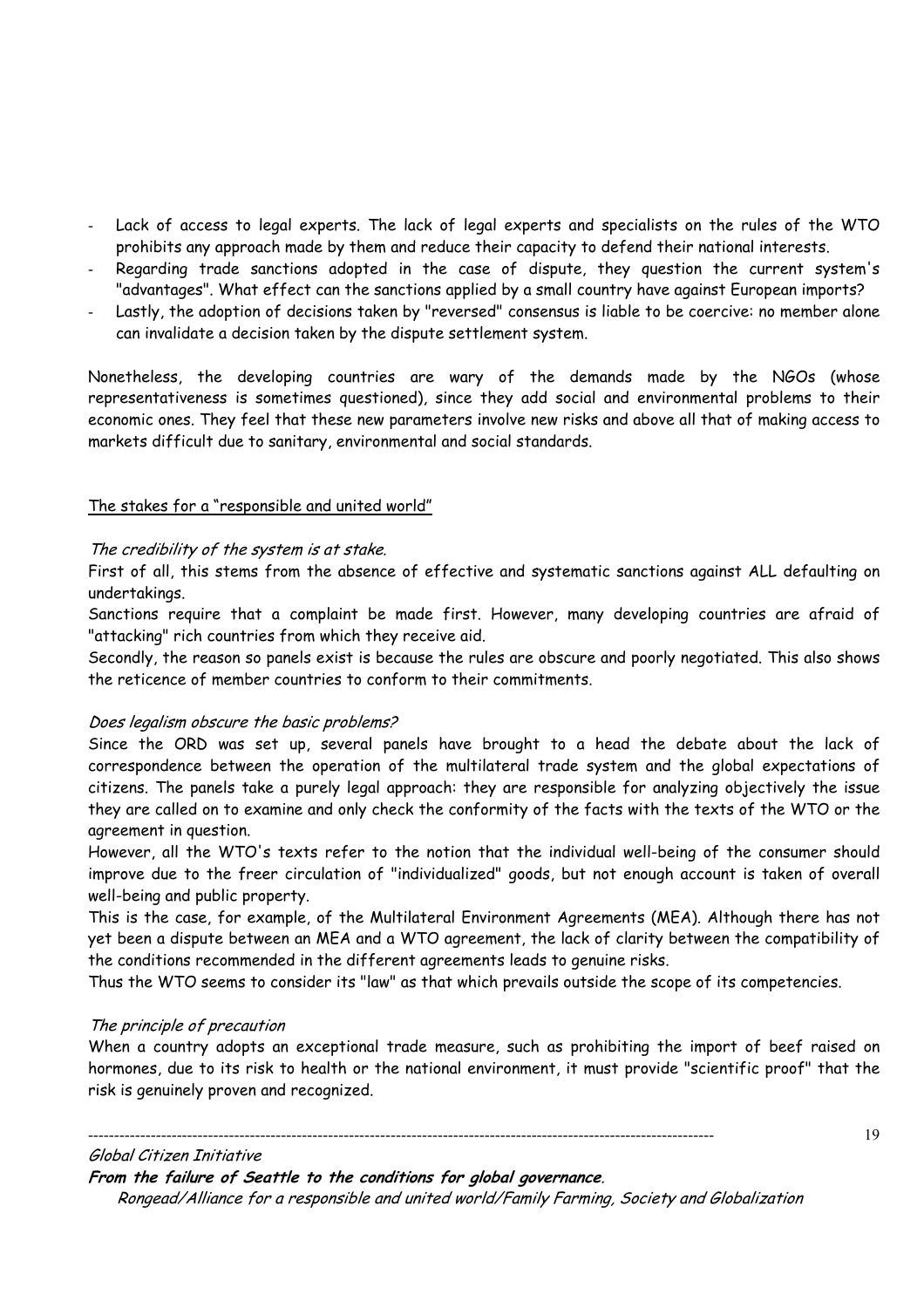In the hormone dispute, the United States demanded that Europe prove scientifically that the product forbidden was harmful. There is near unanimity among European countries on the right to preserve health and the environment, even in the absence of scientific proof. This is to protect the general interest and consumers. Consideration on the principle of precaution has sprung from these recent disputes.

Justifiably, civil society demanded that the principle of precaution be used for sanitary and phytosanitary reasons in the absence of scientific proof. The pertinence of the principle of precaution for social and economic reasons should be tested in the light of the commitments made in the WTO's agreements on sustainable development.

# The question of development

Several articles of the "Memorandum" provide for special conditions in favor of developing countries. For example, industrialized countries are asked to "pay particular attention to the problems and interests of member developing countries". When a dispute concerns an industrialized country and a developing country, the latter can ask that at least one of the three members of the panel is a national of a developing country. Lastly, industrialized countries should show "moderation" when they raise questions about the least advanced countries. However, no instrument has been mentioned and none is planned to ensure that these conditions are respected.

In the present system, a country that "loses" a panel is faced by several options:

- it can modify its trade policy to conform with the WTO's rules,
- it can be sanctioned (these sanctions are always temporary),
- or it pays the "bill" by proposing voluntary and temporary compensation of a non-discriminatory nature (calculated on the basis of the Most Favored Nation clause). The evidence shows that this condition gives a "comparative advantage" to rich countries.

# Who will constitute "Civil Society"?

The decisive role and influence of Chiquita, a multinational corporation, in setting up the panel to deal with the banana dispute was obvious. On this occasion, civil society was able to show how companies could intervene abusively and it launched a debate on the influence of vested interests in the operation of the dispute settlement system.

However, by opening the dispute settlement system to participation by development and environment NGOs, there is a risk of the WTO being obliged to allow even greater participation of "industrial NGOs".

# Proposal and directions for reform

# 1. Clarify the rules of the different agreements by giving them a dissuasive orientation.

Clear and well negotiated rules are needed that are not called into question systematically and which are less open to interpretation.

2. Professionnalise the judges.

------------------------------------------------------------------------------------------------------------------------

# Global Citizen Initiative

**From the failure of Seattle to the conditions for global governance**.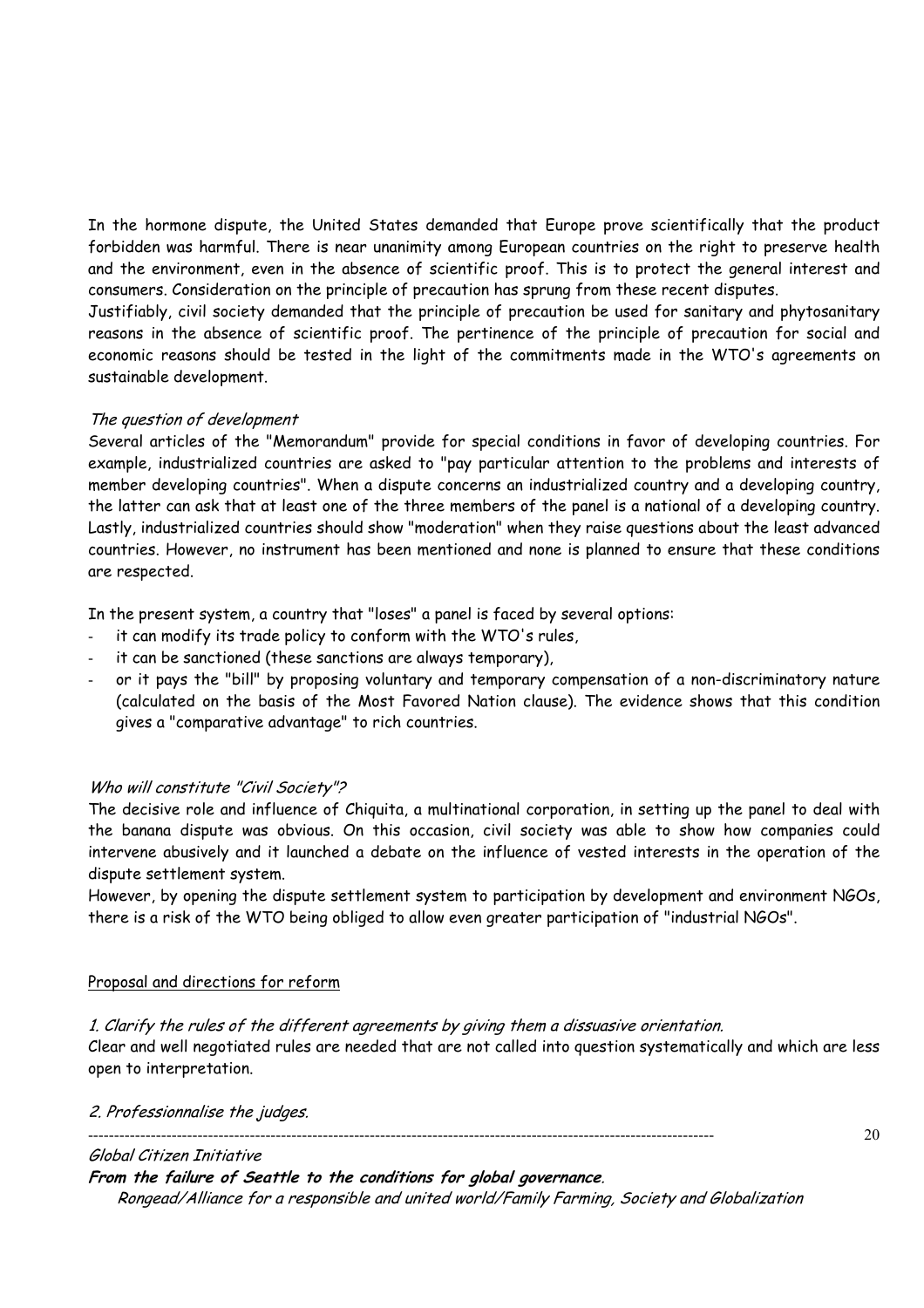The appointment of three members of the panels and the appeals committee (chosen from nine permanent members) raises a problem. There is a lack of expertise, quality of judgement, impartiality, etc.

# 3. Set up the right to legal aid.

The WTO recently set up a legal assistance office for developing countries, thanks to Dutch finance. This approach needs encouraging.

# 4. Set up a "collective sanction" system in the settlement of disputes.

The present system is based on the capacity of the country that wins its case to suspend trade concessions to oblige the losing country to abide by the panel's decisions. For industrialized countries, the loss of concessions does not represent a sufficiently high economic cost to oblige them to apply the panel's decisions, especially when the winning party is a developing country with no way of exerting pressure. In this case, shouldn't it be possible to enforce the collective withdrawal of concessions, i.e. retaliations applied by all the members?

#### 5. Promote transparency.

Public hearings should be opened to allow journalists and the public to listen to the panels' deliberations.

# 6. Accept the hearing of third parties, including NGOS.

Article 10 requires modifying with the provision for intervention by civil society organizations (those particularly concerned with the general interest and not the interests of specific groups) in the dispute settlement system, when they deem that a measure taken in the framework of the dispute settlement system is prejudicial to undertakings at international level on development and the environment.

7. Make it obligatory for the members of the panel to take the "Amicus Briefs" submitted to it into account. These are documents drawn up by experts providing additional information and elements concerning the dispute. The Memorandum states that the panel is entitled to consult with experts. It would be preferable for the panel to be obliged to consult with experts.

8. Provide for the "temporary exclusion from the WTO for serious nonconformity with essential obligations" .A "temporary exclusion system" is required in the framework of the dispute settlement system. This would mean that a country whose trade practices constitute a serious violation of its obligations vis-à-vis WTO rules would be considered as "persona non grata" at the WTO for a given period (to be defined). As with the above proposal for collective sanctions, temporary exclusions decided by vote (according to a method to be defined) would be applied by all the members.

# **Membership of new countries to the WTO**

------------------------------------------------------------------------------------------------------------------------

Global Citizen Initiative **From the failure of Seattle to the conditions for global governance**. Rongead/Alliance for a responsible and united world/Family Farming, Society and Globalization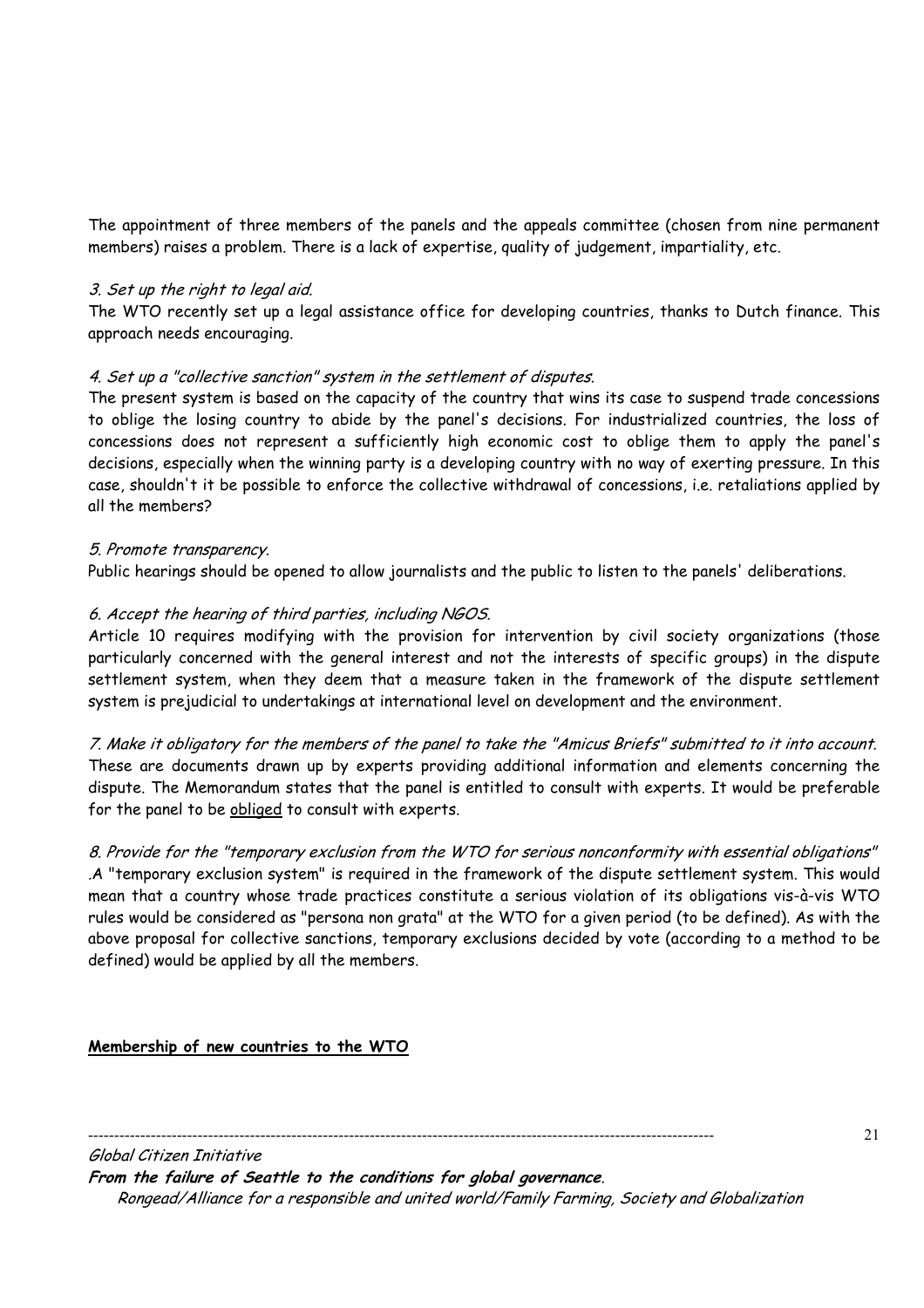What definition of economic democracy is shared by 137 member countries $^3$  when over 30 countries are left waiting at the door?

The conditions for membership are much too complicated: countries that want to join the WTO must answer over a thousand questions.

The membership process is discretionary, arbitrary and unconscionable: new members are asked to open their markets under conditions surpassing those of already existing WTO members, without reciprocity (the WTO's basic rule). By becoming a member, Mongolia has become an export market for the trading powers, America in particular.

This problem needs to be re-examined by defining objective and fair criteria and conditions and not by leaving every country to "save its skin" without any legal basis.

# **Agriculture**

# A reminder

Every country has, at some time or other in its history, gone through periods of food shortages (caused by drought, wars, etc.) which make products unobtainable by poor consumers or, on the contrary, crises caused by excess production leading to the collapse of prices for producers.

These upheavals, both old and new, to which we must now add food contamination, are rooted in the collective conscience, thereby making agriculture an extremely sensitive issue politically, economically and above all socially. It is therefore hardly surprising under these conditions that governments intervene in the agricultural sector more than in any other.

During the thirties, America paved the way with Roosevelt's Adjustment Agriculture Act (1933), a law that gave the President the power to waive the United States international obligations in the case where it was faced with scarcity of supply or overproduction. Better still, in 1955, the United States obtained an almost permanent waiver from GATT totally dispensing it from having to comply with GATT rules on agriculture. Under these conditions, it easy to see that agriculture was placed "under protection" in the GATT agreements of 1948 and "protected from any negotiation" during every the round preceding the Uruguay Round.

However, the landscape and economics of agriculture had changed. Although the risks of scarcity were eliminated definitively, the protection and the subsidies given to agriculture exacerbated a trend of

22

Global Citizen Initiative

**From the failure of Seattle to the conditions for global governance**.

------------------------------------------------------------------------------------------------------------------------

<sup>&</sup>lt;sup>3</sup> 138 with the recent membership of Albania.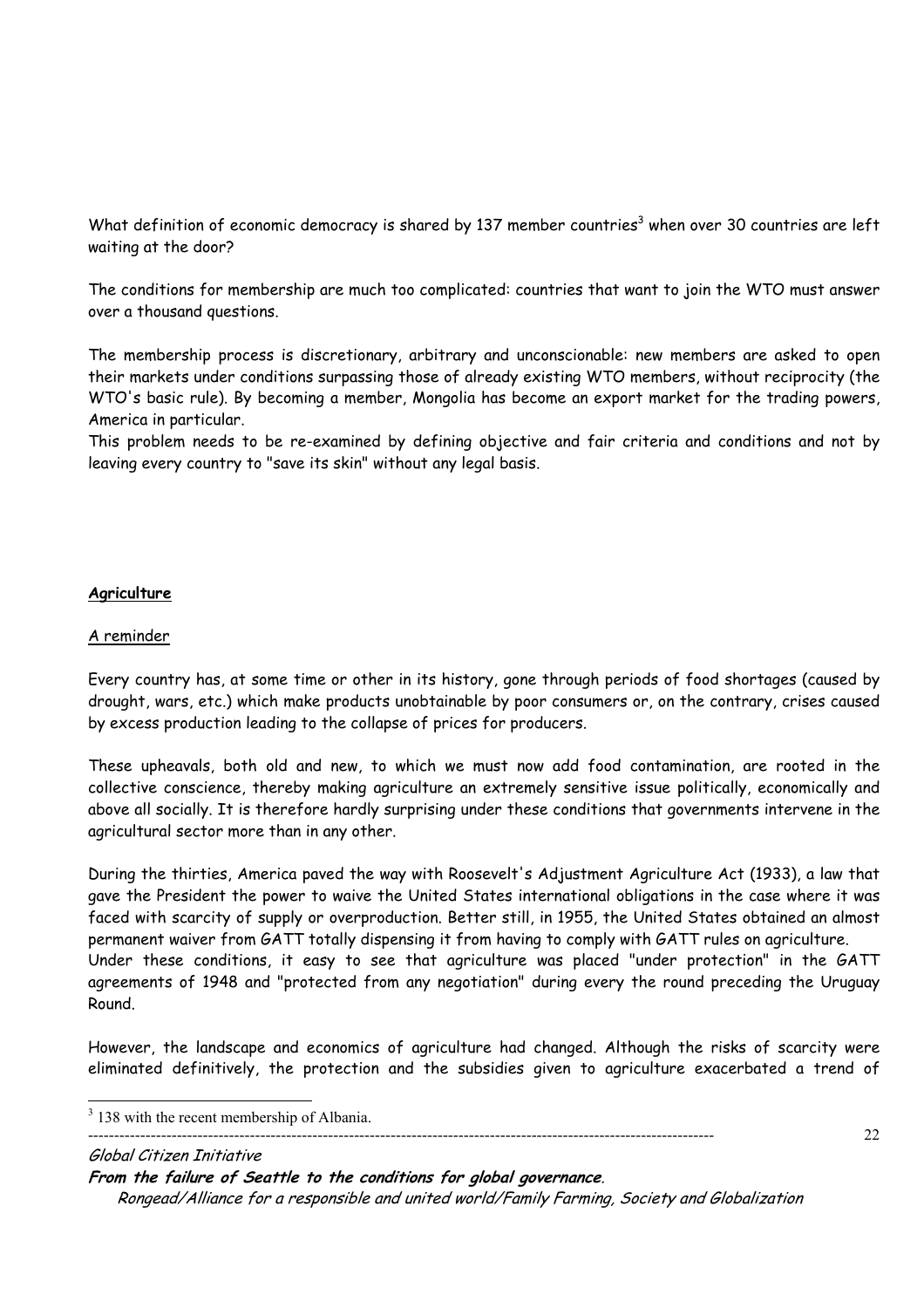overproduction, whereas the share of agriculture on the world markets progressively decreased. Agricultural exchanges represented 50% of world trade in the fifties, though fell to only 10% during the eighties. These figures call into question the advantage of strong protection within borders and fuelled criticism from the developing countries in Asia and Latin America, which were emerging as exporters of agricultural produce to which Europe and the United States wanted to export more industrial products and services.

This is the context in which the Uruguay Round was launched, resulting in the Agriculture Agreement signed and incorporated in the Marrakech Agreement.

In this agricultural agreement, the member countries of the WTO undertook to reduce their support for agriculture on three levels:

- access to markets (reduction of customs duties, for example, improve the possibility of trading partners to export to protected markets);
- internal support (reduction in this area reduces the competitiveness of hitherto subsidized products);
- export subsidies (which permitted reducing the prices of exported products and therefore win greater shares of the market).

In parallel with this agreement on agriculture, other more specific measures concerning the sanitary and phytosanitary sectors, technical standards and intellectual property will have, as will be seen further on, far from negligible impacts on the structure of agricultural and food trading.

# **Observation**

Despite the provision of specific conditions for developing countries, implementing the agriculture agreement has led to:

- serious imbalances remain in the levels of support and protection between industrialized and developing countries;
- the exacerbation of this imbalance in the post UR phase by the structural adjustment policies imposed on the developing countries by the IMF and the World Bank.

Thus, in 1995, customs duties in the developing countries were on average 36%, whereas they were only 20% in developing countries, whereas the industrialized countries subsidized their exports by 84%. The green box measures, that only the industrialized countries can provide themselves, increased by 54% during the period from 1986 to 1995.

Recent changes give no reason for encouragement: during the period 1997-1999, the equivalent support to production doubled in the United States, rising from 12 to 24%, while it rose from 39 to 49% in Europe $^4\!$ .

 $\overline{a}$ 

**From the failure of Seattle to the conditions for global governance**.

<sup>------------------------------------------------------------------------------------------------------------------------</sup>  <sup>4</sup> L'équivalent soutien à la production (ESP) est calculé en cumulant toutes les formes de soutien dont bénéficie un produit dans un pays donné, la référence de base, pour définir le soutien en pourcentage, étant le prix de ce produit sur le marché mondial (ce qui peut être une référence contestable lorsque ce prix est la conséquence de pratiques de dumping).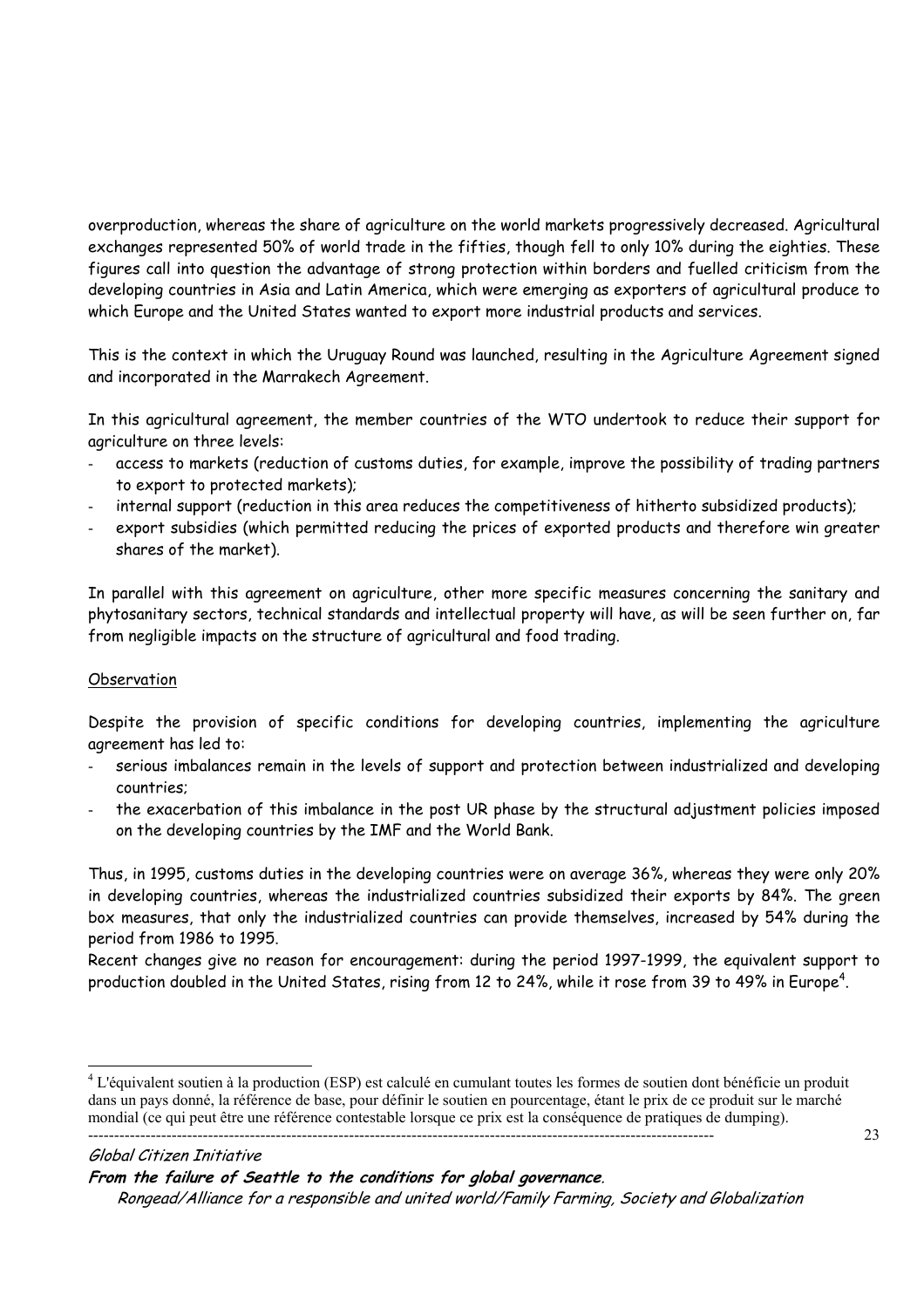The period of deregulation that we have undergone, spurred by both the application of the Marrakech Agreement and structural adjustment policies, has left a surprising heritage:

- the developing countries with net import deficits have had to cope with higher world prices, without being able to obtain the aid promised in the Agreement on Agriculture by the industrialized countries.
- in general, the developing countries have had to increase their agricultural and food imports by conforming to their commitment to open up their markets further
- This increase in imports was not compensated by an increase in their agricultural and food exports: the constraints related to sanitary and phytosanitary standards, technical standards, and methods or allocating import quotas imposed by the industrialized countries have often been more dissuasive than customs duties.
- Lastly, although gains in productivity are achieved in particular by increasing the size of farms, the developing countries are unable to profit from this possibility. They did not have the resources to finance a "safety net" or job-conversion assistance that would have enabled them to deal with the problem of dispossessed small farmers.

# The positions in play

Agriculture, along with services, is part of what is called the "built-in" agenda. In other words, it was an obligatory item for the Millennium Round.

The United States used this advantage by demanding negotiations sector by sector, limited to agriculture and services.

It also wanted to focus the negotiation on export subsidies. Once again it would play the role of the righteous: most of its agricultural subsidies have been converted into direct income support while the export loans and the food aid it gives are not considered as export subsidies by the WTO.

The European Union wanted to negotiate on agriculture in a global framework in order to balance the results between the Union's member countries.

If it were to eliminate export subsidies, it would have to solve a difficult problem: if milk quotas were not reduced at the same time, it would mean an increase of 10% on production hitherto exported, that the internal market would have to absorb. This would occur with the "bonus" of a fall in prices of nearly 50%!

This is why the EU, among others, did not want to limit negotiations only to reducing subsidies, preferring to widen them to cover everything that goes toward subsidizing exports (loans, tax incentives and even food aid used for commercial ends). By way of example, the EU was refused entry to the Korean pork market, simply because the USA granted Korea an interest free period of three years to pay for its imports.

Global Citizen Initiative **From the failure of Seattle to the conditions for global governance**. Rongead/Alliance for a responsible and united world/Family Farming, Society and Globalization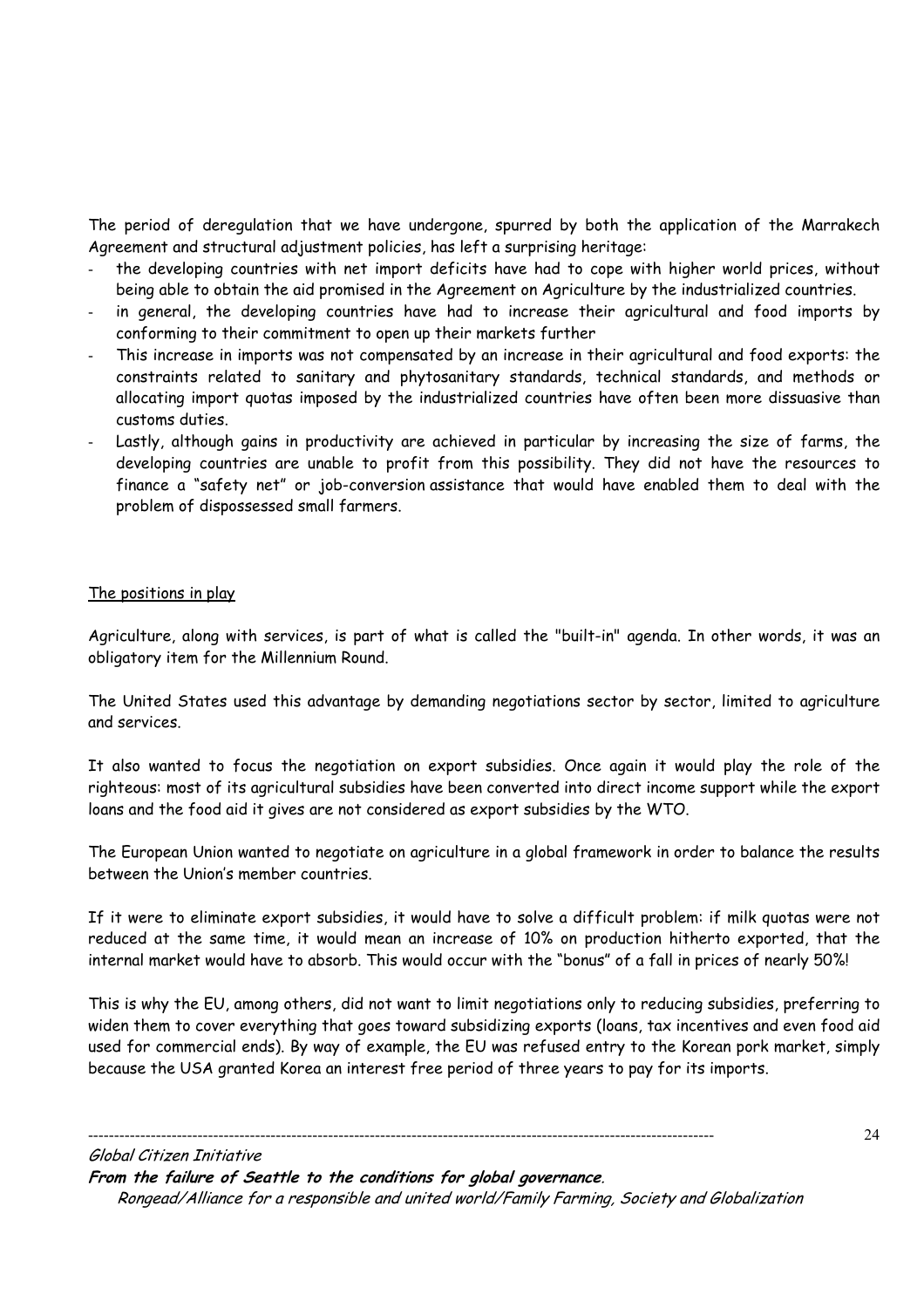The European Union also wanted to retain the "Blue Box" which permits, whatever else is said, subsidizing exports and maintaining direct aid targeted solely on the "cereal producers of the 15 countries composing the EU without central and eastern European countries being able to benefit. These aids are in fact paid to offset falls in guaranteed prices (which is not the case for the latter countries) and not subject to commitments to reduce them.

The Cairns Group, composed of 15 countries, is undoubtedly the most "aggressive" critic of any form of agricultural subsidy. It is composed of exporters of agricultural products that do not have the financial resources to pay for direct aid, unlike Europe or the United States.

This leaves the poor group of net importing countries "led" by Egypt. They wanted the industrialized countries to commit themselves more firmly to dealing with the price rises caused by deregulation. Since this has not the case, these countries have shied away from those that promulgate greater deregulation of the sector in the industrialized countries.

# The stakes

Finally, the question is to know how the curve of agricultural support and protection will change, given that today, paradoxically, the richer the country, the greater the amount of protection and support. Will we therefore "witness":

- fall in the support and protection accorded in industrialized countries?
- an increase of support and protection in developing countries?

And in what proportions?

#### Proposals

The question of agriculture is complex and politically sensitive. However, it suffers above all from the fact that it is dealt with only by economic players with big appetites (agri-businesses) and economic and social players (farmers' federations and unions) that tend to project their view of the future of the world's agriculture through the prisms of national and vested interests.

Recognition must be given to the Uruguay Round for having started the process that has shed light on the disparities with which the agriculture of different nations is treated around the world.

The challenge to be met at the Millennium Cycle will be to set up negotiations on the basis of fundamental principles that hold valid for every type of agriculture and farmer around the world and not only for a few regional systems and multinational companies.

Global Citizen Initiative **From the failure of Seattle to the conditions for global governance**. Rongead/Alliance for a responsible and united world/Family Farming, Society and Globalization

------------------------------------------------------------------------------------------------------------------------

25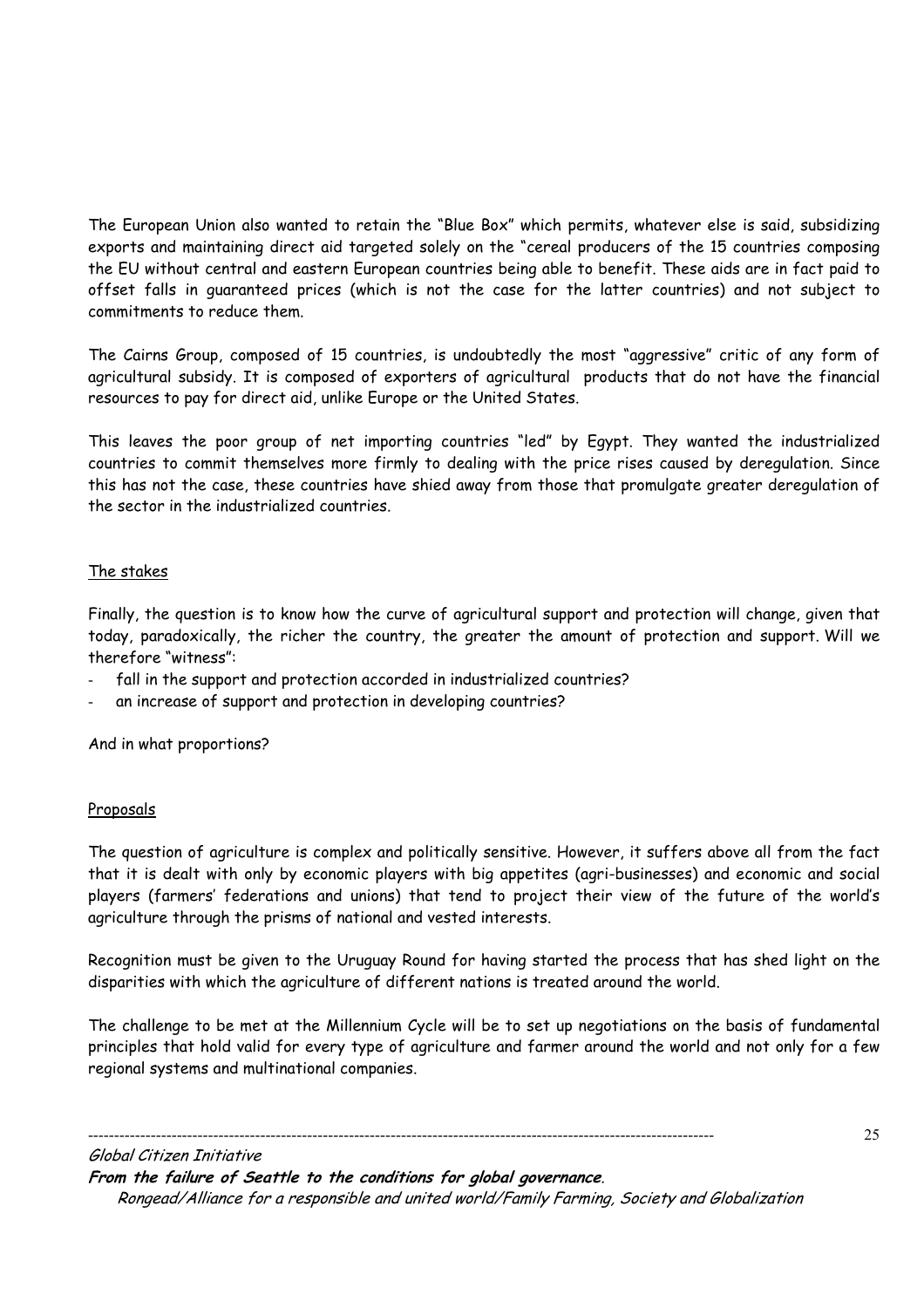Thus the principle of humanity and respect for human dignity, preservation of the common good and responsibility, inspires us to make the following proposals:

# Evaluate the agricultural agreement made at the Uruguay Round on the basis of more rigorous and fairer criteria

It would seem that so-called "scientific" criteria, formulated to define the impact of the different measures and instruments implemented by agricultural policy on prices, are based on questionable ethics. How is it possible to accept that \$52 billion in aid paid to American farmers under cover of the "Green Box" has no impact on world prices?

From this standpoint, in-depth work should be carried out in order to formulate a clear definition of agricultural dumping.

The Agreement on Agriculture stipulates that subsidies (including export subsidies) which are paid in conformity with commitments do not entitle the application of anti-dumping measures by the importing countries. But this amounts to having one law for the rich and another for the poor, when, contrary to the spirit of the self-limiting agreements, the industrialized countries have made wide use of anti-dumping measures against imports of textiles and clothes from the developing countries. The agreement on agriculture needs correcting on this point. What effect can a customs duty of 20% (the average applied by developing countries) have when an agricultural product is put onto the international market at a quarter of its cost price?

The Marrakech Agreement legitimated and legalized a farm aid system that privileges the industrialized nations insofar as it is based more on budgetary aid than on protection at the border.

Considerable rebalancing is called for if the principle that peoples have the right to self sufficiency is to take form.

Lastly, the undertakings made by the developing countries in the agreements signed at Marrakech or by countries making changes in the framework of becoming WTO members should be reevaluated. Most of them were incapable of assessing the impacts of these undertakings. Here again, and according to a principle of equity, it is indispensable to restore balance to the undertakings.

# Starting off from a new basis

According to article XX of the Agreement on Agriculture signed at Marrakech, agriculture will be an "obligatory" subject of the Millennium Cycle. However, this article does not make any stipulation in terms of period, content or negotiating method. Thus there is room to make proposals.

------------------------------------------------------------------------------------------------------------------------

Global Citizen Initiative **From the failure of Seattle to the conditions for global governance**. Rongead/Alliance for a responsible and united world/Family Farming, Society and Globalization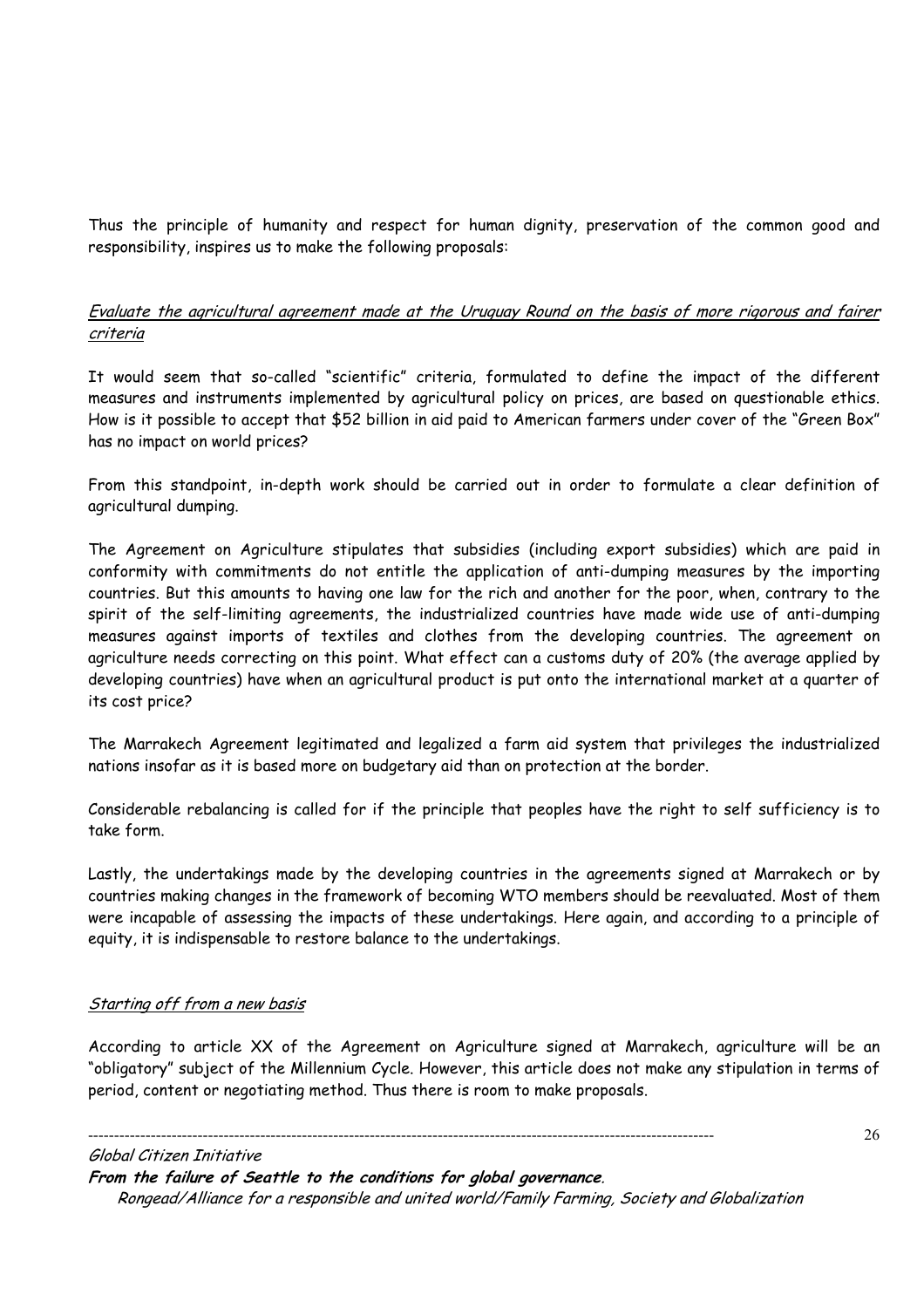On the basis of the fundamental principles evoked above, and also by taking into account the simple logic of common sense, the rules and undertakings drafted in the next agreement must permit better coherence and convergence between this agreement and other international agreements: the Convention on Biodiversity, on climate, the Charter of Human Rights, etc.

Frank Wolter, the Director of the Agriculture and Raw Materials Division at the WTO, stated in his speech at the FAO conference on food security that this raised several questions, one of which was the need for better and surer access to food.

Over the last few years, with climatic incidents and geopolitical pressure using food as a weapon, food security is in danger of being weakened by the systematic deregulation of trade and agriculture policies insofar as production and exports will be concentrated in the most competitive areas.

Consequently, there is a need to define the rules and commitments capable of dealing with this issue. From this standpoint, strict regulation of competition on the world market would immediately prevent dominant positions and excessive concentrations of supply. These rules would concern agricultural products and fertilizers.

Furthermore, a move must be made toward redefining the rules concerning access to markets.

Regarding this, the level and the form of protection should be defined as a function of productivity levels and by taking into account the following criteria:

. Rural population / employment in relation to the total population;

. Productivity of the earth, fertilizers, labor;

. The potential for diversification (problems linked to being hemmed in, insularity, the size of the country, etc.);

. The share of production exported: the products intended for the domestic market could benefit from greater protection (to be defined in relation to an international convention on food security).

These undertakings regarding access to markets, adapted roughly to existing productivity, should be consolidated and be subject to commitments to apply gradual reductions. This would oblige each country to progress.

The IMF and the World Bank should be associated in the formulation of these systems of "enlightened deregulation", as should other institutions (UNDP, UNEP, FAO, etc…), and thes should undertake not to call into question, for example, by demanding the applicaiton of structural adjustments, policies decided on by the developing countries in the framework of WTO agreements.

27

Global Citizen Initiative **From the failure of Seattle to the conditions for global governance**. Rongead/Alliance for a responsible and united world/Family Farming, Society and Globalization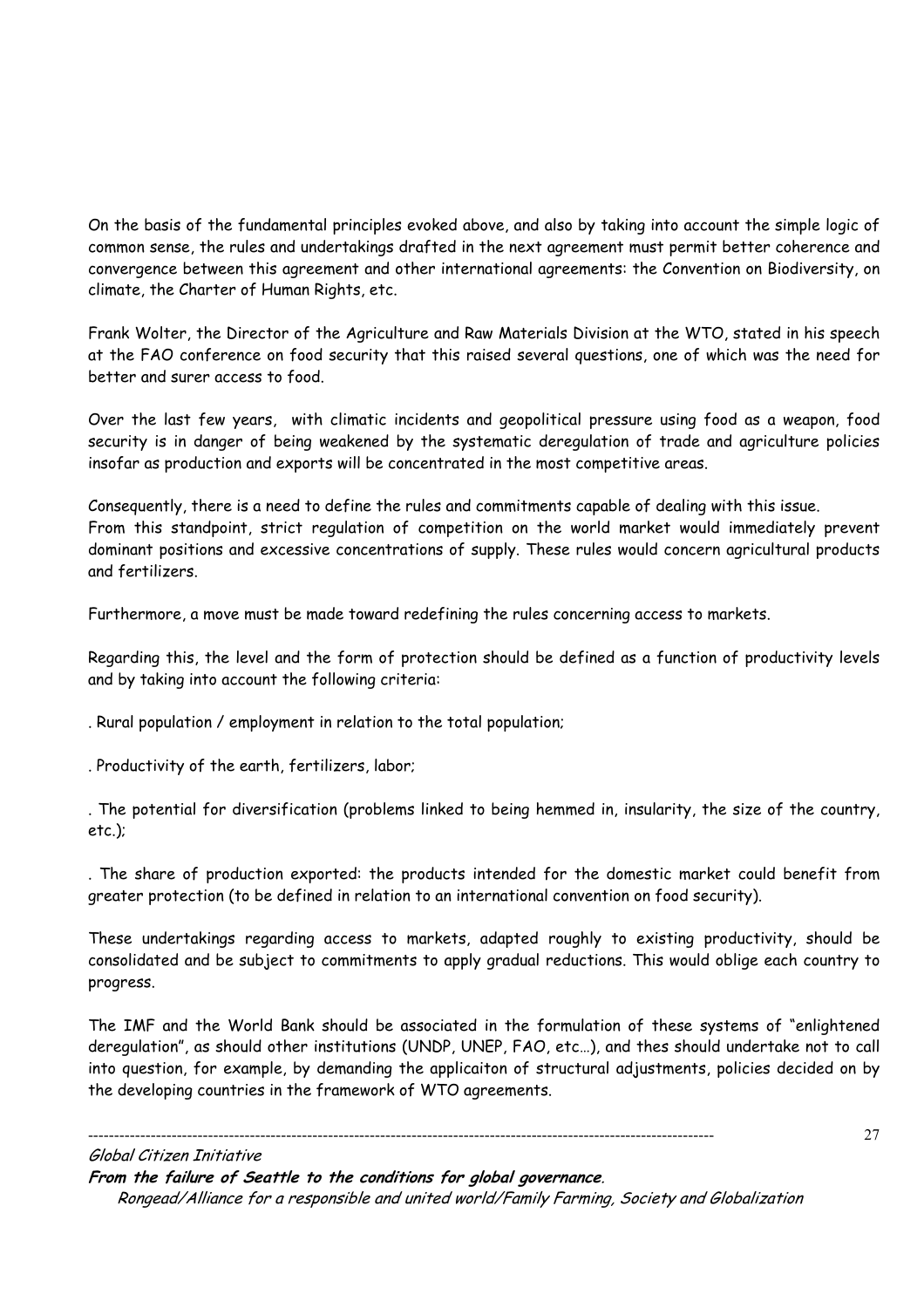# **Investments**

#### The present situation

The issue of investments was brought into GATT during the Uruguay Round of negotiations. The agreement on the measures on investments related to trade, better known as TRIMS (Trade-Related Investment Measures) is of relatively limited scope and only applies to the trade of goods. It deals essentially with measures on investments (TIM) that contravene the principle of national treatment or that could include quantitative restrictions. The most interesting part of the agreement is undoubtedly its appendix which gives a so-called "exemplative" list of TIMs that should be eliminated by 1997 for industrialized countries, and by 2000 for the least advanced countries. These are, for example, incentive measures that oblige a foreign company to procure at least part of its supplies in the form of local raw materials or which limit the import of raw materials or the export of finished products.

Admittedly, this agreement did make the headlines, likewise with the different conditions of the General Agreement on Trade in Services (GATS) which opened the issue of investments in the area of services.

In fact, it was not before public opinion became aware indirectly of the fact that a Multilateral Agreement on Investments was being negotiated at the OECD that interest in this issue spread beyond that of a few insiders.

# The positions in play

The incorporation of the subject of investments in future negotiations is being pushed for most part by the industrialized countries led, among others, by the European Union. Indeed, since the "adjournment" of the Multilateral Agreement on Investments (MAI) at the OECD, the USA seems to have retreated somewhat from its original position.

- Although all the developing countries recognize the advantages of foreign investments and desire them, they are against a negotiation on the subject in the framework of the WTO insofar as they fear for their sovereignty. The justification given by the European Union for including this subject can only increase this fear, since emphasis is given to the protection of European investments in other countries.
- The report demanded from Catherine Lalumière by the French Prime Minister before Seattle proposed that countries committed themselves, in the same way as for services, to positive lists. According to this principle, any sector of economic activity not mentioned on the list of commitments should not be subject to deregulation. This strategy was the reverse, in a certain way, to that which had been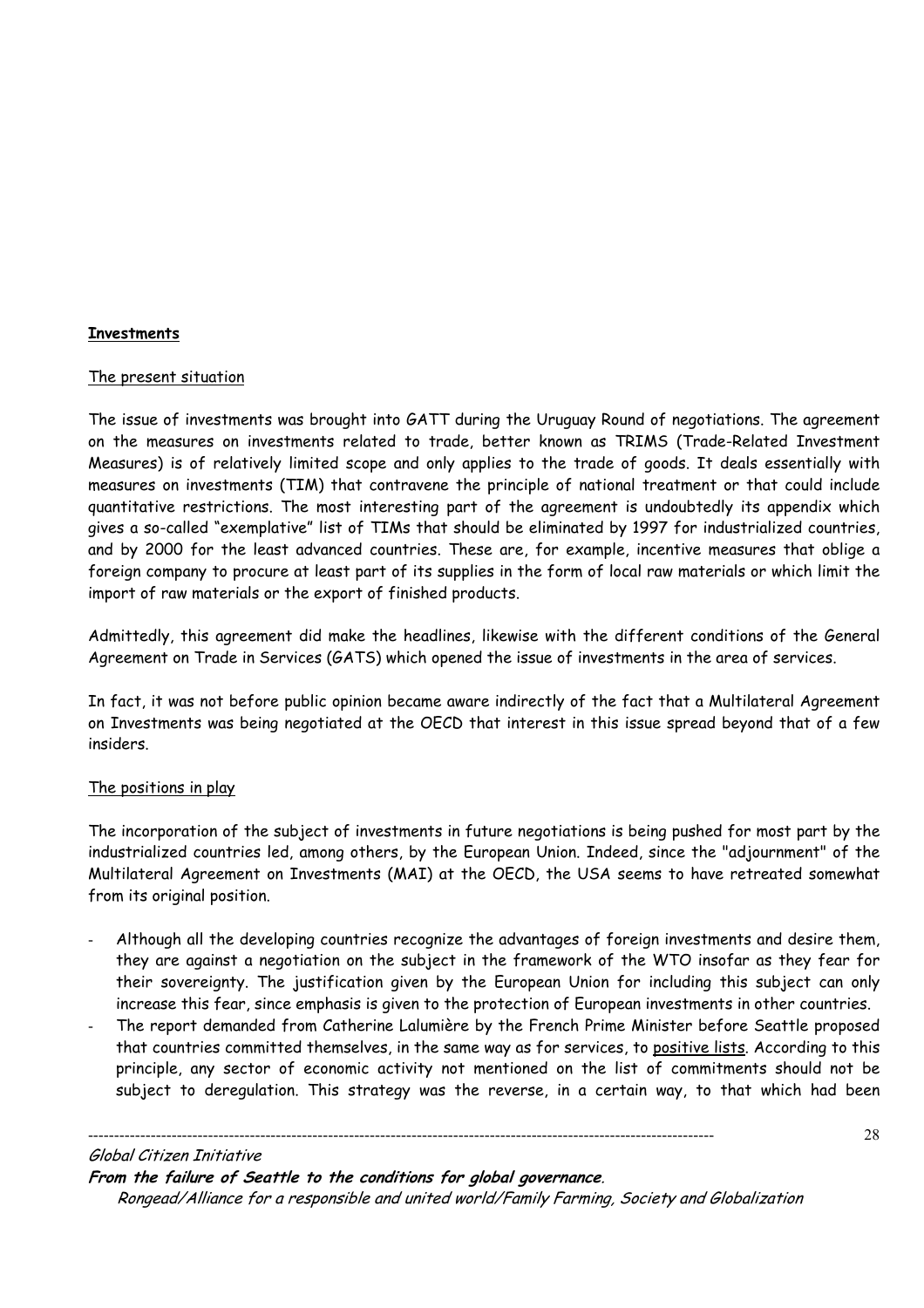proposed in the framework of the MAI. The effect hoped for from this approach was to protect state sovereignty.

This method would result in the following: to attract foreign investment, small countries would be obliged to lengthen the list, whereas countries such as China, which represent a huge market with hopes for fast return on investments, could satisfy themselves with less lengthy lists.

# The stakes for a responsible and united world

An agreement on investment is necessary, i.e. a regulatory framework to avoid "uncontrolled delocalizations" linked in particular to the existence of tax havens.

However, it is too early to talk about an agreement, thus its scope should be limited. If it is to be applied in a multilateral framework on investment, it should be limited to direct investment abroad, since general consensus exists as to its genuine utility.

#### Proposals

-

"Negotiations" should start under the following conditions:

- They should take place in the most appropriate multilateral framework, something which is far from simple. It is obvious that the OECD cannot provide this framework, since it represents industrialized countries and a few emerging economies.
- An evaluation of the TRIMs agreement should be carried out before starting any new negotiations. If the reports of the committee specialized in TIMs are to be believed, certain developing and emerging country members have difficulties in identifying the TIMs considered as incompatible with those that are and, consequently, notifying them to the committee.
- The task of the working group on trade and investment, started in December 96 following the Ministerial Declaration of Singapore, must be continued. Its agenda should include the following points: - Examination of the different codes of behavior and guidelines regarding corporations (especially transnationals) formulated by the different authorities, since the OECD is not the only reference on the subject.

- Draw up an inventory and take stock of the different Bilateral Investment Treaties (BIT) and their impact on sustainable economic development in the countries in which the investments are made. - Set up a committee on bilateral agreements to which all countries would notify their investment procedures and bilateral agreements: there are 1,630 bilateral investment treaties (most of them are secret, and it is common knowledge that they give rise to kickbacks). The texts of these agreements would serve as the committee's basis of work.

Global Citizen Initiative **From the failure of Seattle to the conditions for global governance**. Rongead/Alliance for a responsible and united world/Family Farming, Society and Globalization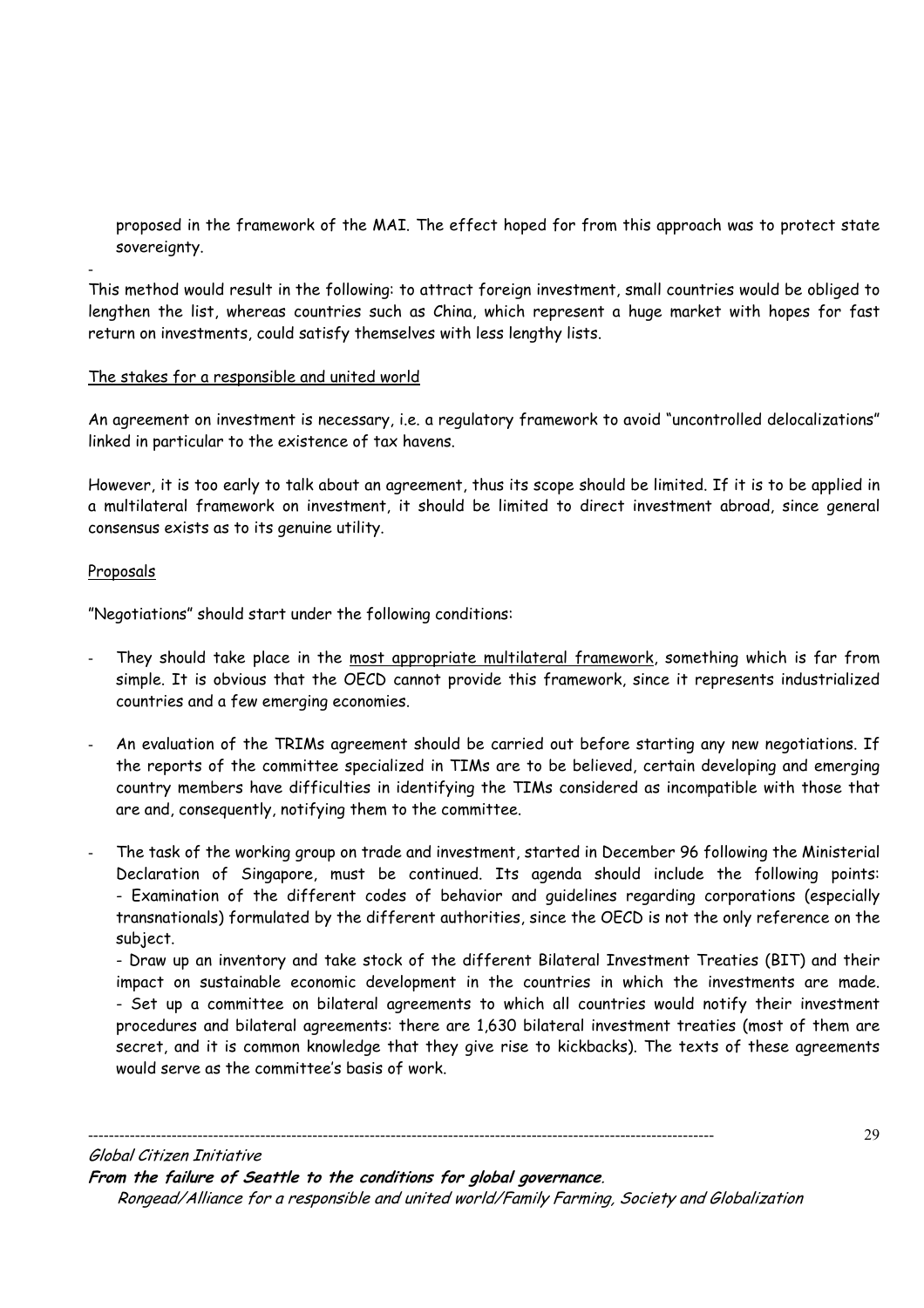#### **Competition policy**

#### The present situation

Competition policy includes all the regulations that a country implements at national level to permit consumers to buy the product they want, without limits on quantity and at reasonable prices, and ensure that genuine competition exists between companies. In particular it aims to present corporations from taking over a dominant or monopoly position on the national market.

The issue of relations between trade and competition policies is closely linked to that of trade and investment. They have at least two points in common, which explain why they are "sensitive" subjects in the framework of the WTO:

- They concern measures, considered as obstacles or impairments to trade, set up within countries, whereas the WTO Agreements generally deal with measures applied at borders**.**
- They are closely bound with company practices, whereas the WTO Agreements deal mainly with governmental measures.

#### Since Marrakech: Singapore

During the Singapore Conference, a decision was taken to set up for a period of two years a working group on trade and competition policy (its mandate was renewed in December 1998), in order to explore and study the subject in-depth.

#### The positions /proposals/interests in play for the main protagonists

Likewise with investments, the issue of competition policy is above all impelled by the industrialized countries (with the European Union and Japan at their head), for whom the deregulation of investments goes hand in hand with bolstering competition policies. In particular, they hope that commitments can be made by all the member countries with regard to the transparency of their national markets and non-discrimination against foreign companies.

Most developing countries (especially African ones) do not possess any national regulations on competition policy and thus have little experience, skill or distance from which to analyze the subject. Although they acknowledge the advantage of having a national policy on competition, they are unable to evaluate efficiently the stakes that may be involved by possible negotiation on the subject. In particular, they fear that it amounts to a new attempt by the industrialized countries to oblige them to open up their markets still further. They demand that the "educational work" started in the Working group on trade and competition policy be continued before any negotiations begin.

------------------------------------------------------------------------------------------------------------------------

#### Global Citizen Initiative

**From the failure of Seattle to the conditions for global governance**.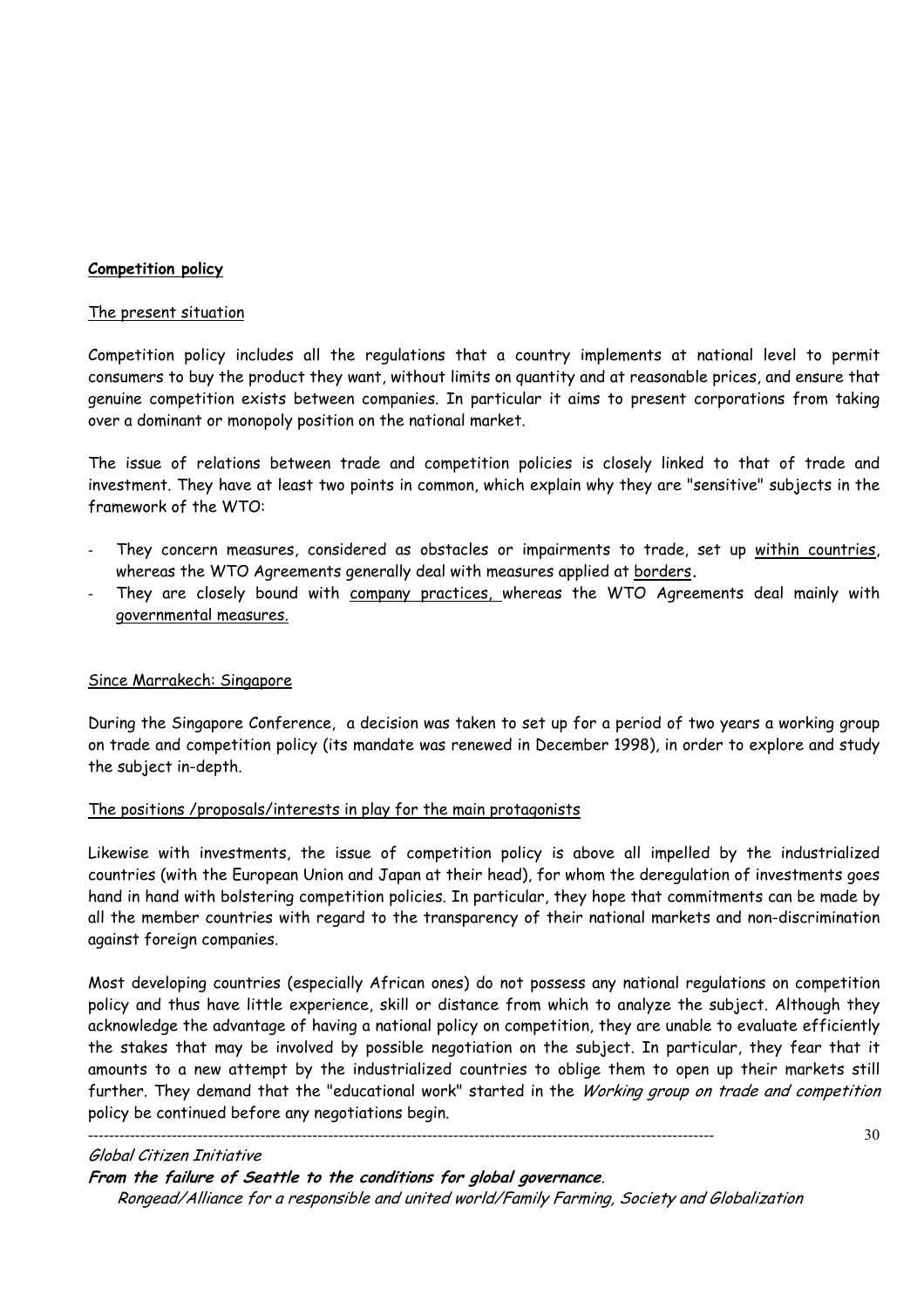Other countries, including the United States, place emphasis on the international dimension of competition policy and hope that antitrust laws are brought to the fore along with international cooperation to meet the challenge of concentrations of corporations at world level.

# The stakes

There is a stalemate over GMOs, for example, as they are not only a risk for the environment, health and biodiversity, but they also raise the problem of monopolies by companies.

The lawsuit taken out by American farmers against Monsanto is an example of this situation. This firm, which has opted for GMOs, is the only company to supply American farmers with seeds. As consumers do not want GMOs, the farmers seek non-GMO seeds, but these can no longer be found on the American market.

A healthy competition policy formulated not only within each country but also on the international market would be a key response to the demands made by civil society.

It would seem that such regulations would never find support from the economic players of the major powers, as they amount to a direct threat to their expansion on international markets.

Its implementation WILL DEPEND EXCLUSIVELY ON THE DETERMINATION OF CIVIL SOCIETY.

This is undoubtedly the most urgent and basic task at the WTO.

# Proposals and directions for work `

The "educational" work carried out by the Working group on Trade and Competition Policy should be continued, with emphasis placed on:

- . Defining that which constitutes barriers against competition set up by companies (since this has not yet been done). This would improve their identification;.
- The international dimension of policy regarding competition and especially the issue of cartels, mergers, concentrations, etc..
- The implementation of real international cooperation on the technical and financial levels to investigate the case of anti-competition practices at international level.

The proposal made by Brazil to draw up a world report on competition, similar to the World Investment Report, should be taken up. This task could be entrusted to the UNCTAD.

Global Citizen Initiative **From the failure of Seattle to the conditions for global governance**. Rongead/Alliance for a responsible and united world/Family Farming, Society and Globalization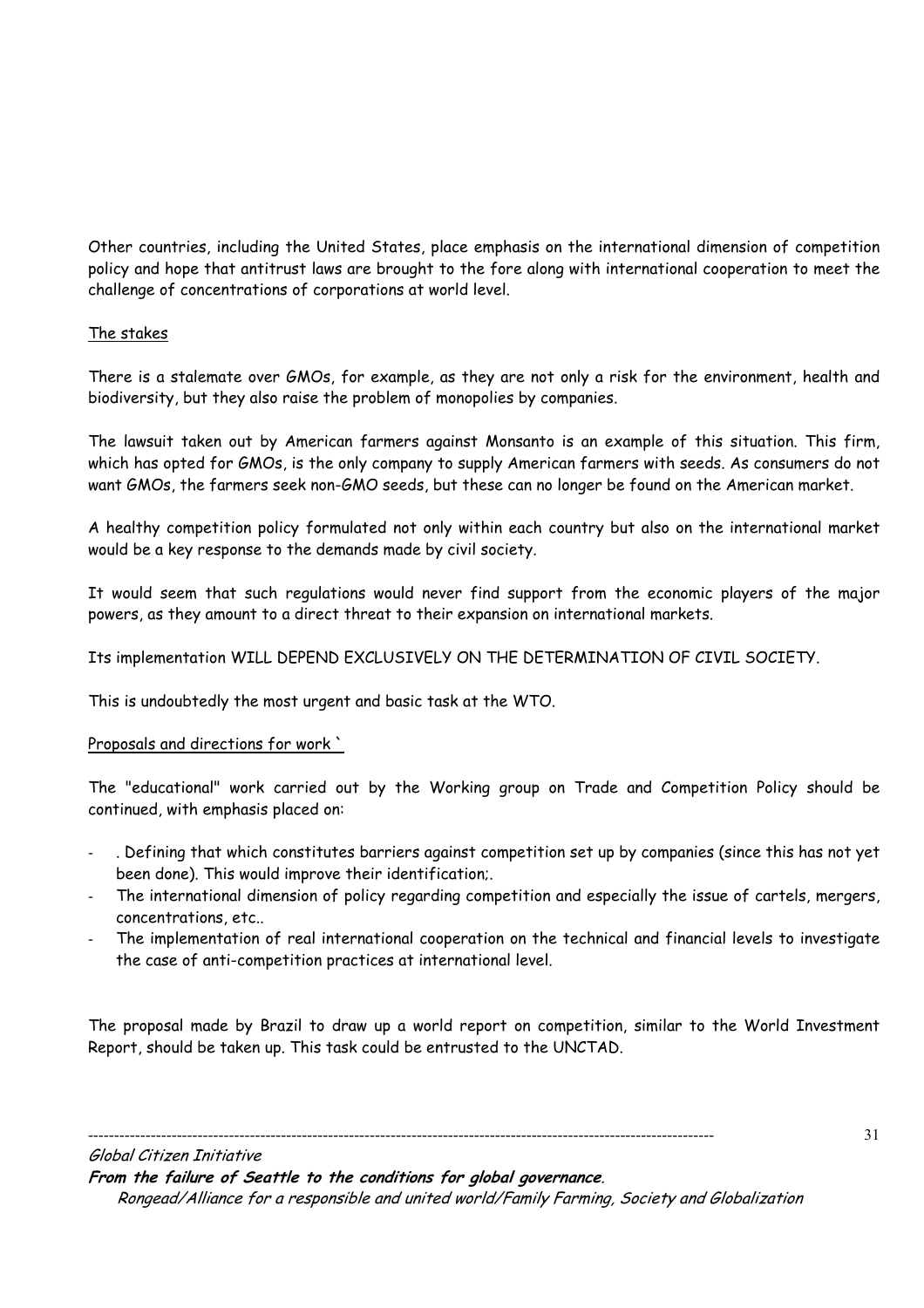The industrialized countries should be obliged to commit themselves to giving genuine technical and concrete assistance to countries which do not have a competition policy, so they can implement suitable national legislations and administrations.

Lastly, the notion of progressiveness in the commitments of countries to defining a further multilateral framework for competition policy.

# **SPS (Sanitary and Phytosanitary Measures) and TOT (Technical Obstacles to Trade)**

# The SPS Agreement

Article XX of the GATT of 1948 stipulated that a member country of the agreement could oppose the import of a given product if it considered that this measure was necessary to "protect the health and life of persons and animals and preserve plants".

It is therefore in reference to this article that a large number of sanitary, phytosanitary and technical standards came into law, imposed on imported products by the "contracting parties of the GATT".

However, for sanitary and phytosanitary questions, the use of these standards for protectionist ends has led, to the conception of what are called the "three sisters": the Codex Alimentarius, the International Office of Epizootics (IOE), and the International Convention for the Protection of Plants (ICPP).

Global Citizen Initiative **From the failure of Seattle to the conditions for global governance**. Rongead/Alliance for a responsible and united world/Family Farming, Society and Globalization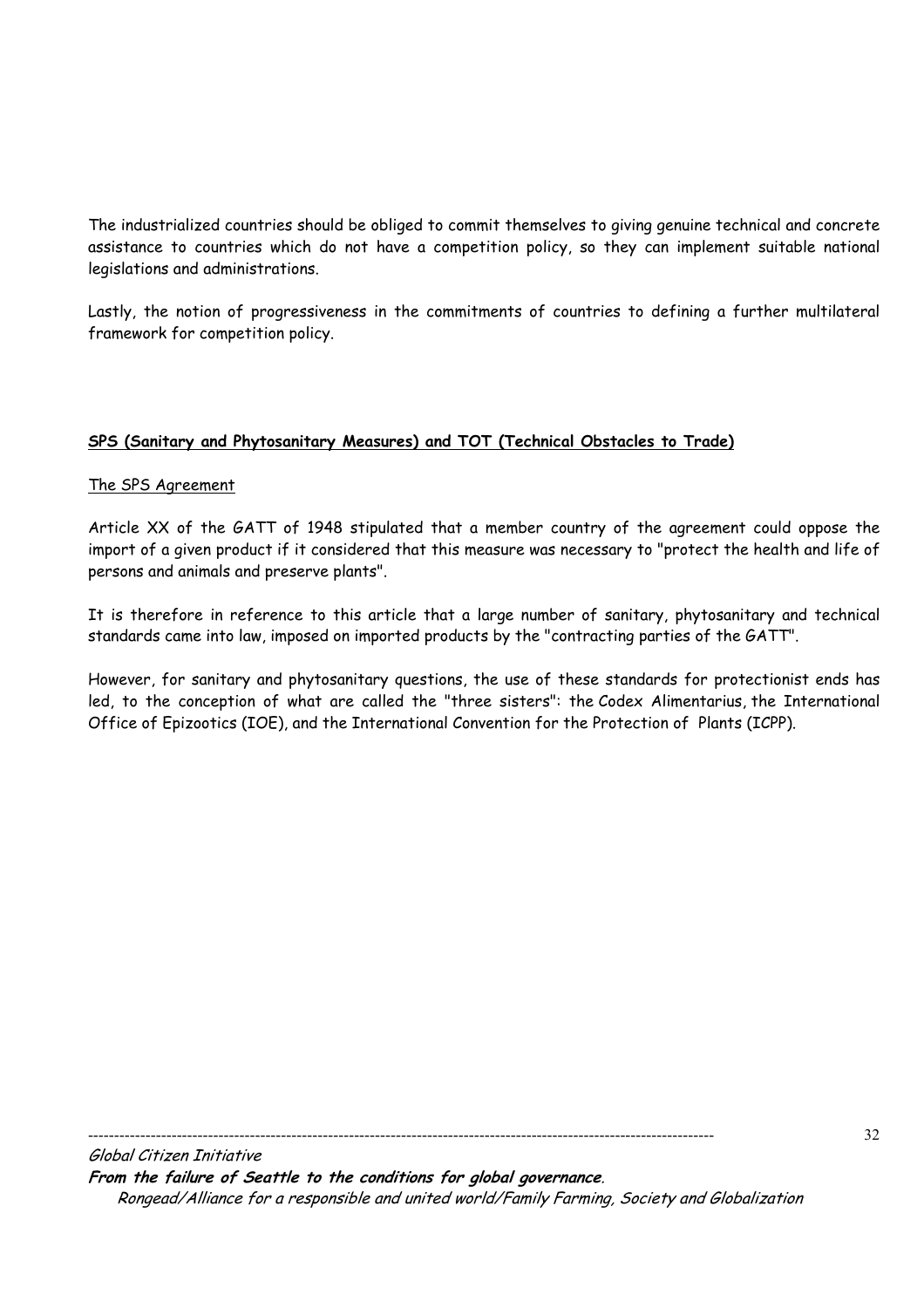**The Codex Alimentarius**, managed jointly by the FAO (Food and Agriculture Organization) and the WTO (World Health Organization): a small structure where the delegations led by the Ministries of Agriculture of the Organization's member countries sit (though the representatives of private firms are also prominent). The Codex is responsible, at international level, for formulating the standards, directives and recommendations concerning:

- food additives and contaminants,
- veterinary medicine residues,
- pesticide residues
- analysis and sampling methods,
- hygiene codes.

**The International Office of Epizootics (IOE),** is responsible, according to the same method of operation, for formulating:

- an international code for animal health,
- zoonoses: standards and recommendations
- monitoring, control and eradication of infections,
- the map of areas free of infections.

**The International Convention for the Protection of Plants (ICPP),** responsible for managing:

- pest control,
- quarantine principles,
- risk evaluation methods,
- criteria for establishing infection free areas,
- glossaries, codes of behavior, etc.

#### Global Citizen Initiative

**From the failure of Seattle to the conditions for global governance**.

------------------------------------------------------------------------------------------------------------------------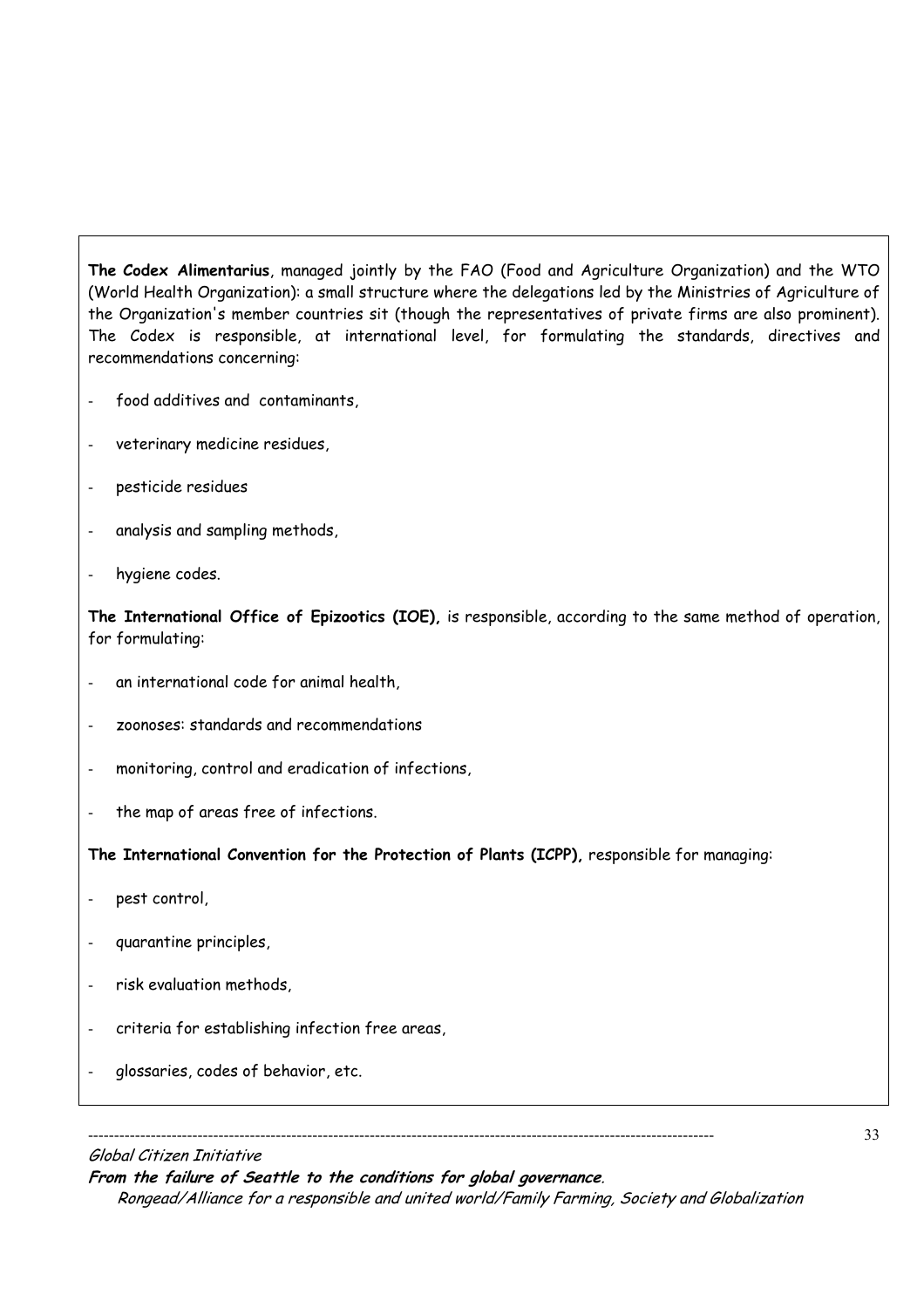Insofar as not all the member countries of the GATT/WTO are also members of these organizations or agreements, and since the standards they contain are not of an obligatory nature (due to the sanctions system), the WTO, although acknowledging that these agreements constitute references in their areas, has set up a specific agreement called the SPS (Sanitary and Phytosanitary Agreement).

While reasserting the sovereign right to establish a level of sanitary protection deemed appropriate (art. 2.1), this agreement attempts to guarantee:

- non-abusive application by demanding:
	- scientific justification (art.2.2),
	- transparency (art 7) by making obligatory the notification, among other things, of drafts and modifications of standards, the setting up of a national organization of notification and a national information office
- non-protectionist application, by demanding, among other things, that imported products do not have to meet severer standards than that of national products (principle of national treatment).

The SPS agreement encourages the harmonization of standards at international level and "monitors"' this harmonization process. Lastly, it provides for a technical assistance program for the developing countries (art. 9) that can be implemented according to three possible modes of cooperation: bilateral aid, programs managed by the "three sisters", and technical assistance from other organization such as the WTO.

# The TOT Agreement

The SPS Agreement covers all the measures aimed at protecting the health of human beings, animals and plants, whether they are technical instructions or not.

The TOT agreement, which is framed according the same logic as the SPS Agreement, is aimed at all the technical rules and voluntary standards as well as the procedures intended to enforce compliance with them, apart from the sanitary and phytosanitary measures defined by the SPS Agreement. Consequently, it is the nature of the measure applied that determines whether or not it falls within the scope of the TOT agreement, and its objective which determines if it falls within the scope of the SPS agreement.

The TOT measures can concern any subject whatever, for example, safety devices for cars, energy savers or the shape of cardboard packages for food products. In the area of human health, for example, TOT standards can include restrictions applicable to pharmaceutical products or the labeling of cigarette packets.

------------------------------------------------------------------------------------------------------------------------ Global Citizen Initiative

**From the failure of Seattle to the conditions for global governance**.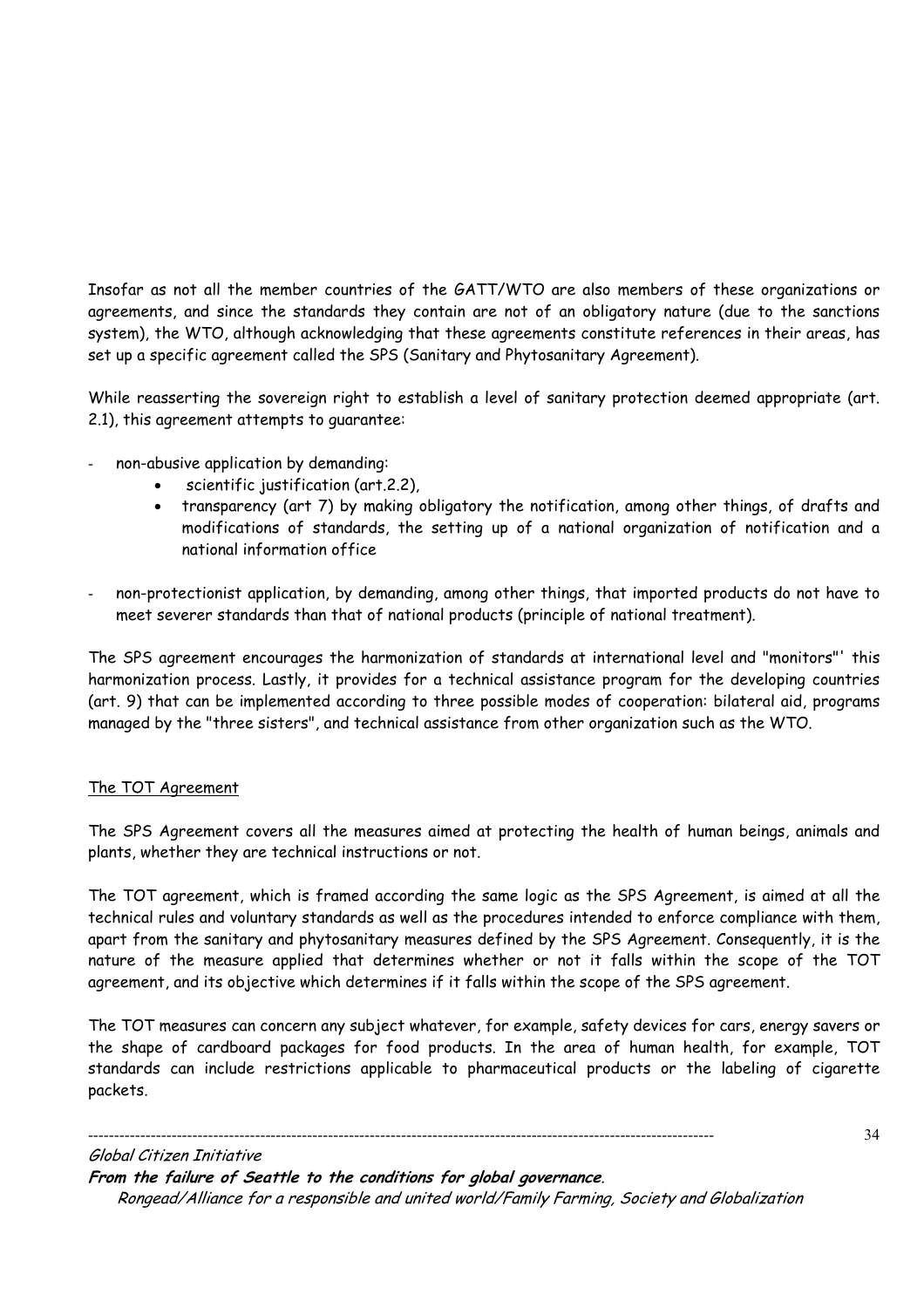Most of the measures linked to the fight against human infections fall within the scope of the TOT agreement, except those concerning infections borne by plants and animals (such as rabies). Consequently, the SPS agreement applies above all to the protection of plants and animals.

# The progression of the subject

The disputes between the United States and the European Union on the question of hormones and GMOs have demonstrated that the rules drawn up by the WTO in the sanitary and phytosanitary area were not clear enough and did not shelter trade relations from conflicts.

Regarding the dispute over hormones, the WTO used the Codex Alimentarius which draws up its standards on the basis of scientific proof. In this specific case, scientific proof of the danger was not forthcoming. Therefore hormone treated meat is considered as being without risk for human consumption.

This case led to the following demonstration: when testosterone (for example), which is produced naturally by non-castrated animals, is injected into castrated cattle, the same hormones are obtained as those produced and injected artificially.

The only proof that came to light was that both types of hormone can be equally dangerous for certain groups of consumers, namely adolescents. The conclusion drawn was that if one type of hormone was forbidden, then the other should be forbidden, too. Thus the European Union can blame its "defeat" before the WTO panel on the Codex Alimentarius.

Regarding GMOs, the scope is a little wider. The works of the Codex are just beginning and a program is underway.

The idea is to apply here the well-known "principle of precaution" which, through want of clear scientific proof, consists in protection against possible risks by banning the product.

Firstly, it should be mentioned that the term "principle of precaution" does not appear explicitly in the WTO agreements. However, the hormones panel made it clear that the WTO did not forbid its application. Indeed, the SPS stipulates that temporary measures can be taken, while awaiting scientific and genuine proof founded on the basis of "preliminary scientific evidence" (which was not the case in the hormones dispute).

Lastly, genuine scientific proof may be supported by a minority in the scientific world.

The European Commission considers that in this case there are more arguments to show that certain risks exist: the risk of propagation of undesirable (resistant plants), the unpredictable effects of "gene bombarding", and the procedure used to bring about genetic modifications.

#### The positions in play

------------------------------------------------------------------------------------------------------------------------

35

Global Citizen Initiative **From the failure of Seattle to the conditions for global governance**. Rongead/Alliance for a responsible and united world/Family Farming, Society and Globalization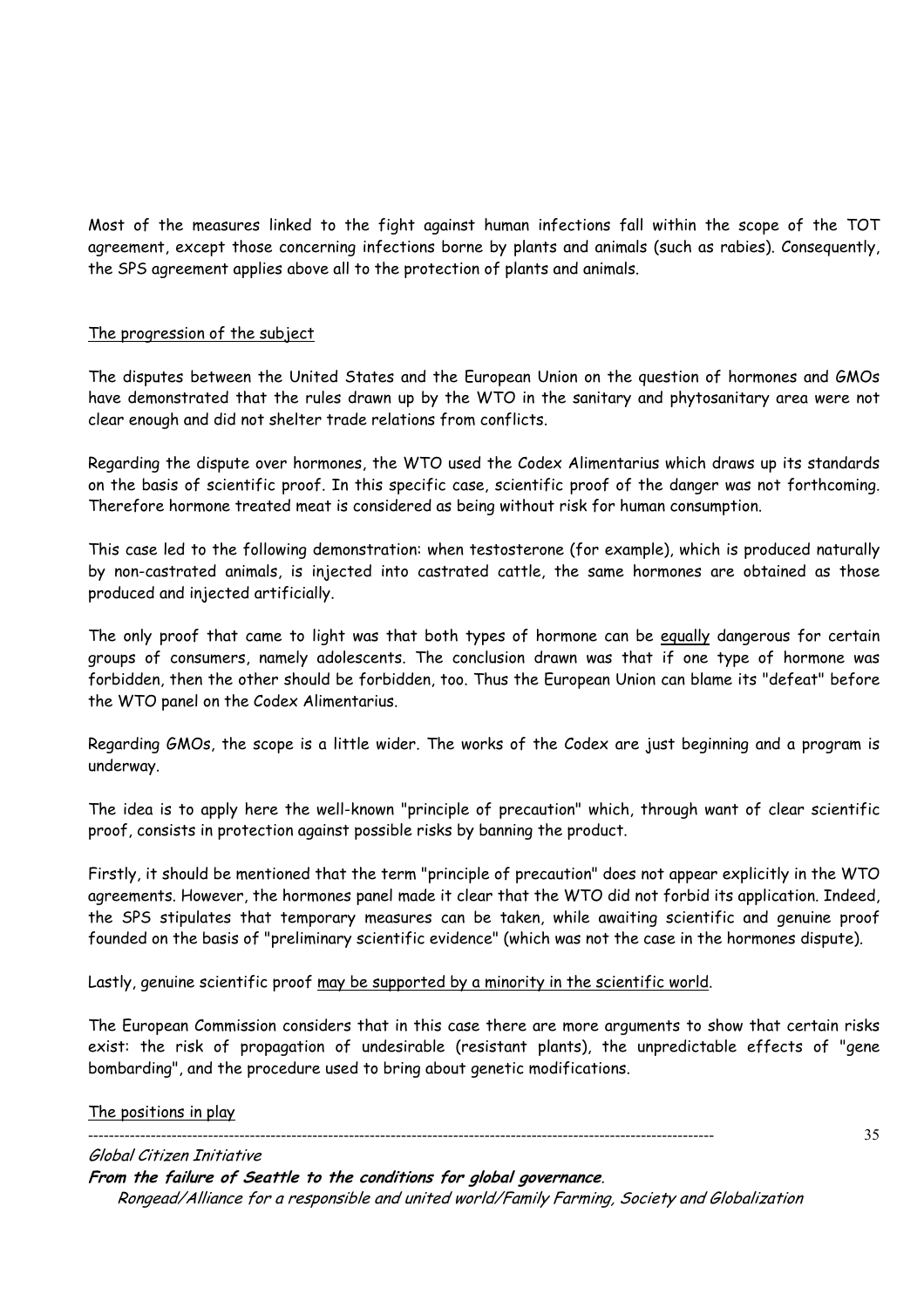For the moment, it is the consumers who have won the GMO "battle" war, as they have been increasingly numerous in refusing to purchase GMO based products. This has reached such proportions that American agri-businesses have requested farmers to sell them only products without GMOs. However, this was almost impracticable, since, as mentioned above, attempts by American farmers to find supplies of non-GMO seeds had become impossible due to the monopoly held by Monsanto over the seed market.

The result of the lawsuit taken out by American farmers against Monsanto is now pending.

As stated above, the battle over GMOs was "won" in the field by consumers, though not in the scientific field.

Proof of this can be seen, for example, in the French scientific journal "La Recherche", which criticizes the fact that the judgement on GMOs only takes into account their risks and disadvantages rather than the advantages they provide.

# A challenge on the level of disparities

All said and done, although the scientific approach is vital for assessing the soundness of the new standards and technologies introduced into the market, it is not enough. Good governance requires taking into account all the phenomena that these introductions cause with respect to society, economics and politics.

The drafting of sanitary and phytosanitary standards and technical standards is legitimate as such, since it aims to protect health and the environment.

But it can also bring about rapid and substantial changes in the structure of comparative advantages and thus the structure of trade.

This is true for exports by developing countries to industrialised ones insofar as they have problems in conforming to the standards set by the latter and in adapting to their rapid progression.Likewise for the exports of industrialized countries to developing countries without the technical and financial means required to formulate their own standards, thus they adopt those of the industrialized countries with which they trade most of which set the "strictest" standards. Consequently, when developing countries adopt European standards on hormones and GMOs, the United States finds itself not only refused by the European market but also those of all the developing countries that have aligned their standards with those of the European Union. Consequently, these standards attract even more hostility!

------------------------------------------------------------------------------------------------------------------------

Global Citizen Initiative **From the failure of Seattle to the conditions for global governance**. Rongead/Alliance for a responsible and united world/Family Farming, Society and Globalization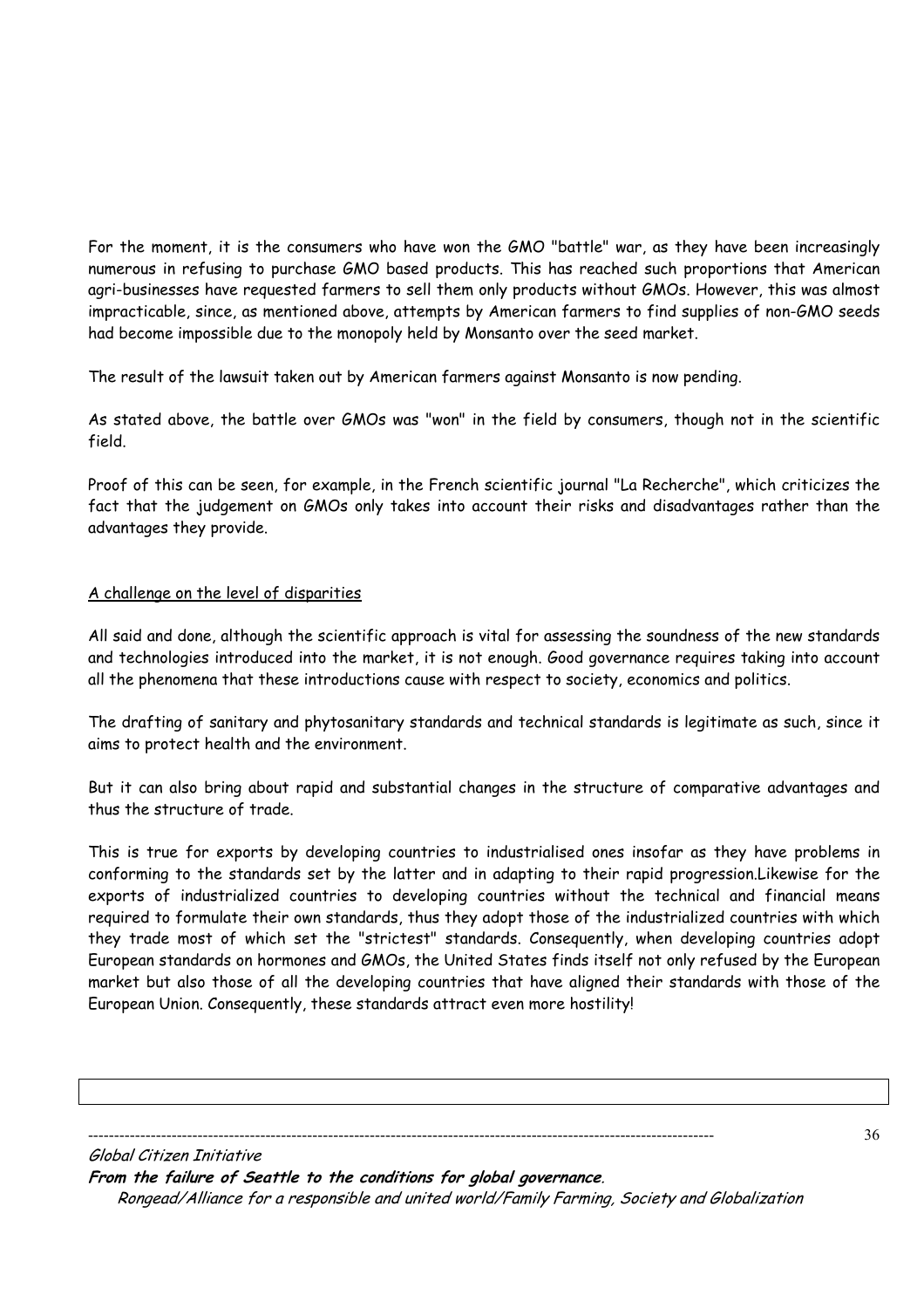**In Senegal**, regulations concerning product standards and quality have been in existence for a long time. They stem from Law 66-48 of 27<sup>th</sup> May 1966 and the rulings for application 68-507 and 68-503 of May 1968.

They serve as the basis for all the measures setting the quality and control of food products as well as those on fraud prevention.

However, only 159 standards were identified in 1982, 41 of which concerned agricultural and food products.

Nonetheless, these standards are the indispensable keys for gaining access to export markets. Under these conditions, the experts recommend the temporary adoption of internationally recognized standards (Codex or the European Union) and additional work in view to bolstering Senegalese laws and regulations so that they reach international standards.

Source: FAO Doc.

Insofar as we are moving toward the progressive elimination of traditional protection measures (certain experts predict that customs duties will have disappeared by 2010), standards will become a key element in determining comparative advantages.

For the moment, most of these standards are formulated in Anglo-Saxon countries. At Seattle, the developing countries insisted that the countries that represent the interests of all the regions of the world be associated with the drafting of these standards.

#### Proposals

This approach is laudable but insufficient.

The introduction of new technologies often goes hand in hand (the cases of Microsoft and Monsanto are cogent) with building monopolies that are not only contrary to the aim of reducing disparities and inequalities but against the very principle of the market economy.

Thus a new workshop should be started on "new technologies, standards and the right of competition". In the case of GMOs, the need to formulate rules against dominant positions should prevail over the insistence of demonstrating the risks we run vis-à-vis GMOs with respect to health and the environment.

Lastly, agencies specialized in food safety are being set up in France and Europe, with the aim of escaping pressure from the lobbies. It would be preferable that these agencies sit at the Codex instead and in the place of the delegations led by Agriculture Ministries and Departments.

Global Citizen Initiative

**From the failure of Seattle to the conditions for global governance**.

------------------------------------------------------------------------------------------------------------------------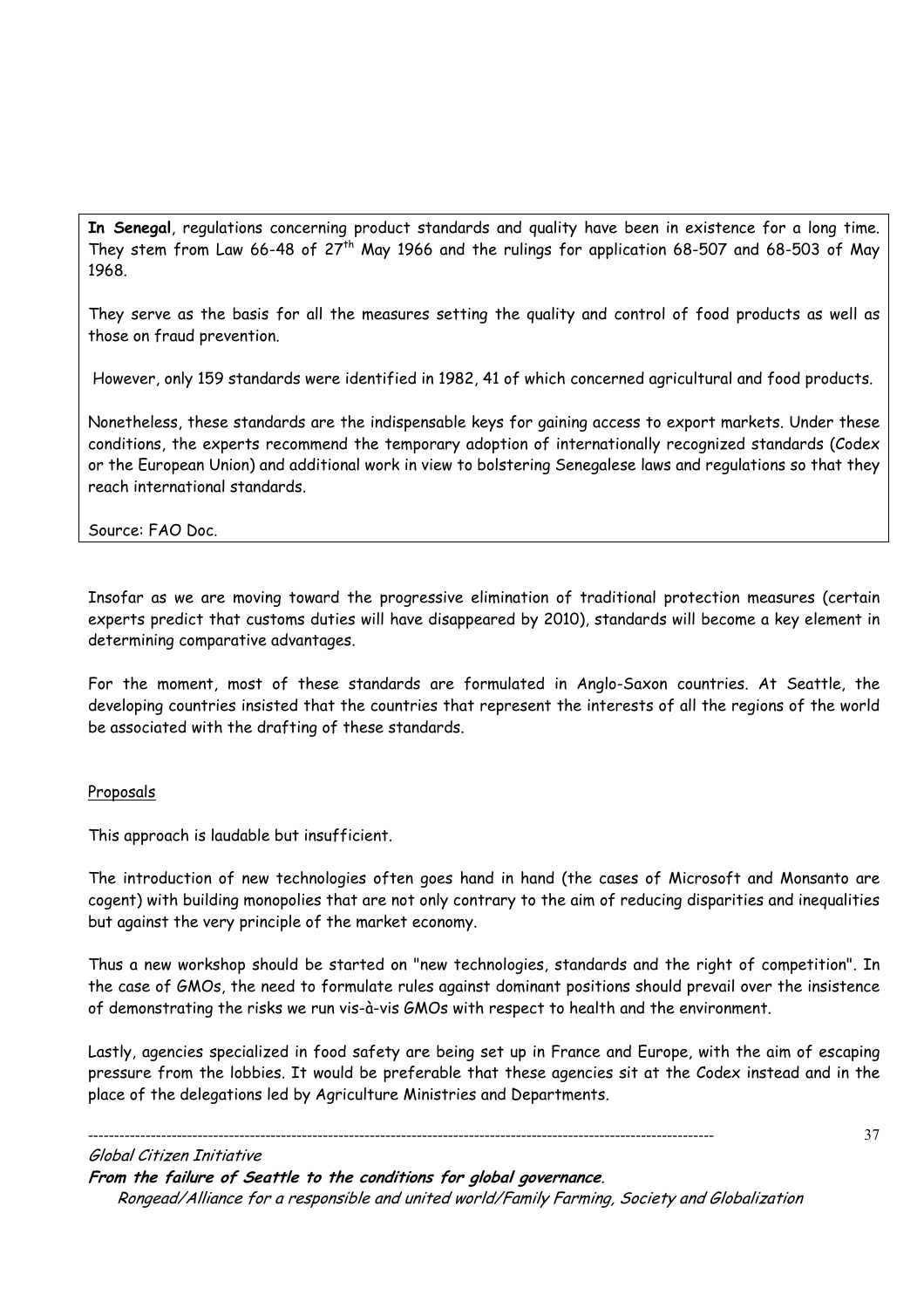# **TRIPS (Agreement on Trade Related Intellectual Property Rights)**

# The present situation

As with services and agriculture, the TRIPs is part of the "built-in" agenda (the agenda drawn up at the Ministerial Meeting at Marrakech in 1994). It was included on the agenda since it contains "temporary" conditions that expire in 2000.

The TRIPs agreement was negotiated during the Uruguay Round and adopted at Marrakech in 1994. The TRIPs and GATS (acronym for the agreement on services), along with the GATT agreement, constitute the entirety of the WTO agreements. However, whereas the GATT and GATS demand more open markets for trade and less state control, the TRIPs aims at giving greater protection to intellectual property and thus greater control by the state in the sectors specified by the agreement. This paradox is hardly surprising given the commercial stakes at play.

During the 8 years of the Uruguay Round negotiations, the TRIPs agreement was a bone of contention between the industrialized countries as well as those of the South regarding both its form and substance. Concerning the form, most of the countries of the South only have rudimentary national protection systems. As for the substance, they were aware that a new agreement implied new obligations and they were wary of entering into a subject they could not control, neither did they have sufficient understanding of the stakes. Nonetheless, the TRIPs was adopted by consensus at the end of the negotiations: the developing countries had no choice but to sign the final Act which included the TRIPs agreement or withdraw completely.

The TRIPs covers the protection and respect of intellectual property rights. The signatory countries committed themselves to guaranteeing a minimum level of protection to intellectual property in eight sectors, including copyright, trademarks, geographic indications, industrial designs and models, patents and topographic configuration diagrams. Intellectual property rights are considered as private rights. As with the GATT, the agreement is based on the principle of the most favored nation and national treatment.

The conditions related to special and differentiated treatment, which are in all the GATT agreements, were not included in the TRIPs. Only a few modifications concerning the level of economic development were granted for the period provided to implement the undertakings.

During 1999, the TRIPs was again at the center of trade disputes in the framework of the GMO affair and the wider debate on patenting living organisms.

How the subject has evolved

38

Global Citizen Initiative **From the failure of Seattle to the conditions for global governance**. Rongead/Alliance for a responsible and united world/Family Farming, Society and Globalization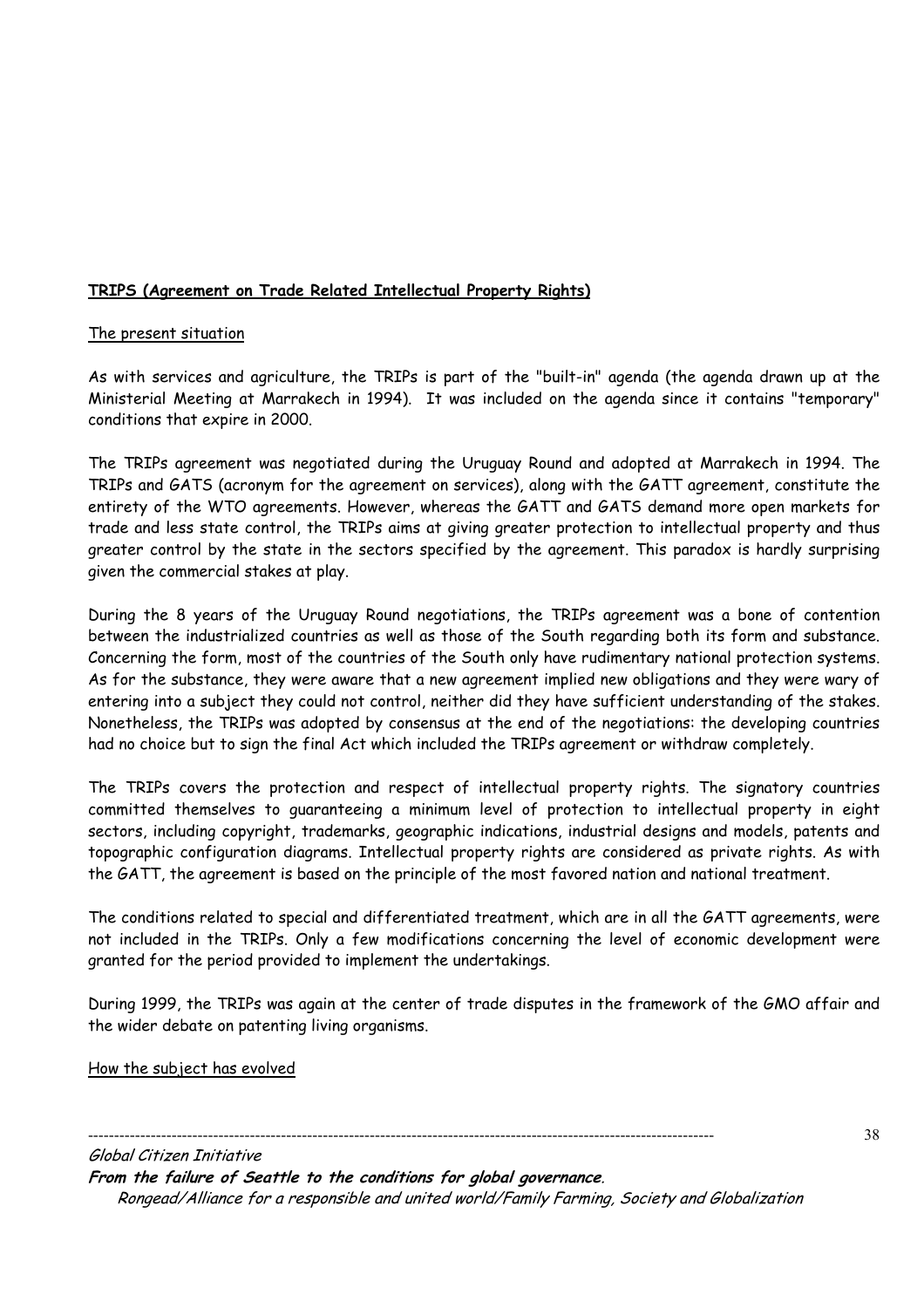The insistence of industrialized countries in defending a multilateral system of control via, among other things, licenses and patents led the developing countries (headed by India) to awareness of the stakes at play. The developing countries own the majority of the world's genetic heritage, giving rise to potential royalties that could become a huge resource for financing their development. This observation brought them to change their position. They called into question the idea of "common heritage" (at the core of the Convention on biological diversity), substituting it with that of "national heritage". Thus there was no longer any question of giving free access to resources that could be sold, unless compensatory measures such as technology transfers were exchanged in payment for those countries claiming to own the resources in question. The industrialized countries, on the contrary, wanted free access to what they deemed as essential resources for the future of agriculture and biotechnologies. Furthermore, conservation costs money and the developing countries did not intend footing the bill for conservation alone.

The original aim of conserving species and ecosystems therefore found itself in competition with that of technology transfers and access to genetic resources. Two years after Marrakech, at the Ministerial Conference of Singapore, intellectual property rights (IPR) have been relegated to the background of discussions by new subjects: the protection of investments and competition policy.

Given the stakes represented by all these subjects for the developing countries, it was vital for them demonstrate their opinions right from the preparation phase of the WTO's third ministerial conference and participate actively in defining the agenda of the Millennium Round.

# The main points debated and the positions in play

One of the most important subjects at Seattle for the developing countries was the renegotiation of the TRIPs agreement, particularly the section on patents (section 5 of the Agreement), with special attention given to patents applicable to genetic resources and species.

According to the agreement, the period of protection granted was 20 years. The developing countries wanted to review this agreement that they had signed without understanding the content or the nature of its commitments.

# The developing countries, headed by India and the African countries, demanded:

- the revision of Article 27.3b to include the protection of traditional know-how, compensation for the use of local resources and the condemnation of "bio-piracy". Article 27.3(b) focuses particularly on the protection of resources and biodiversity and the setting up of a patent system known as "sui generis". This is needed by the developing countries so that they can enjoy ownership of patents and therefore demand compensations for the use of local genetic resources by foreign firms. At present, the developing countries claim that the work of generations of farmers has created and maintained traditional varieties and that such work should be recognized. We are thus moving toward a twofold recognition:
	- that of the rights of patent owners so they have exclusivity over the sale of specific varieties of cultivated plants;

#### Global Citizen Initiative

**From the failure of Seattle to the conditions for global governance**.

------------------------------------------------------------------------------------------------------------------------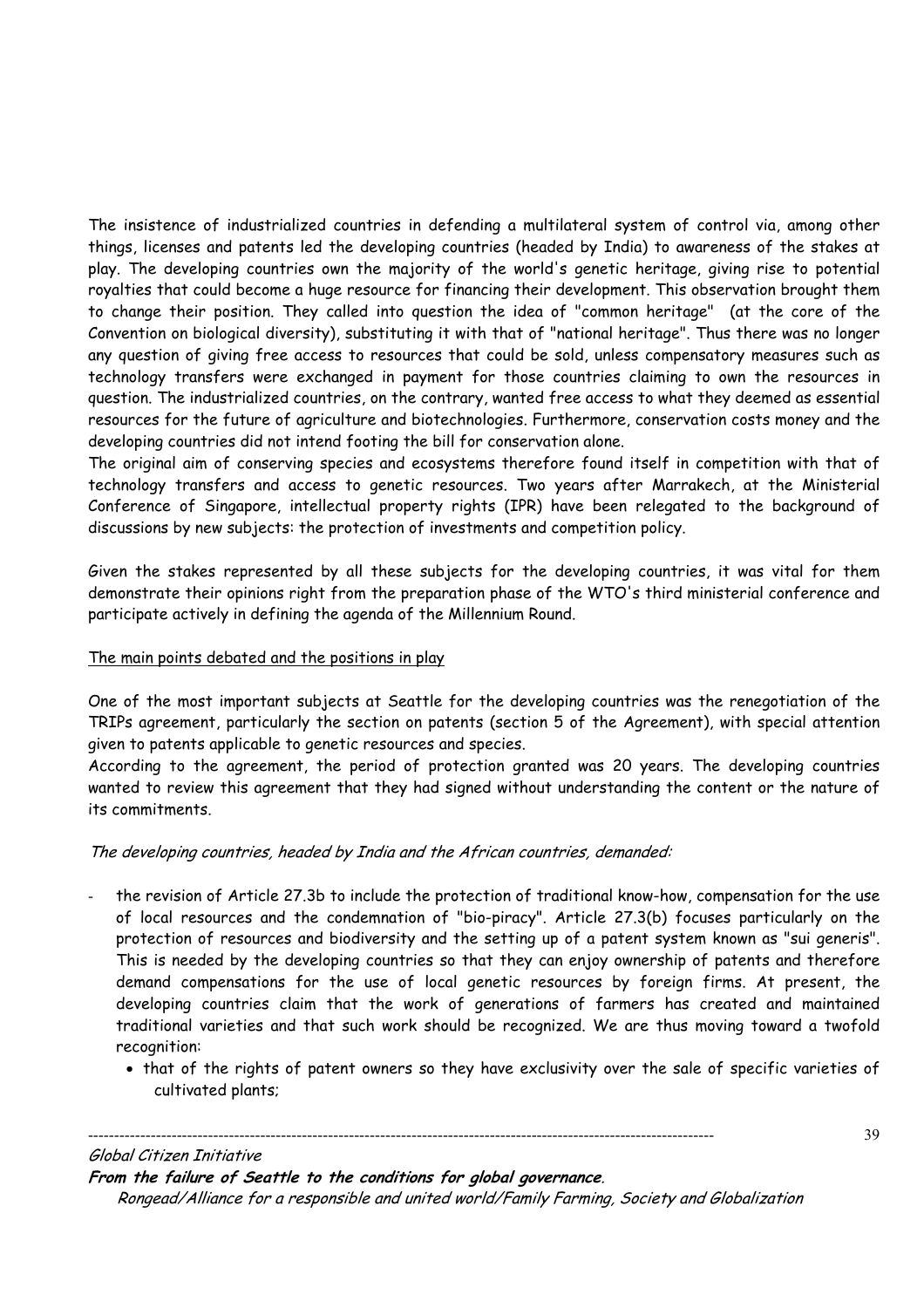• that of farmers' rights which corresponds to the contribution of local communities toward creating and maintaining genetic resources.

Therefore Article 27 is a key element in the debate opposing the countries of the South against the industrialized countries. Nonetheless, the revision of this article is scheduled for 2000.

There is also the issue of setting up an obligatory license concession system. This amounts to a kind of preemption right used by a government to grant a license to a national government that has been refused the license by the company owning the rights. This system is mentioned mainly for medicines featuring on the list of those considered essential.

Another issue that is sure to be raised is that of the obligation of firms to produce full information guaranteeing the traceability of a product and the geographic origin of the genetic resources used in it. This type of condition would complete the enforcement of "prior consent" according to which a country can grant, in writing, its authorization to exploit and use local resources.

The NGOs of the North and the South have taken stands against patenting living organisms.Rapid progress in the field of genetic engineering has spurred biotechnology firms to apply for patents on living organisms. The firms in question see this as being a fair return on investments. However, civil society sees this as a problem of ethics.

At Seattle, the Friends of the Earth and more than 65 NGOs called on the governments of developing countries and the WTO not to include biotechnologies in the negotiations. The challenge of patents on living organisms directly concerns the rights of consumers to be informed correctly about what they consume and about the risk of new biotechnologies, especially genetically modified organisms. This demand is justified insofar as we are unable to stand back and identify possible impacts on health and the environment.

# The American administration, The European Union and Norway.

The American administration has adamantly refused the principle of renegotiating the TRIPs. The EU and the USA wanted to set up a working group on biotechnologies within the WTO at the WTO ministerial meeting at Seattle. The NGOs think that this is a maneuver to open the way to a new agreement. Among the industrialized countries, Norway distinguished itself by taking a stand against patents on living organisms.

#### The stakes

According to the terms of the TRIPs agreement, "the protection and respect of the intellectual property rights procured should contribute to promoting technological innovation and the diffusion and transfer of technology to the mutual advantage of those who generate and those who use technological know-how and in a propitious way for social and economic well-being, thereby ensuring a balance between rights and duties".

40

#### Global Citizen Initiative

**From the failure of Seattle to the conditions for global governance**.

------------------------------------------------------------------------------------------------------------------------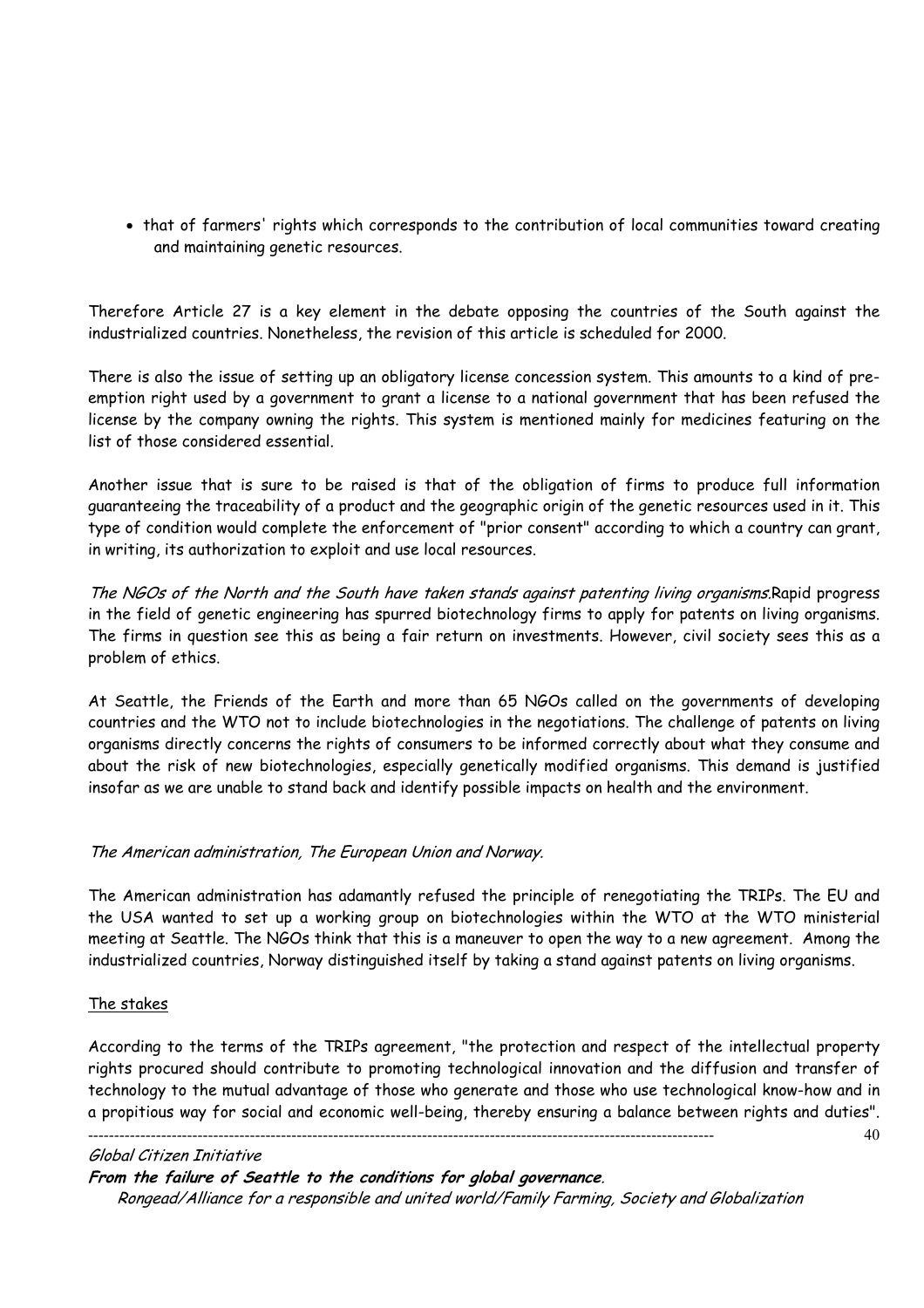However, when examining the real situation, it is difficult to see how this objective can be reached. The number of applications for patents, for example, has reached incredible proportions in the expectation of substantial royalties from the least discovery. And what if there is a trend toward patenting each step of research and development? This would mean that the rights will be paid not only for the discovery but for each of the different steps required to make it.

Here, a fundamental question needs raising: in what way will intellectual property rights slow down or promote development? Furthermore, what indicators do we possess to make such an analysis?

The TRIPs Council must examine the present agreement when the transition period expires, i.e. in 2000. This evaluation must involve NGOs and developing countries, but are the latter capable of making new and pertinent proposals?

Whatever the case, the debate on issues related to the rights of farmers, GMOs and biodiversity should be linked with the TRIPs rules.

Lastly, Article 8.1 on the "Principles" states: "The Members can, when they have formulated or modified their laws and regulations, adopt the measures required to protect public health and nutrition and to promote public interest in sectors of vital importance for their socio-economic and technological development, provided that the measures are compatible with the conditions of this agreement".

On this point, debate must be started on the links of subsidiarity between the agreement's conditions and the measures required to protect public health.

#### Proposals for directions of work.

1. An evaluation should be demanded of the pertinence of the agreement's objectives on the basis of specifications drawn up by independent experts, governments, the WOIP (World Organization of Intellectual Property), the WTO and the Convention on Biodiversity.

2. The products stemming from biodiversity liable to be treated as sensitive and therefore protected products need to be identified and subjected to special conditions in the TRIPs, similar to the way in which agricultural policy instruments are classed in the "Green Box" and exempted from any commitment to reduction.

#### **Services**

------------------------------------------------------------------------------------------------------------------------

Global Citizen Initiative **From the failure of Seattle to the conditions for global governance**. Rongead/Alliance for a responsible and united world/Family Farming, Society and Globalization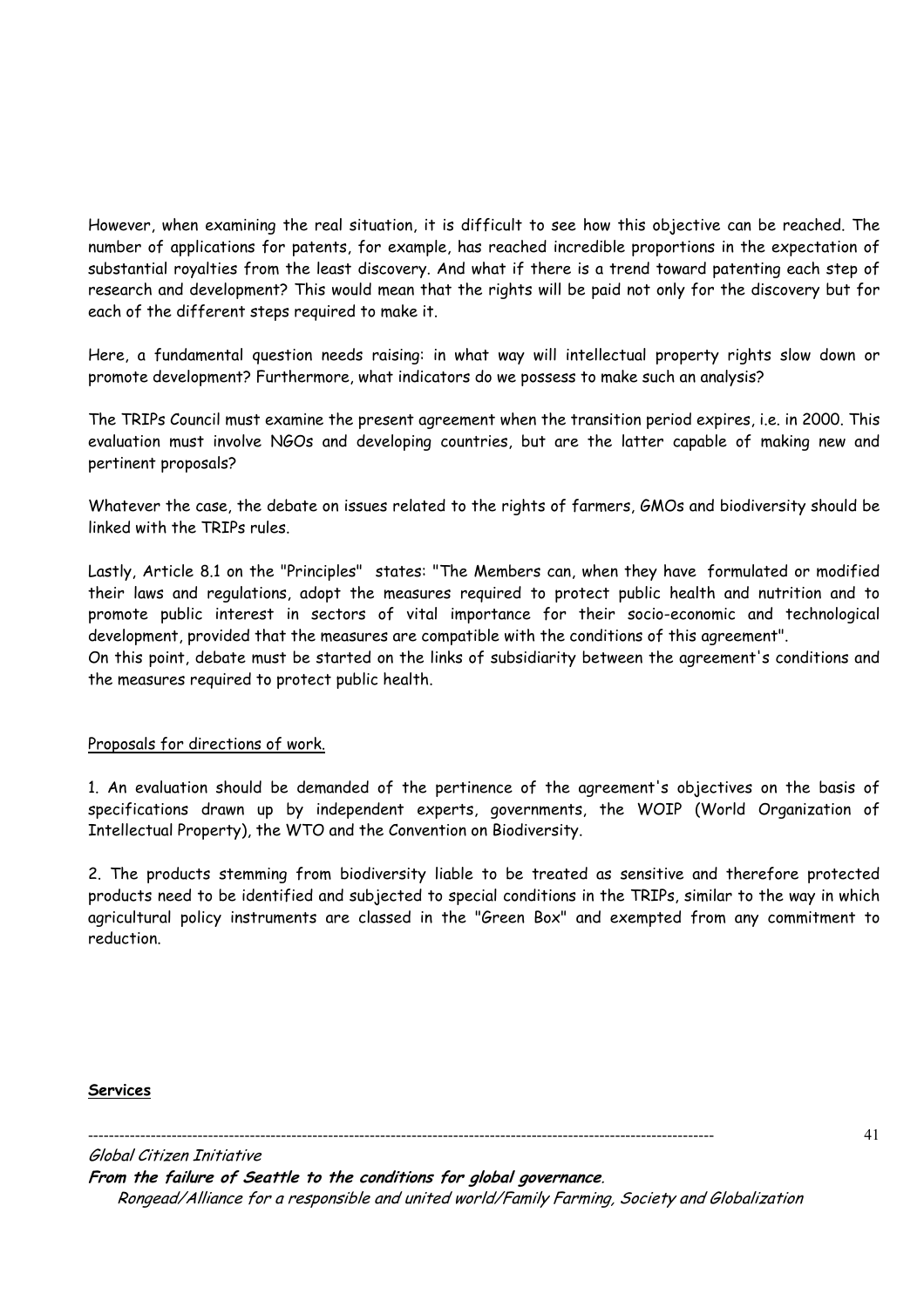# Reminder: The WTO Marrakech Agreement on Services

The stakes on services dominated all the negotiations in the Uruguay Round (U.R. 1986-1994).

The developing countries are nearly all net importers of services and did not ask for services to be included in the GATT rules, since they were aware that this inclusion could prevent them from setting up their own national sectors. In 1986, the UNCTAD warned that transnational corporations were the main suppliers of services, whether by "exporting" them directly or via investments made abroad to supply external markets.

The main sectors of the American service industry (banking, insurance, data banks, marketing, consulting) had formed a lobby named the Coalition of Service Industries, whose sole objective was that the U.R. would result in the obligation for trade in services to obey the principles already considered strategic in the deregulation of trade in goods, i.e. the most favored nation clause, national treatment, the right of establishment and transparency.

The stiff resistance put up by the developing countries led by India resulted, in 1994, in ensuring that the GATT Agreement on Trade in Services (GATS) was separate from the general rules of GATT.

In Articles IV (Growing participation by the developing countries) and XIX (Progressive deregulation) of the GATS, managed by the WTO, the developing countries obtained a framework declaration recognizing the legitimacy of promoting a national service industry and the right to "appropriate flexibility" allowing the "developing countries to open up fewer sectors, deregulate fewer types of transactions, and open their markets gradually as a function of their development". (Article XIX).

The GATS of 1994 stipulated that the member states "will open their markets sector by sector through successive negotiations, respecting the interests of all the participants on the basis of mutual advantages and by ensuring a global balance between rights and duties". The GATS chose 1999 as the date for starting negotiations in view to increasing the level of deregulation. This is what is called negotiations on the basis of "positive lists".

# The progression of the subject

From 1994 to 1998, the process of negotiating the agreements sector by sector occurred to the detriment of the developing countries and led to doubt over the desire of the industrialized countries (in which services represent 60% of GNP) to comply with the framework of the principles of articles IV and XIX. $^5$ 

Thus the developing countries succeeded in obtaining three new agreements: the agreement on deregulation in the basic telecommunications sector, signed in 1997; an agreement on the raising of tariffs on information technology products; and, last but not least, the agreement on the deregulation of financial services in 1997.

42

Global Citizen Initiative **From the failure of Seattle to the conditions for global governance**. Rongead/Alliance for a responsible and united world/Family Farming, Society and Globalization

 $\overline{a}$  $<sup>5</sup>$  (R. S. Kaubab, 1999)</sup>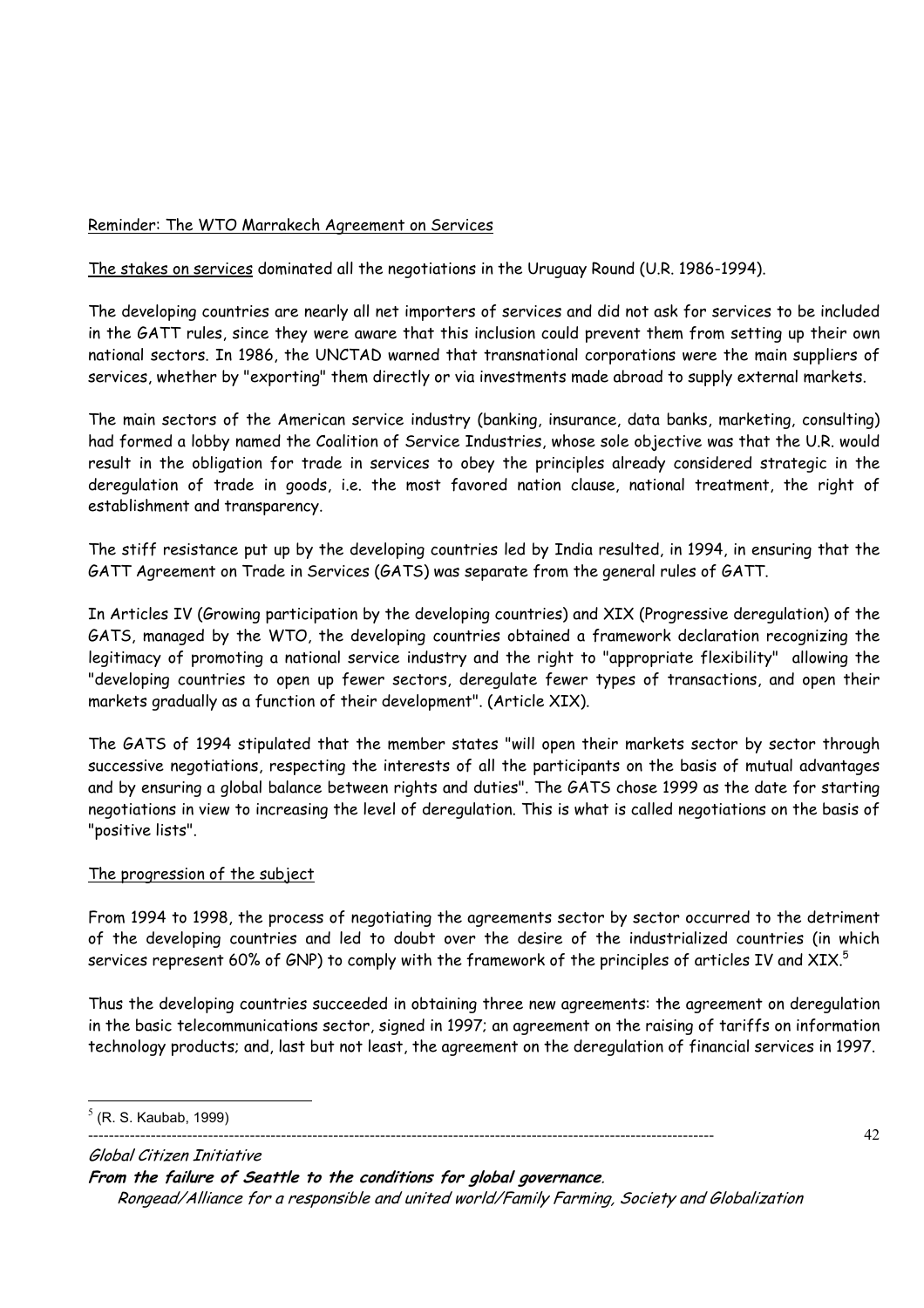On the other hand, no progress had been made at all since the Uruguay Round agreements in two areas of prime importance for many developing countries:

- the deregulation of the circulation of persons only gave rise to a declaration of principle in 1995, without any undertaking made since: increasing use of "examinations of economic needs" and the absence of agreements on mutual recognition for supplying professional services were deemed by India and Pakistan as "major obstacles to the circulation of persons as suppliers of services."6 As for the agreement on financial services, it mirrored the privileged treatment reserved for the circulation of capital<sup>7</sup>.
- regarding the emergency protection measures to limit the effects of deregulation in trade in services (provided for by the GATS in 1994), no progress was made to define them and the industrialized countries went as far as denying that there was any need for them $^8$ .

The Third World Network observed that the process of negotiating sector by sector occurred to the detriment of developing countries, which were unable to impose their priorities on the agenda: professional services, services related to construction, engineering and tourism $^9\!$ .

**The agreement on the deregulation of financial services**, signed by 70 WTO member countries is of capital importance: it deregulated more than 90% of the world market for insurance, bank and broking services. Although the agreement did not oblige all the countries to open their markets from the outset, it "locked" access to the market and deregulation, making it impossible to set up new protection measures.

This agreement also highlights the new methods of coercion used against the interests of the developing countries:

. In 1996, the leaders in financial services in the USA and EU founded a joint lobby named "Financial Leaders Group", whose chief work consists in identifying the barriers to deregulation in 20 emerging markets in other countries and proposing the measures to be taken by American and European negotiators;

. On these bases, the high functionaries of the EU and the USA go to Asian capitals to convince governments of the advantages that deregulation will bring them in the form of new flows of direct foreign investments after the withdrawal of capital in 1997. The work of the Financial Leaders Group was presented by the European Commissioner, Leon Brittan, as "a model of cooperation that should be used for the next round of negotiations on the deregulation of services". (Corporate Europe Observatory, 1999)

 $\overline{a}$ 

Global Citizen Initiative **From the failure of Seattle to the conditions for global governance**. Rongead/Alliance for a responsible and united world/Family Farming, Society and Globalization 43

 $<sup>6</sup>$  (ICSTD, Passerelles, n°1, janvier-février 1999).</sup>

<sup>7</sup> (B. L. Das, 1997);

<sup>8</sup> (R(B. L. Das, 1997).

<sup>------------------------------------------------------------------------------------------------------------------------</sup>   $9$  S. Kaubab, 1999)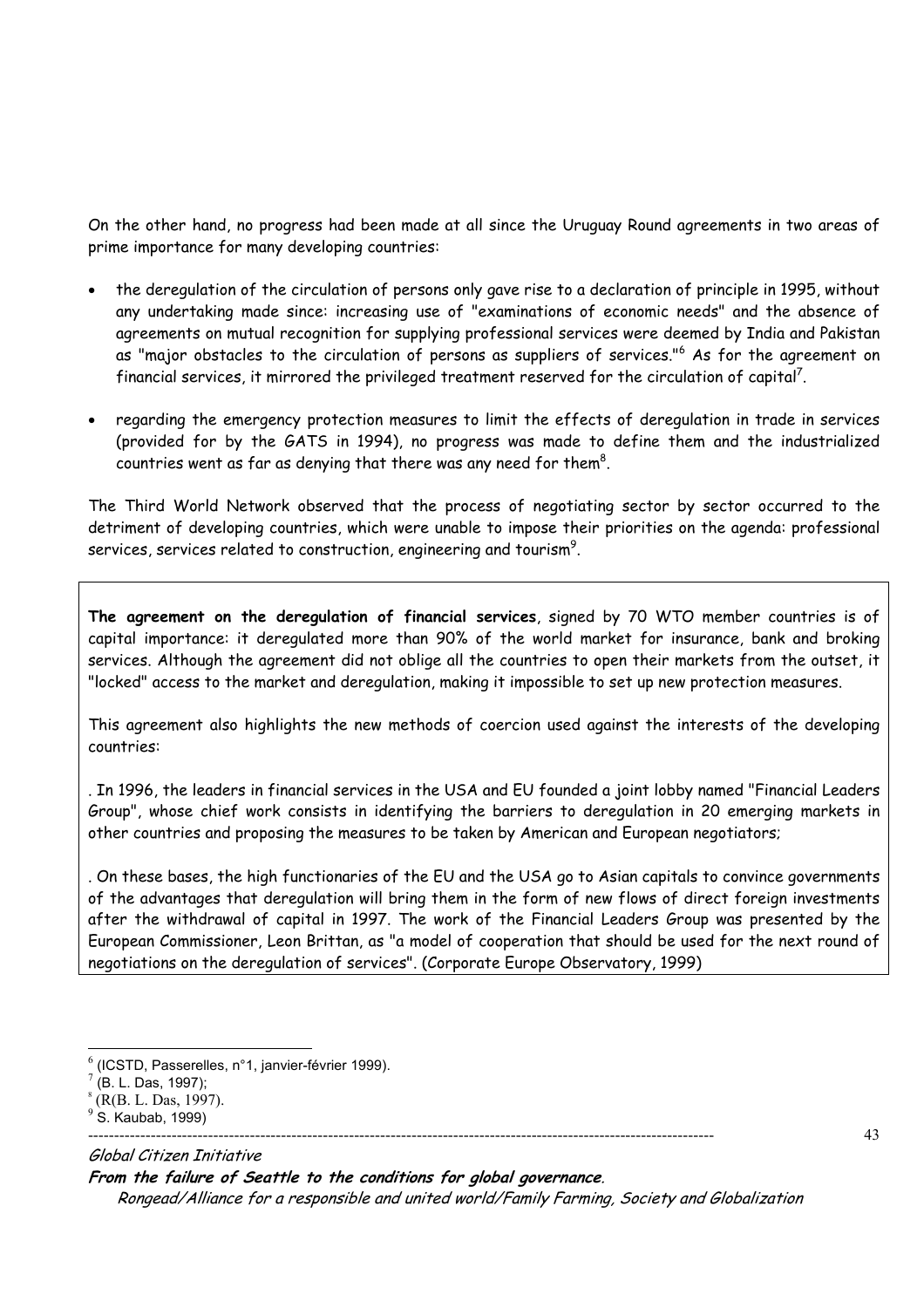#### The positions in play

The start of negotiations at the end of 1999, scheduled to continue the deregulation of services as programmed by the GATS of 1994, is therefore the main front that the transnational groups in America and Europe are trying to open up. A WTO document of July 1999 outlines the stakes clearly: "at world level, the GATS is the first multilateral agreement on investment, since it covers not only cross-border trade but every possible way of supplying a service, including the right to set up a commercial branch in the market receiving the exports".

The Coalition of Service Industries (CSI) in the USA announced that "the Millennium Round of global negotiations on services at the WTO" could be the first global negotiation on services whose success must not be hindered by seeking consensus on other subjects, such as an international agreement on investments, which should (according to the CSI) be postponed for examination at a later date.

The CSI also insists that examination of a reform of the agreement's rules, demanded by the developing countries, should not hinder the rapid negotiation of sectorial agreements. It adds that new negotiations must "ensure national treatment, access to the market and cross-border services in as many sectors as possible".10 The CSI also considers that subjecting trade over the Internet to the rules and obligations of the WTO is a priority.

Another initiative in the same direction is the Transatlantic Business Dialogue, which was set up in 1995 as a consultative body at the initiative of the EU and the USA. It is a platform for preparing the deregulation of services between the representatives of American, European and Japanese transnational corporations.

# **What of public health services at the WTO?**

 $\overline{a}$ 

The developing countries must expect to receive the proposals already drawn up by the EU and the USA to redefine the classification of services; the European proposals cover more than 160 sub-sectors and activities, in particular financial services, construction, communication services, cultural services, and also education and health services. (S. George, 1999). Up to now, education and health have been excluded from the GATS, since they are provided under government authority.

In its document "Services 2000" addressed to the American administration, the American Coalition of Service Industries also proposes to include health in the WTO negotiation on services. It suggests three objectives that constitute an offensive to dismantle public health services:

. the right to hold the majority share in health establishments (which implies privatizing these establishments in the short term);

Global Citizen Initiative **From the failure of Seattle to the conditions for global governance**. Rongead/Alliance for a responsible and united world/Family Farming, Society and Globalization

<sup>------------------------------------------------------------------------------------------------------------------------</sup>  10 Discours du président de l'US Coalition of Service Industries le 13 mai 1999 au symposium " *Agenda for the next WTO negociation* " - Tokyo, Japan.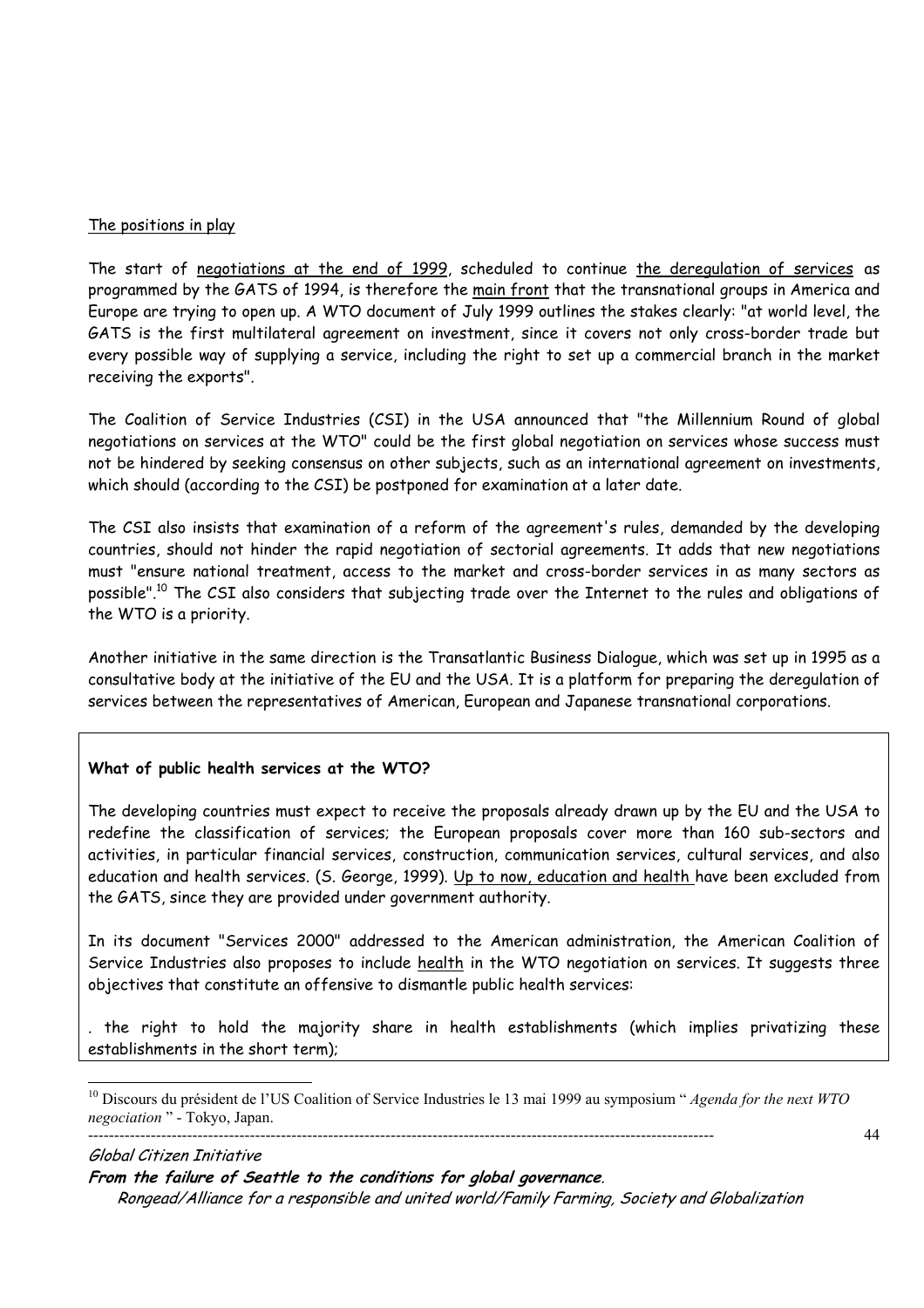. national treatment, the most favored nation clause and accesss to national markets wherever they exist;

. The opening up of all public markets in the health sector to international tenders.

The coalition's offensive is not targeted mainly at the developing countries but at "winning a substantial share of the market related to the health of the elderly in other OECD countries, which are markets protected by different barriers: restrictions on authorizations granted to foreign suppliers, and excessively severe regulations on confidentiality".

Another target in view is "capturing the new emerging demand for healthcare by the middle classes of countries undergoing rapid development". Although there are few laws in these countries hindering penetration by foreign suppliers of health services, the Coalition underlines that including health in the Agreement on Trade in Services will permit preventing the developing countries with emerging markets to set up such legislation.

# Proposals: strategic directions for the developing countries

Confronted by this offensive in negotiation on services, the developing countries need to join together and stand united in demanding:

. The formal exclusion of health and education from the WTO negotiations on services.

. a review of the rules of the Agreement on Services and its evaluation so that the "concept of protecting emerging industries remains a separate element in the debate on trade policies."<sup>11</sup>.

. an inventory of the circulation of persons and the possibility of extending the scope of application of the circulation of persons to skills that interest the developing countries.

# **Textiles**

# The present situation

The developing countries should draw considerable advantages from the Agreement on Textiles and Garments (ATG) negotiated during the Uruguay Round.

#### $\overline{a}$  $11$  (CNUCED, 1999)

------------------------------------------------------------------------------------------------------------------------

Global Citizen Initiative **From the failure of Seattle to the conditions for global governance**. Rongead/Alliance for a responsible and united world/Family Farming, Society and Globalization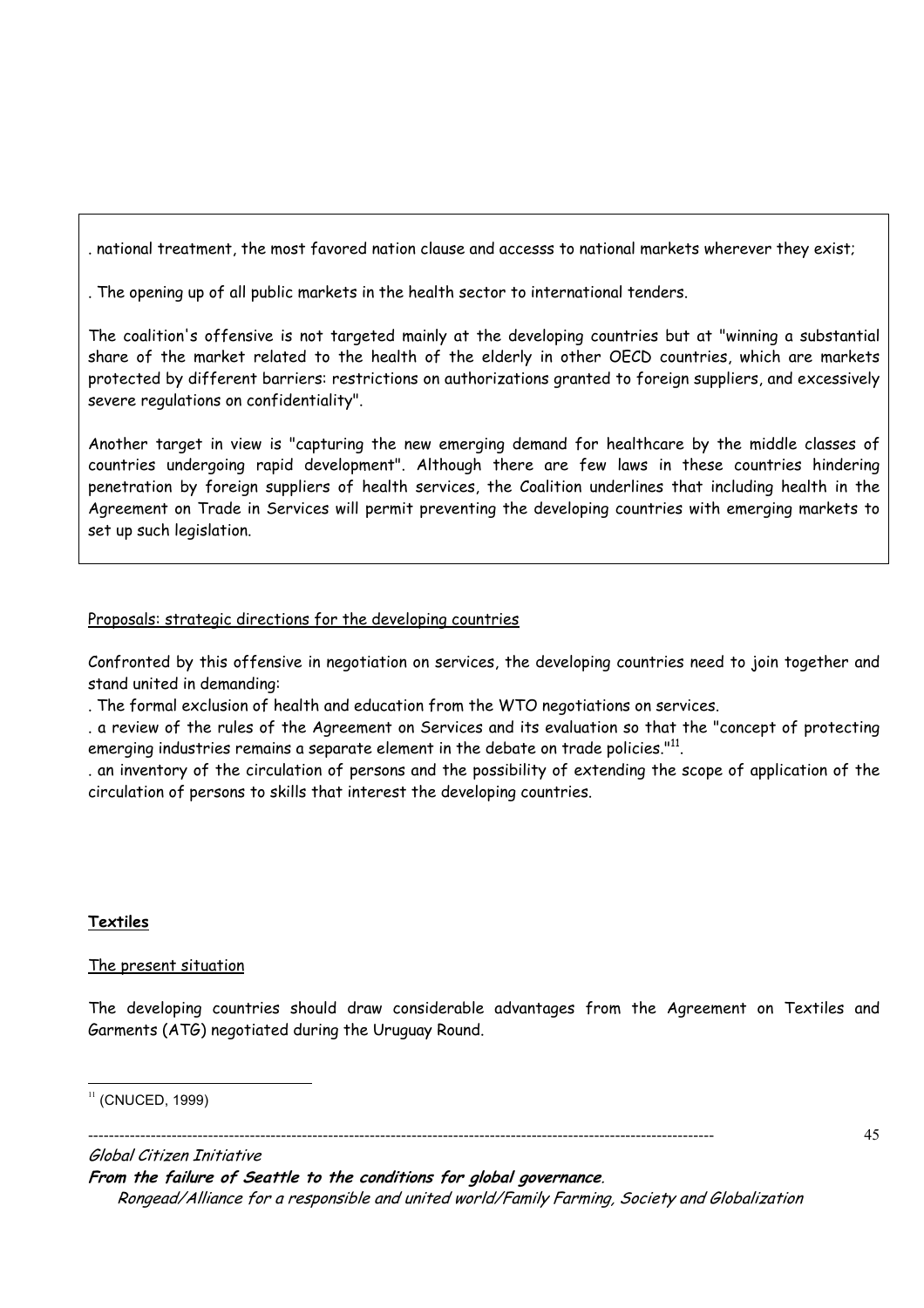Then it was estimated that "over a third of all the gains resulting from the Round would result in the deregulation of trade in textiles and garments". (WTO annual report, 1998, page 42).

The industrialized countries undertook to incorporate the entire trade in textiles and garments in the normal GATT rules of 1994, by progressively eliminating the Multi-Fiber Agreement.

The agreement stipulated that the undertakings would be fully implemented by the end of 2004. This allowed the industrialized countries to continue limiting imports from the developing countries via selflimiting export quotas (tolerated by the agreement and with exceptions to the rule) with export licenses granted automatically and admission on presentation of export licenses.

In practice, this undertaking has not been complied with, thereby explaining the "anger" of the developing countries, which demand the full implementation of the agreement and the goodwill of the undertakings.

In fact, there was no real deregulation program in the agreement, which was left to the discretion of the industrialized importing countries. The developing countries did not want to sign the agreement, but this was almost impossible insofar as the Uruguay Round had to terminate, since it had lasted much too long (eight years). What is more, changes had occurred during that time, with the expansion of international trade and the growing sophistication of the means and practices used in trade transactions.

The developing countries were not total losers in this case. They had obtained compensations in other areas: better access for tropical products and industrial products in the industrialized countries and the elimination by the latter of selective protection. These protections, applied in the name of the differences mentioned in article XIX of GATT, allowed the industrialized countries to impose self-limiting export agreements in sensitive sectors on the developing countries. This type of agreement (named "the gray zone") was so common that it represented a third of world trade.

#### How the subject has evolved

The agreement allowed maintaining restrictions on imports for ten years, from 1994 to 2004. There was no application schedule: it is possible to implement everything on the last day. Thus the developing countries have noted that the industrialized countries have done nothing and thus consider they will be unable to meet their commitments on the last day.

The subject has become a bone of contention, as there has been no significant progress over the last five years. The subject is even thornier since the industrialized countries are now using an anti-dumping clause in addition to their insincerity and the self-limitation agreements.

The European Union often resorts to these practices due to pressure from industry, but the USA is not exempt of criticism.

Global Citizen Initiative **From the failure of Seattle to the conditions for global governance**. Rongead/Alliance for a responsible and united world/Family Farming, Society and Globalization

------------------------------------------------------------------------------------------------------------------------

46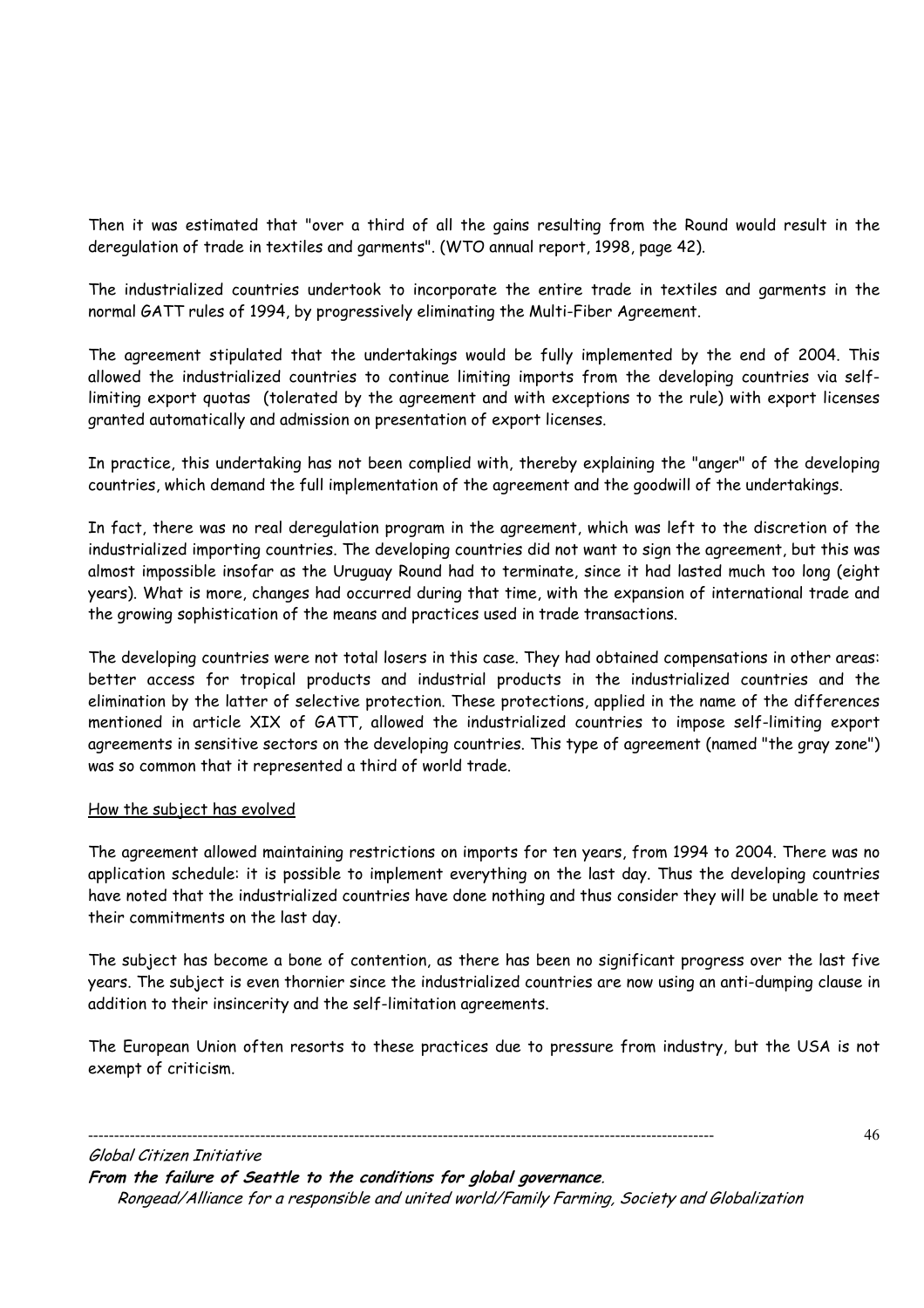However, in this affair it is the importers who are the "worst enemy". In Europe, the companies in this sector have all but disappeared: there a few left in textiles (highly automated) and printing. Jersey is woven though no garments are produced. It was impossible to keep up with the competition; the importers have become more powerful than the companies.

The fact is that deregulation was applied to what was already deregulated and which concerns 10% of European trade.

In the meanwhile, European garment companies delocalised, first to Mauritius and then Asia. The movement is now taking the opposite direction, in the framework of local economic cooperation, to Central Europe, and, in the framework of partnership between Europe and the Mediterranean to the "Mare Nostrum" zone, with Tunisia in particular, where French and Italian companies have invested.

Both Morocco and Algeria would like to welcome companies, but the movement has slowed down due to "fears" that the sector will be deregulated at the last moment.

# The positions in play

Romano Prodi and Bill Clinton conjured up a "favor" to be conceded to the least advanced countries: free access to the developing countries. However, this good intention got stuck over the textile sector. The forthcoming membership of China raised union hackles.

The position taken by Europe was not without ulterior motives. Indeed, the main beneficiaries of this measure would have been textile product exporters and in this sector the country that should have made the biggest effort was the United States.

Be that as it may, Bangladesh, for example, cheats with respect to the original rules: it imports from India, China, etc. and since it does not have the capital to invest in weaving, it buys synthetic fibers from Korea, Taiwan and India. The problems are endless.

#### Proposals

The first requirement is that the industrialized countries effectively apply the agreement and conform to its schedule. Today, however, it is obvious that the commitments made will not be respected.

The fears of developing countries in this respect can be explained by the fact that there are no automatic sanctions for defaulting on commitments. This is never the case with the WTO.

But they are not sure to win if they lay a complaint, since they are weak. They do not have the capacity to apply sanctions against the major countries, although they would be acting within their rights by attacking them.

47

Global Citizen Initiative **From the failure of Seattle to the conditions for global governance**. Rongead/Alliance for a responsible and united world/Family Farming, Society and Globalization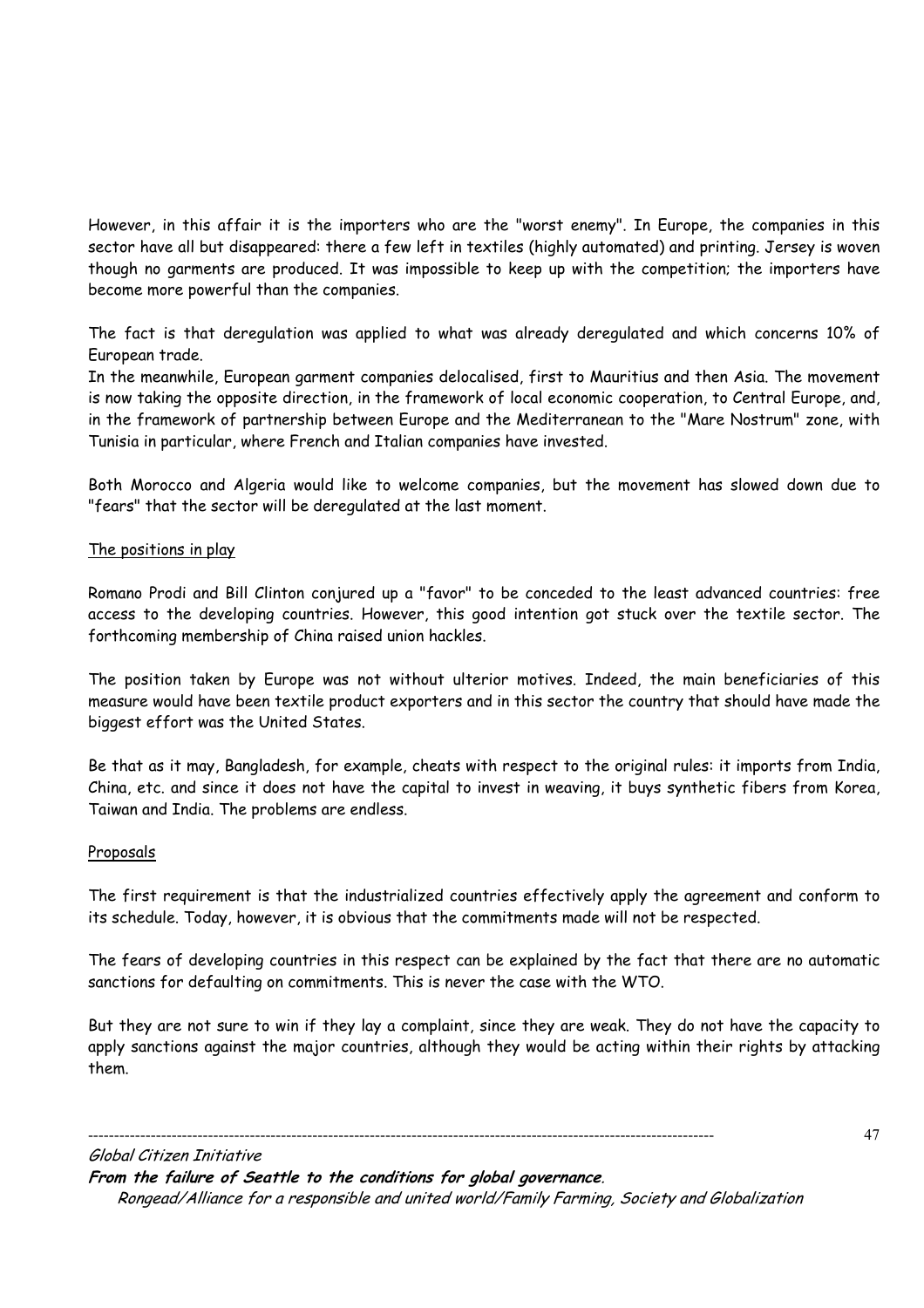Furthermore, it is not possible to renegotiate the agreement (by trying to get a firm commitment) at the WTO.

The geographic redistribution of the textile industry, and above all the garment industry, is a crucial subject due to the numbers of jobs involved. It is also a strategic step in the process of industrial progress in an increasingly large number of developing countries able to manage this type of investment.

The industrialized countries should therefore take stock of the stakes at play and at least comply with their commitments. Otherwise, it would constitute another blow against the interest of trade negotiations and the multilateral system.

There is no doubt that compliance with commitments would lead to restructuring. In Europe, at least, this should be undertaken as part of a dynamic framework of cooperation with the countries of the Mediterranean basin, i.e. cooperation that would no longer be based on vertical relations but on a regional basis.

This could be the opportunity for implementing systems of regional import quotas (rather than quotas per country) and thus taking a step towards greater compatibility between regional agreements and the WTO.

In Europe, measures required to assist the process should be planned for those sectors most affected by restructuring.

The agreement on textiles and garments plans for the total elimination of tariff contingents (according to which the industrialized countries allocate to the developing countries "guaranteed" quantities for export at reduced rates).

Today, caution is undoubtedly the best attitude in this area. China's membership of the WTO will cause a major upheaval in the world market in this sector. Its deregulation could lead to an "invasion" of the market by Chinese products. The small countries that considered the Multi-Fibre Agreement and its associated bilateral agreements as a form of "protection" against competition by India could be hit severely.

#### **Environment**

#### The present situation

In 1989, during a meeting organized by UNCTAD with international NGOs, the issue of the source of environmental degradation was raised in the following terms: Does poverty cause environmental degradation

#### Global Citizen Initiative

**From the failure of Seattle to the conditions for global governance**. Rongead/Alliance for a responsible and united world/Family Farming, Society and Globalization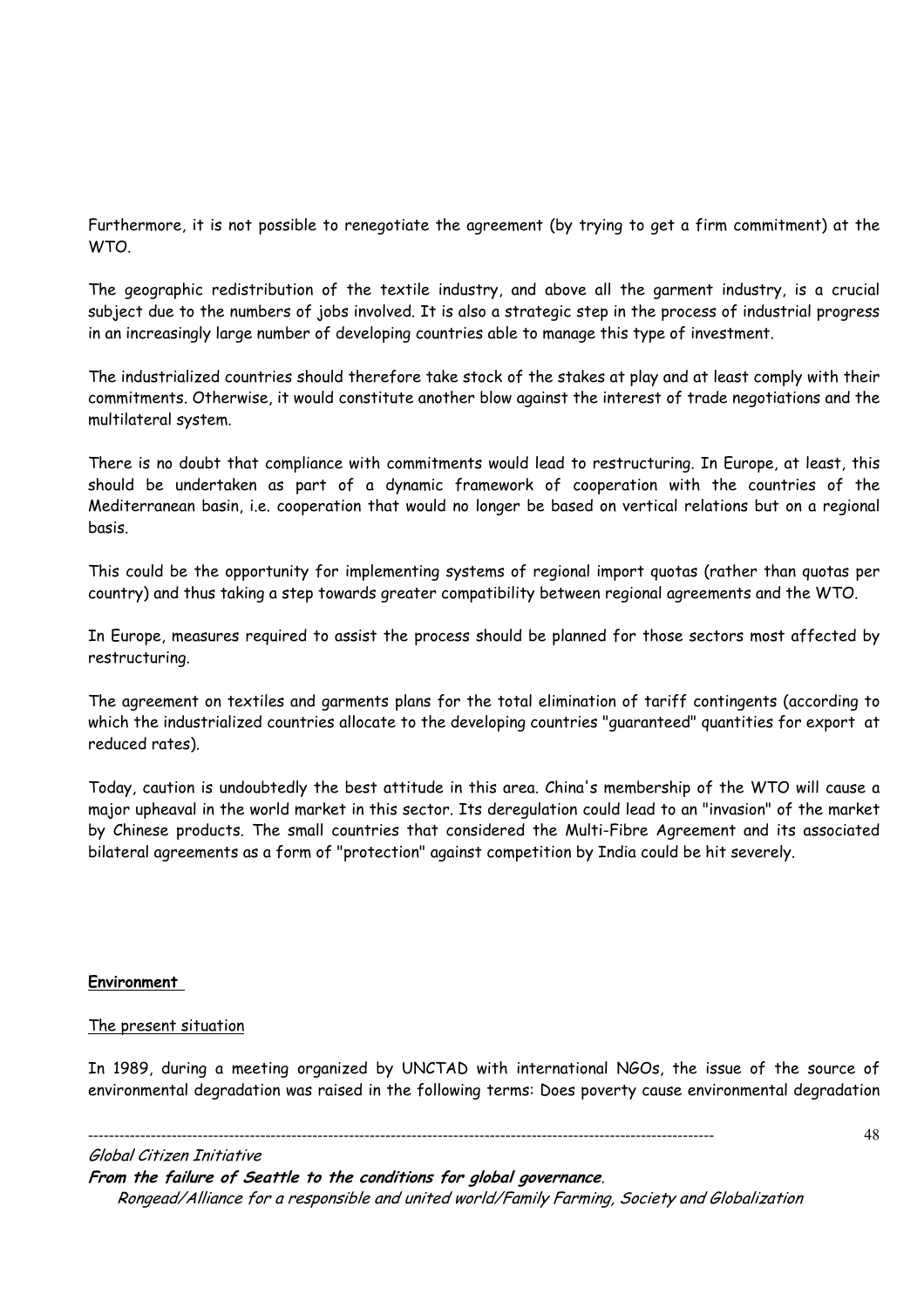or does environmental degradation cause poverty? The concept of sustainable development was in gestation at the time, as was that of "polluter-payer". But this was before Rio.

At the same time, Martin Khor, a young expert on the WTO at the Third World Network in Malaysia (and one of the movements protesting at Seattle) expressed concern over the growing power of environment NGOs, underlining the risk of "green protectionism" practiced by the industrialized countries against the developing countries.

In fact, the GATT first showed concern about the environment in 1971, by setting up the "Group on measures concerning the environment and international trade". This was given the responsibility of dealing with "environmental policies liable to have significant commercial effects on the contracting parties of GATT".

The group was "consultative" in that it was prepared to act on THE DEMAND OF A CONTRACTING PARTY. However, no such demand has been made in 20 years and thus the group has never functioned.

In 1990, during the preparation of the Ministerial Meeting at Brussels, intended to conclude the Uruguay Round (December 1990), the EFTA countries demanded that priority be given to the question of interdependency between trade and environmental policies.

In particular, they requested the CONTRACTING PARTIES to carry out a study on "the link between environment related polices and the rules of the multilateral trade system" and to "examine the implications of preparatory work related to the United Nations Conference on the environment and development UNEDC – RIO (1992)". Moreover, they demanded that a meeting of the GATT work group on the measures concerning environmental and international trade be convened at last.

This was the first attempt to mobilize the Group on environment and international trade related measures. Some countries backed their demand while others felt it was premature and that priority should be given to concluding the Uruguay Round. Thus there was no further action.

Therefore it took over twenty years in order for the GATT working group on environment related measures to be brought into action on a formal basis, in 1993. The Contracting Parties recognized the "need to act so that trade and environmental policies supported each other".

A large number of concepts and instruments, such as the principles of precaution, polluter-payer, transparency, traceability and the "general interest" took form during this period. These principles became the vectors via which states became aware of the importance of sustainable development and they illustrated the need for coherence between environmental and trade policies and industrial practices.

#### How the subject has evolved: from GATT to the WTO

When signing the Marrakech agreement, the Trade Ministers adopted the "Decision on Trade and the Environment". A formal committee was set up in the WTO with the mandate to study the compatibility of environmental protection measures with WTO rules.

------------------------------------------------------------------------------------------------------------------------

#### 49

Global Citizen Initiative

**From the failure of Seattle to the conditions for global governance**.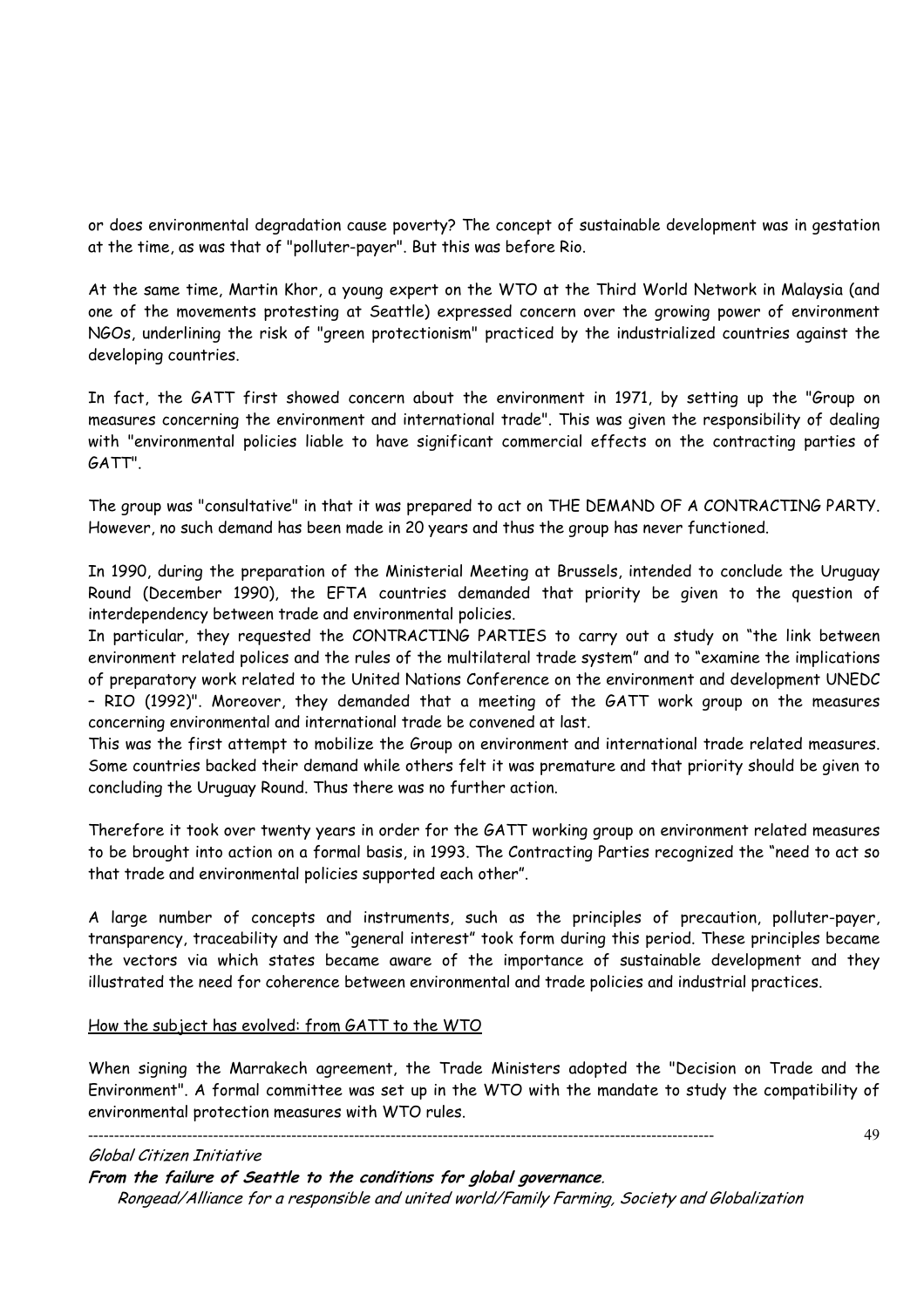The committee was to deal with the environment "in view to identifying relations between trade and environmental measures" and "identifying appropriate recommendations to determine whether there are grounds for modifying the conditions of the multilateral trade system, by respecting its open, fair and nondiscriminatory nature".

The committee drew up a very detailed working agenda to deal with more specific subjects, including:

- "The relationship between the conditions of the multilateral trade system and the trade measures taken for the purposes of environmental protection, including those belonging to multilateral environmental agreements (Point 1)",
- "The relationships between the conditions of the multilateral trade system and the levies and taxes applied for the purposes of environmental protection (Point 3)",
- "The relationship between the dispute settlement procedures of the multilateral trade system and those provided in the MEA (Point 5)",
- "The effect of environmental measures on access to markets, in particular for developing countries and the emerging countries (Point 6)",
- "The question of exports of products prohibited on domestic markets (Point 7).

The first ministerial meeting of the WTO after Marrakech took place two years later at Singapore. The food security question and several trade disputes led to greater account being taken of the environment. However the movement did not have enough momentum to ensure that the environment appeared on the agenda. The Committee of Trade and the Environment simply submitted a report, as had been agreed at Marrakech.

In parallel, public opinion on environment related issues was stirred little by little by the actions carried out by NGOs. The WTO panels, especially those dealing with turtles and shrimps, gave them reason for concern. It became imperative to show the need to better define the relationship between the multilateral trade system and the trade measures taken in order to protect the environment.

At the second ministerial meeting at Geneva, in 1998, the developing and industrialized countries emphasized the importance of the link between trade and the environment as well as the need to analyze the interactions between them. The use of unilateral measures taken by the USA, justifying them as measures to protect natural resources, drew strong protests from the developing countries. However, the United States resolutely defended its right to intervene outside its territory when it considered a situation as being sufficiently serious: here the issue of extending national law to cover another country (extraterritoriality) came to the fore.

The issue of trade and the environment went well beyond the capacity of the Committee of Trade and the Environment at the third WTO ministerial meeting. This "overspill" was due to at least two factors:

Global Citizen Initiative **From the failure of Seattle to the conditions for global governance**. Rongead/Alliance for a responsible and united world/Family Farming, Society and Globalization

------------------------------------------------------------------------------------------------------------------------

50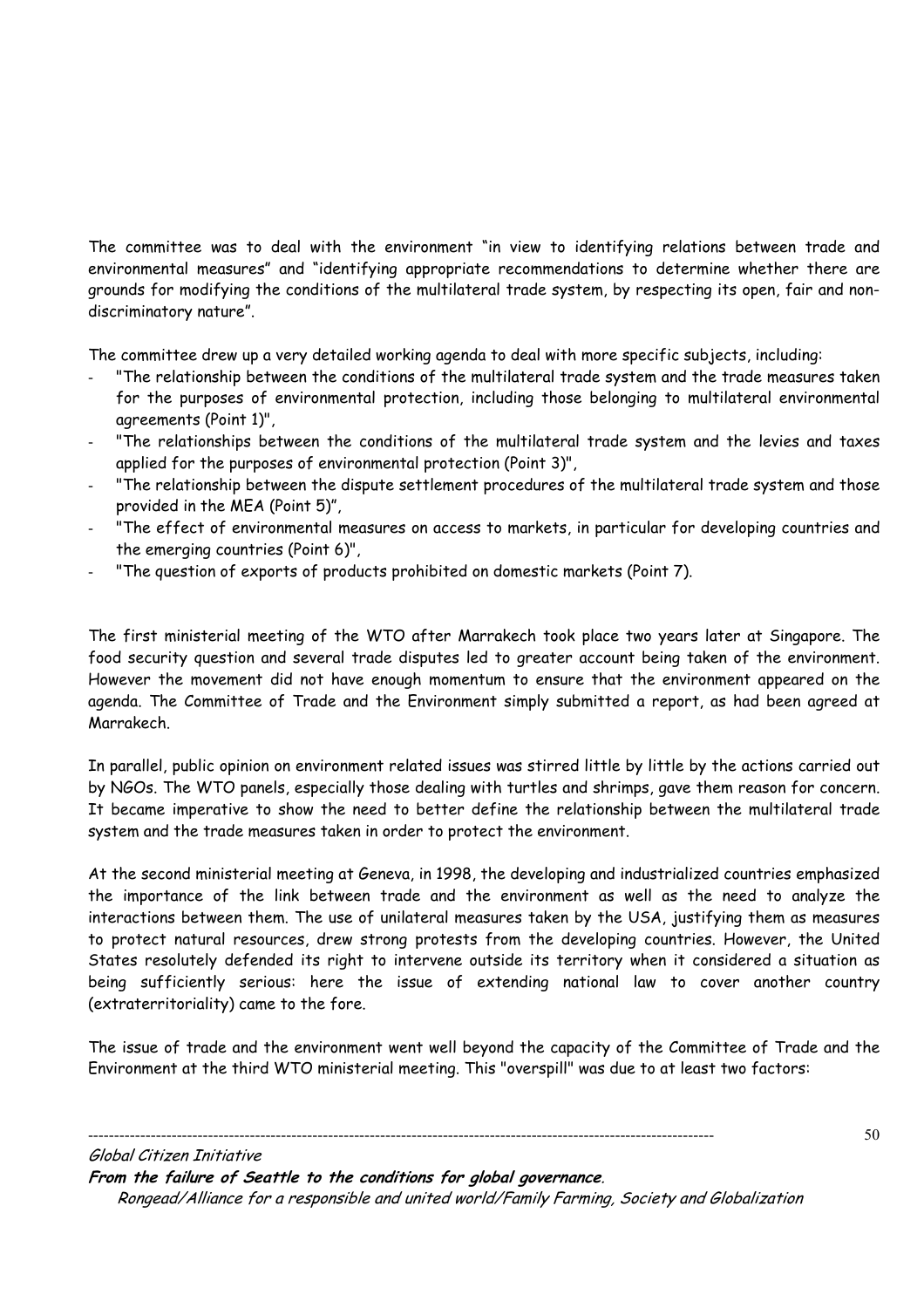- On the one hand, there was growing pressure from the environmental NGOs and civil society in general in favor of improved protection of "public property", including tropical forests, biodiversity, the ozone layer, etc.
- On the other hand, it became clear that the WTO lacked the means that would have permitted it to elucidate opinion on the impact of deregulation policies on the environment. The arguments lacked substance, leaving opinion frustrated. The leitmotif on the fact that "the formulation of national environmental policies should not constitute an unjustified obstacle to trade" entered into every speech, whereas during the nineties, the number of Multilateral Environment Agreements increased (there are now nearly 200) and there is still no idea of how they can be linked with the WTO.

# The positions in play

To better understand the positions in play, two basic questions need asking:

- Is the WTO the appropriate forum for dealing with the links between trade and the protection of health and the environment?
- How can the different scientific disciplines that deal with the environment be linked with international economic law?

A third, subsidiary question can be added to those above, i.e. that of the link between subsidies and environmental degradation.

For the most part, the developing countries remain against the introduction of the environment at the WTO. They are afraid that the industrialized countries will practice "Green Protectionism". Since they already lack the resources to comply with the sanitary and technical standards applied by the industrialized countries, they obviously consider demands by the latter for the application of environmental standards as an additional barrier to prevent their goods from penetrating Western markets.

The USA took a stand in favor of sustainable development and wanted the Committee of Trade and the Environment to demonstrate its capacity to make "substantial progress". It set itself the following priorities:

the elimination of subsidies that affect the environment negatively (i.e. fishing),

------------------------------------------------------------------------------------------------------------------------

- the development of relations with other multilateral and intergovernmental authorities,
- technical assistance to the developing countries.

The European Union distinguished itself over the principle of precaution. It stated that is was clear that links between the WTO and the MEAs required clarification if there were a real desire for this principle to become operational.

51

#### Global Citizen Initiative

**From the failure of Seattle to the conditions for global governance**.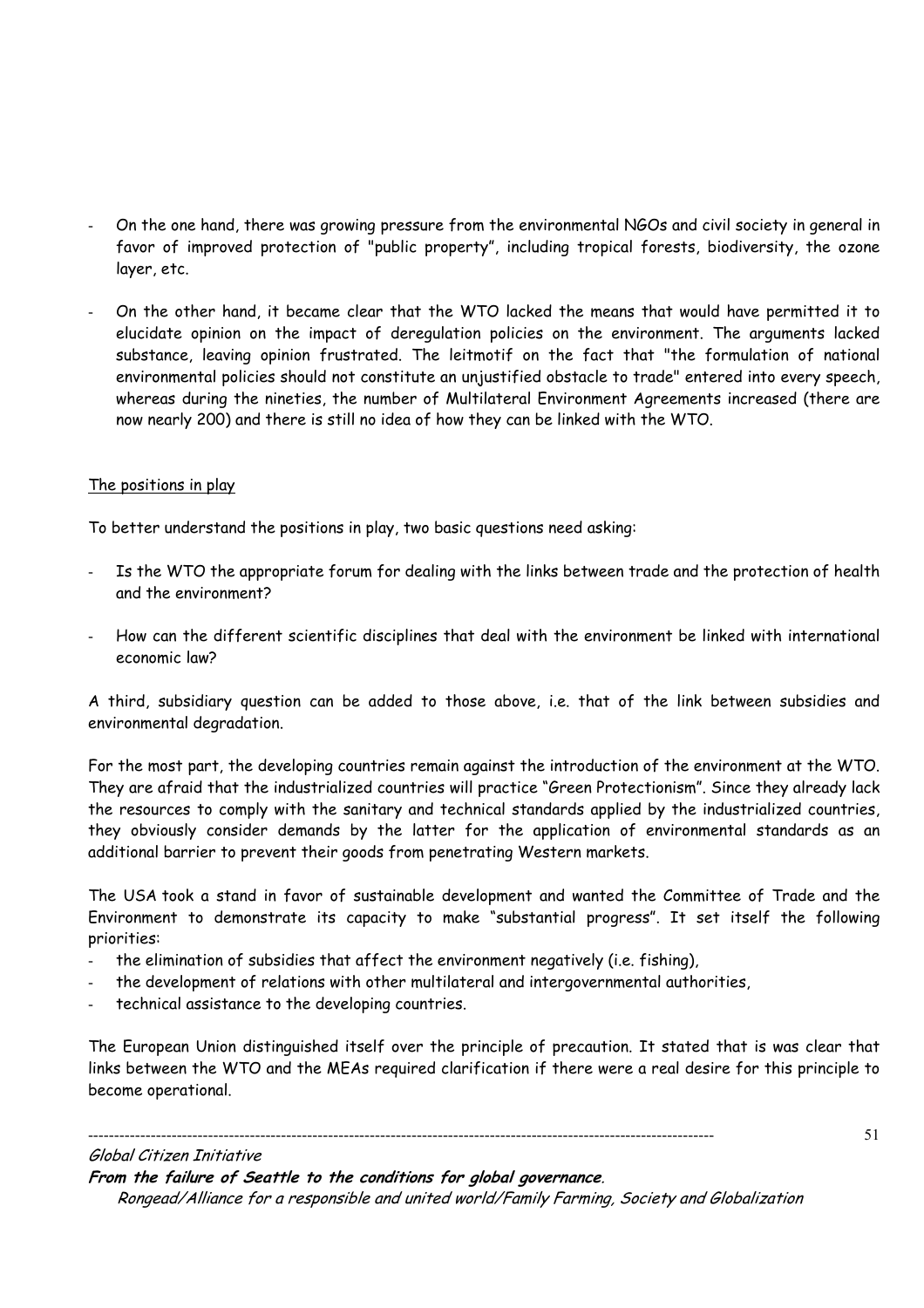# **The UNITED STATES and the EUROPEAN UNION on the subject of Trade and the Environment**

During the meetings between the EU and the USA held in the framework of the preparatory phase of the 3<sup>rd</sup> ministerial conference, several specific subjects were discussed on a bilateral basis. Although these discussions were limited to subjects that concerned both great powers, a brief presentation of their respective positions provides clearer understanding of the debate's substance.

# **1. The MEA (multilateral environmental agreements) and the WTO**

Problem: How can the relationship between the MEAs and the WTO be defined? What might occur in case of conflict? How can sometimes contradictory objectives be reconciled?

For the European Union:

- Respect of MEAs by the WTO.
- No subordination between the WTO and MEAs
- No WTO "intervention" in the MEAs
- We need the support of the United States
- We need constructive dialogue with the developing countries
- Environmental protection and access to markets must be linked: We could propose a "0" tariff on products from the least advanced countries.

"Special and differentiated treatment" must be used to promote environmental protection.

For the United States:

- There is a need for technical assistance to strengthen the capacities of the developing countries to cope with their constraints
- This question requires partnership with the developing countries based on equality in order to avoid "a united front".

#### **2. PPM (on production processes and methods)**

Problem: to determine whether a product should be evaluated according to the way in which it was produced. In what way can the production system be considered as a characteristic of the final product?

For the European Union:

- The PPM are intrinsic to "eco-label" systems
- Taking them into account harms the comparative advantage of certain countries

------------------------------------------------------------------------------------------------------------------------

- The subject is too delicate
- It is very complex from the legal point of view

# Global Citizen Initiative

# **From the failure of Seattle to the conditions for global governance**.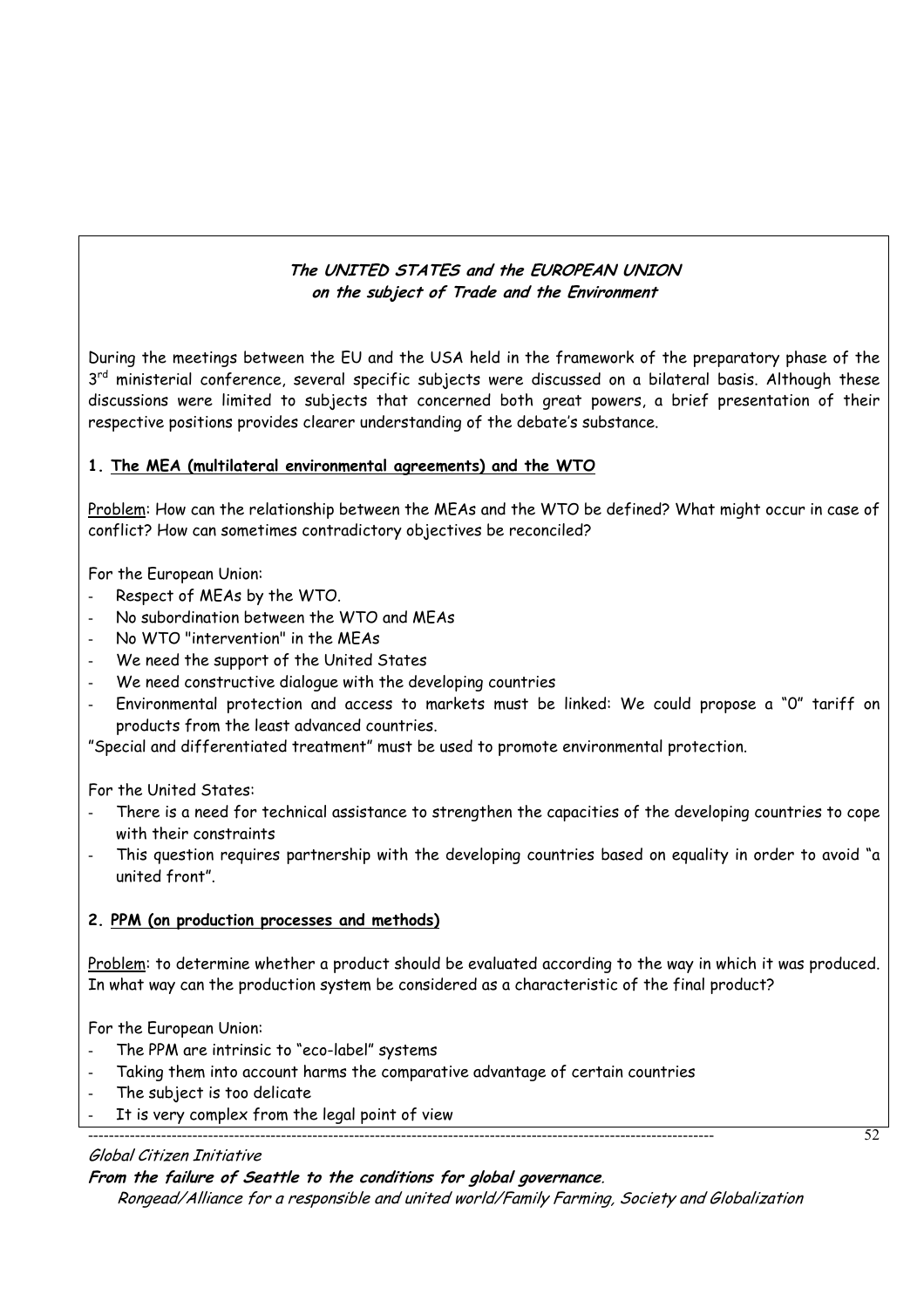- There is no "reliable" method of analyzing "life cycles".
- There is no foreseeable harmonization on the subject
- Work is necessary on labels, whether they are voluntary or obligatory.
- The problem of "extraterritoriality" must be dealt with $12$ ". The subject is too delicate to be submitted for negotiation.

# **3. The principle of precaution**

Problem: The principle of precaution results from concern over managing environmental problems on a global level. When associated with the concept of sustainable development, it also expresses the reaction caused by the shortcomings in preventive measures observed during recent sanitary crises, as well as the desire expressed by the public to participate more in managing technological development. By reversing the onus of responsibility in demonstrating danger and noxiousness, this principle aims to reduce risks.

For the United States: Efforts made by the UNEP to define this principle should be supported.

For the European Union:

- The Principle of Precaution should have been on the agenda at Seattle
- Implementing it is a way of reassuring the public.

The potential effects of its applications on developing countries should be analyzed and national capacities for ensuring this principle should be strengthened.

Notwithstanding the importance and the urgency of the environmental question, and in spite of the time given to it before Seattle by governments, this issue was simply postponed during the four days of the official meeting. The only "survivors" were the protection of natural resources and the impact of subsidies granted to the fishing sector.

# The stakes for a responsible and united world

Action should not be taken in the name of protection of the common good that could lead to stifling the economies of the developing countries. The efforts to restore the environment must be divided fairly between the industrialized and the developing countries.

It is vital for the developing countries to participate in defining the criteria intended to protect the environment. Achieving this requires:

- greater transparency in the authorities responsible for setting standards
- genuine participation in standards organizations by the experts of developing countries

#### ------------------------------------------------------------------------------------------------------------------------ Global Citizen Initiative

**From the failure of Seattle to the conditions for global governance**.

 $\overline{a}$  $12$  Pratique qui consiste à imposer sa loi nationale au territoire d'un pays tiers/partenaire commercial.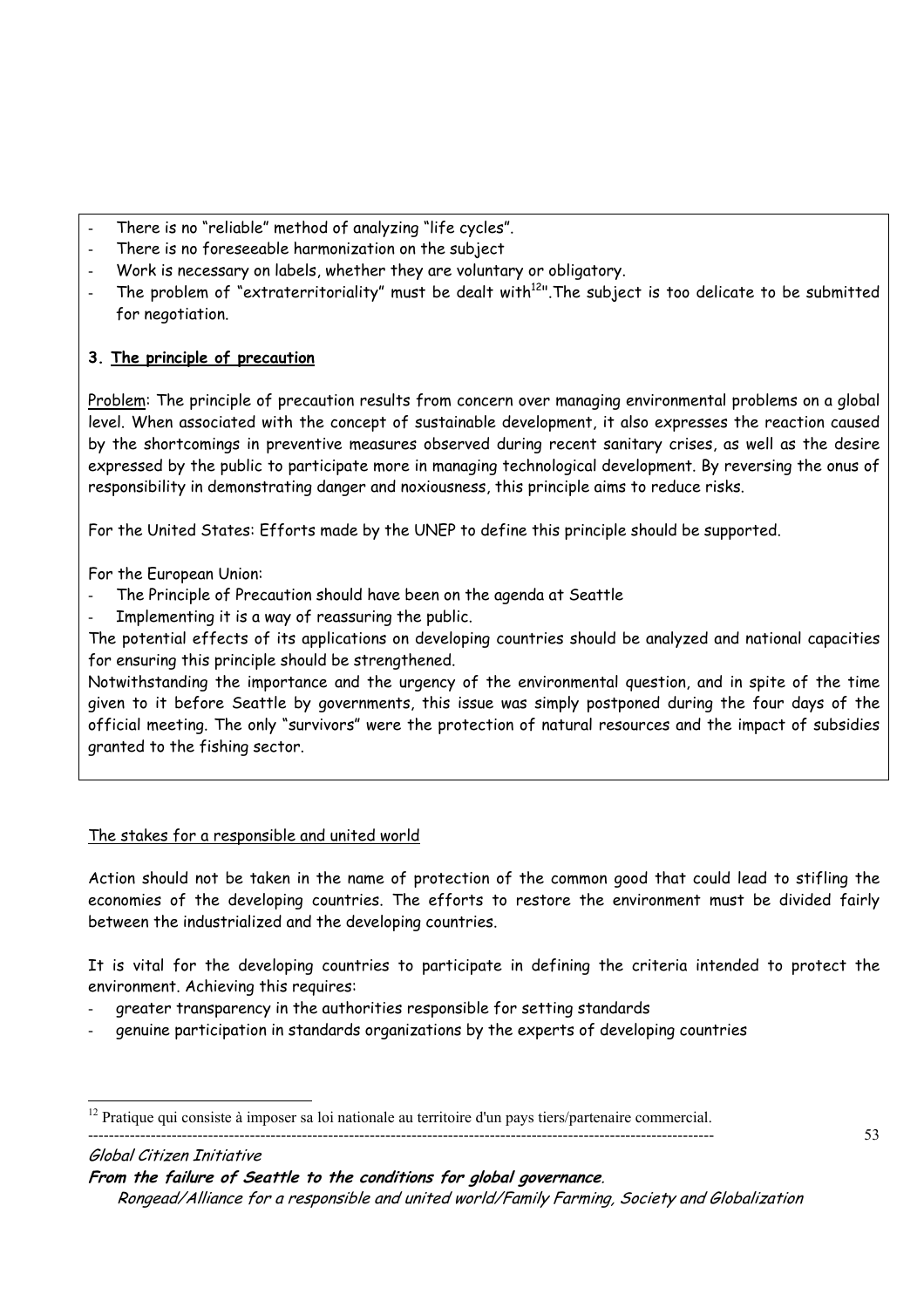more technical resources so that the developing countries can conserve their local and national environments. To achieve this, more support should be given to countries that demand access to clean technologies.

# Proposals and paths of work

# 1. The definition of similar products.

The definition of "similar product", currently limited to identifying the components of a final product, could henceforth include the "production means and methods" used to produce it, and its environmental impact. This raises a number of questions:

- What criteria should be chosen to define product similarity?- Shouldn't only environmental criteria be chosen?
- How is it possible to tell the difference between "environmental protection and "protectionism"?
- Lastly, what technical and financial resources should be granted to the developing countries to permit them to adapt. This question is linked to the previous question?

# 2. Compatibility between Multilateral Agreements and the WTO Agreements.

The WTO's ability to enforce its law to the detriment of that of other multilateral institutions encourages certain members to demand it to act outside its scope of competency. This is so, for example, in the case of the MEAs. Although there has never been any conflict between an MEA and a WTO agreement, this could occur in the future: the compatibility of commitments and/or the conditions set out in the different agreements is far from obvious.

# 3. The PPM: production processes and methods.

The criteria that characterize a final product require clarification, so that sustainable production systems are strengthened and enhanced by trade.

# 4. Compensation for the developing countries

The efforts made by the developing countries regarding environmental policies should be linked to concessions in other commercial areas identified as being of vital interest to them. For example, their environmental efforts should be compensated by the reduction of certain high tariffs and a fairer application of GATT article VI (anti-dumping).

5. Determining responsibility It is urgent to identify the legal means and instruments capable of judging and assigning responsibility in the case of environmental incidents and the degradation of natural resources. The commitment of governments to environmental policies should result in genuine constraints for companies.

Global Citizen Initiative **From the failure of Seattle to the conditions for global governance**. Rongead/Alliance for a responsible and united world/Family Farming, Society and Globalization

------------------------------------------------------------------------------------------------------------------------

54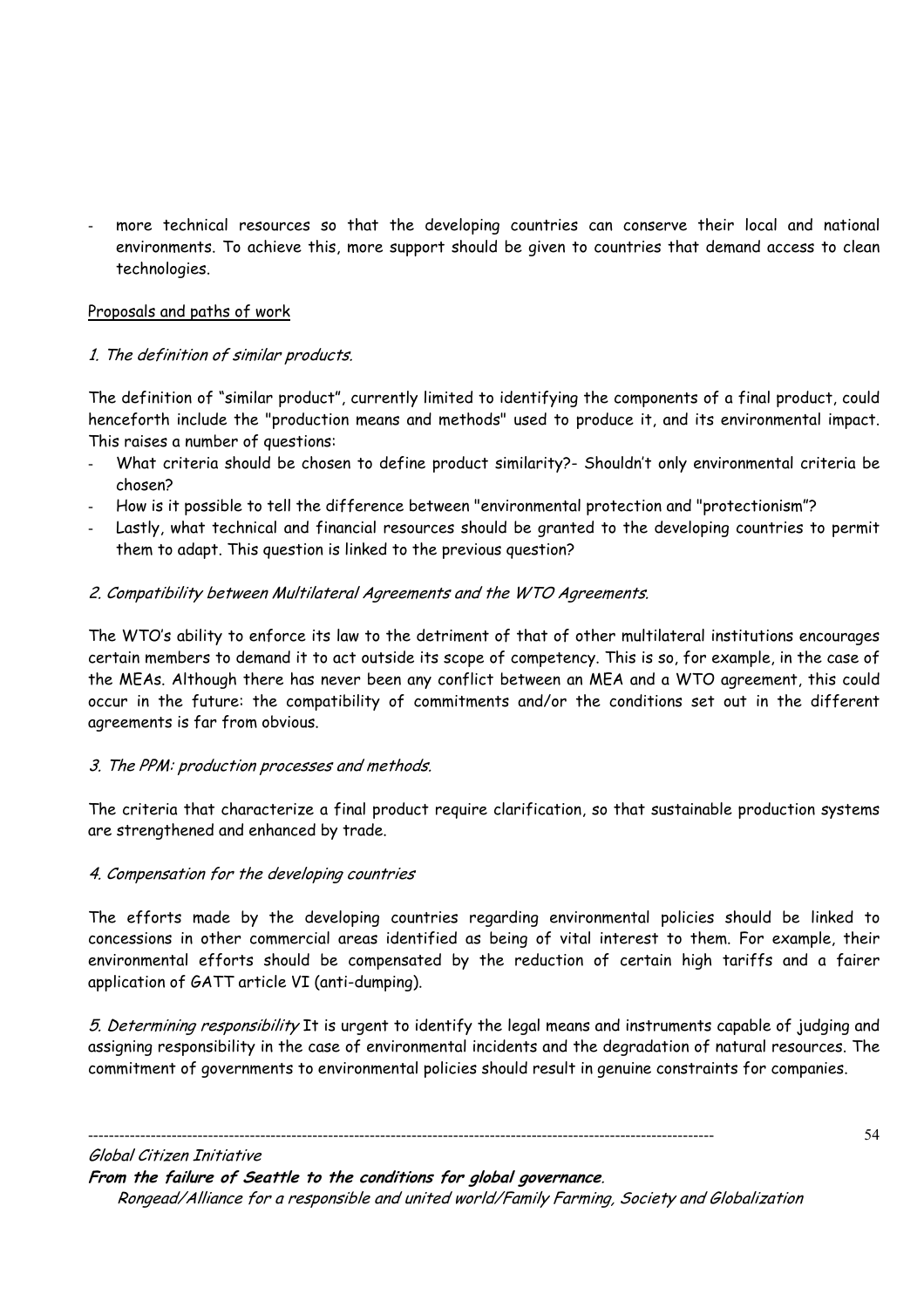# **Labor standards**

#### The present situation

Although agriculture appeared to be the most delicate subject at Seattle, that of labor standards was undoubtedly the most controversial. Discussion was amplified by the subject's ethical dimension. The core of the problem is whether workers' rights should be approached via debates on trade and through the WTO in particular? At present, there is no WTO agreement on labor standards, as this question is the responsibility of the International Labour Office (ILO).

The UN General Secretary, Koffi Annan, summarized the debate a few weeks before Seattle, by declaring, "What we need is not new restrictions, but greater political will so we can attack political and social problems and give the existing institutions the funds and means they require to fulfil their roles. Trade should not be considered as a means of raising the issue of workers' rights or environmental degradation. Globalization should not be the scapegoat for problems and the failures of domestic policies; rich countries should not seek to solve their problems to the detriment of the poor ".

The question of labor standards at the WTO concerned in particular four conventions known as "core labor standards" formulated at the ILO, i.e. the freedom of association, the right to belong to a union and negotiate collectively, the prohibition of forced labor, and the prohibition of child labor and nondiscrimination at the work-site.

#### How the subject has evolved

The subject of labor standards and their link with the WTO was not even brought up during the eight years that the Uruguay Round negotiations lasted.

The ILO's first contact with the WTO was when it was invited to attend the first ministerial meeting at Singapore. However, very strong protests from the developing countries, which considered this as a bad omen, prevented its participation. These countries then took a formal stand by declaring that work for low wages was their comparative advantage. The final declaration of Singapore mentioned labor standards by referring to the ILO as the only body competent to deal with the issue and by calling for closer cooperation between the ILO and the WTO.

During the preparatory phase of the ministerial meeting at Seattle, the issue of labor was given much exposure and mentioned by a large number of industrialized countries. Thus, although labor standards did not appear on the agenda at the start of the meeting, they nonetheless featured as one of the central reasons for protest by those demonstrating on behalf of civil society and it ended by featuring on the program of the five or six working groups of the ministerial delegations.

------------------------------------------------------------------------------------------------------------------------

55

# Global Citizen Initiative

**From the failure of Seattle to the conditions for global governance**.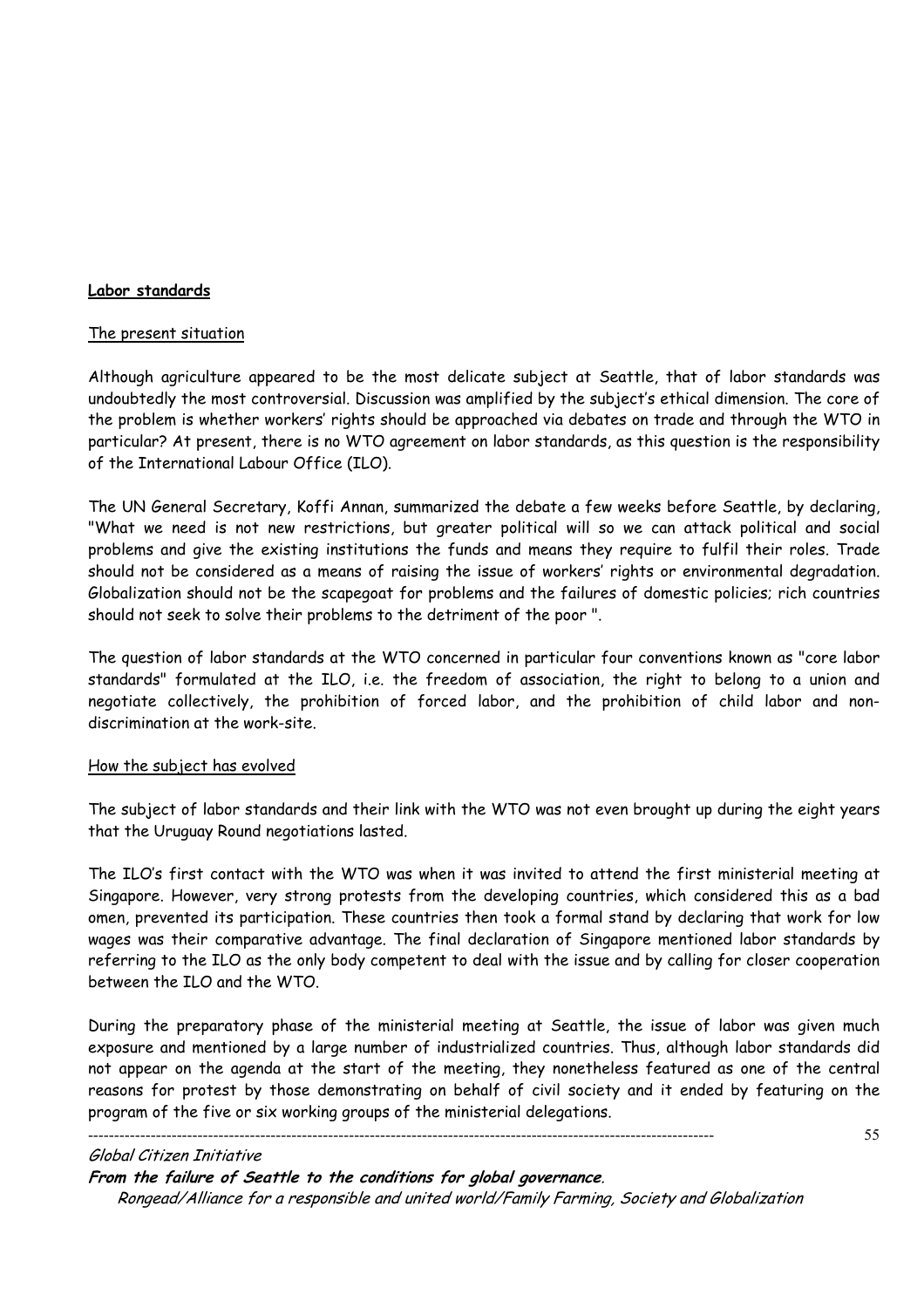However, by attacking labor standards, the WTO risks opening other thorny issues, in particular that of PPM (productions processes and methods) which are currently used when evaluating the characteristics of imported products. Consideration should also be given to developing countries that fear, quite reasonably, the formulation of new criteria as technical barriers to trade.

It is particularly difficult to understand the positions of the players involved vis-à-vis trade, labor, economic and ethical issues.

# The positions in play

The key to the problem can be found in the word "linkages". The developing countries say that what is at stake is not whether children should or shouldn't work, nor whether workers should be allowed to organize themselves. What is at stake is to know whether a link should exist between production conditions and trade rules.

India, Cuba, Pakistan, Malaysia and Nigeria led opposition to this link while other countries, particular Latin American ones, tended to stay on the sidelines.

Supachai Panitchpakdi, the WTO's future General Director, declared that it would be a mistake to authorize trade sanctions against countries that did not respect certain labor rights.

At Seattle, the labor unions of the industrialized countries declared that the WTO needed "humanizing". An estimated 25,000 union members demonstrated there. They demanded that the WTO solve the problem of labor rights without having understood that, up to then, the institution had neither the competency, nor the mandate to deal with this issue. In fact it appears that the unions were above all driven to act by the threat of unemployment caused by unfair competition. Bill Clinton knows the stakes well, since the unions made big contributions to finance his election campaign. He also seized the opportunity of the meeting at Seattle to sign, in the middle of negotiations, the ILO Convention "against the worst types of work". He added the edifying threat of taking unilateral sanctions, if necessary, to protect the interests of children: this was tantamount to initialing the failure of the Conference.

At the end of three days of negotiations, the EU proposed a compromise, consisting in setting up a WTO work group in cooperation with the ILO and other institutions. Nonetheless, the USA remained adamant in its desire to see labor standards set as a specific subject dealt with in full in the WTO's formal negotiations.

The European Union was in favor of dealing with the issue of labor standards at the WTO, since it is in direct relation with human rights. The other industrialized countries remained on the sidelines and the subject was abandoned through lack of consensus.

Global Citizen Initiative **From the failure of Seattle to the conditions for global governance**. Rongead/Alliance for a responsible and united world/Family Farming, Society and Globalization

------------------------------------------------------------------------------------------------------------------------

56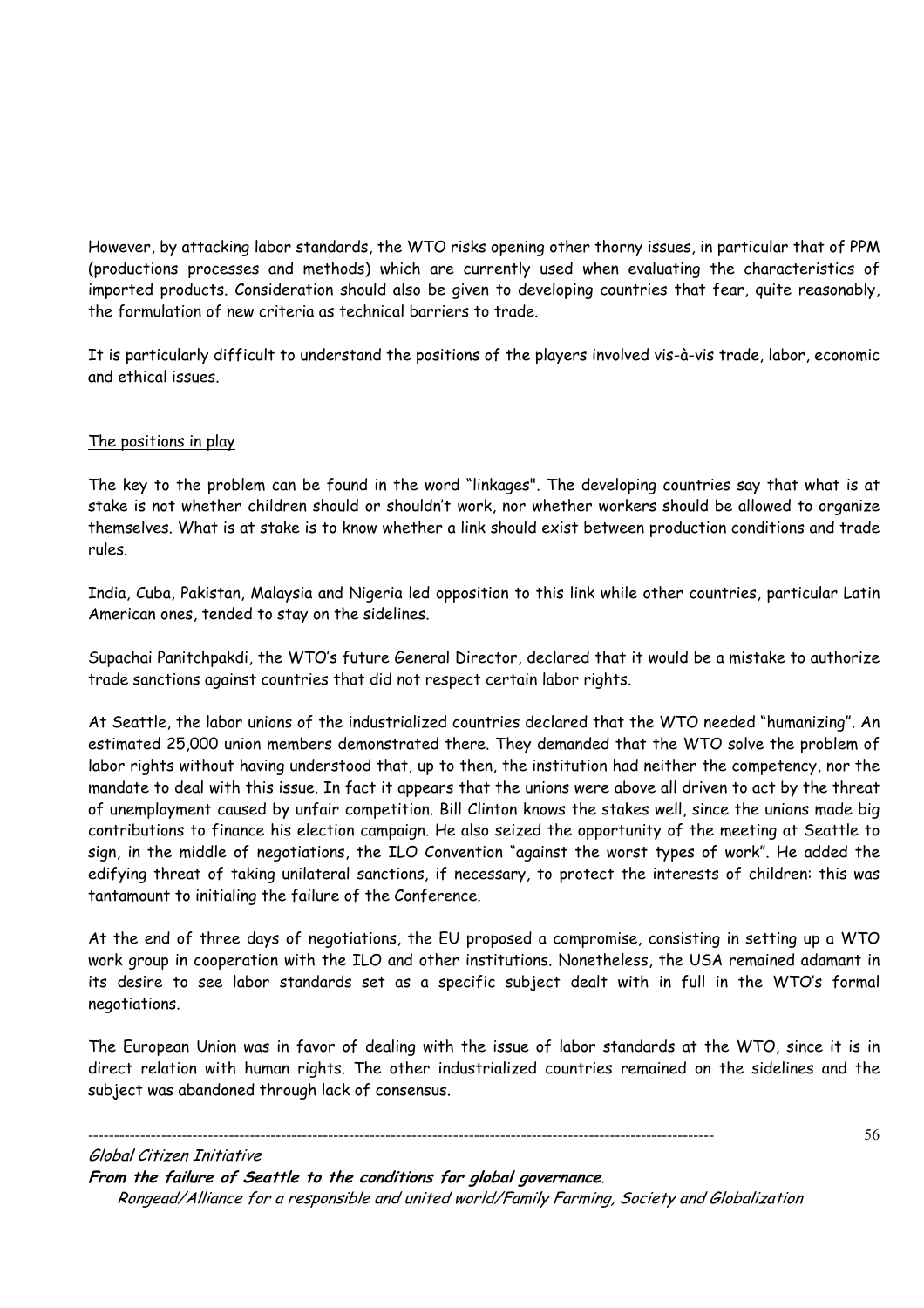# The stakes

Now that the issue of social standards has been introduced into the WTO, it is conceivable that it will become increasingly important in discussions, in the same way as environmental issues. Traditionally, the issue of working conditions belongs to the ILO. This special UN agency is composed of representatives from the private sector (employers, organizations), labor unions and governments. This tripartite system functions on the basis of negotiations on highly specific subjects that often result in the adoption of conventions. The ILO recently organized an enquiry in the framework of an internal working group on "the social dimension of the deregulation of international trade". The final report includes studies per country on the social impact of globalization. The approach taken by the ILO puts emphasis on "the social dimension" and highlights the need to support it as the principal institution for drawing up labor standards and their criteria.

Whatever the case, China's membership of the WTO will change things radically. A recent study revealed that most Americans want trade used as a lever to defend human rights.

# Proposal for reform and paths for work

1. Give greater strength to the ILO, its work and conventions.

2. How is it possible to link the issue of labor standards, if it were taken into account at the WTO, with other sensitive subjects for the developing countries, such as competition policies and the need for better regulation over investments? There is a need to progress to labor standards associated with legally binding industrial responsibility and the adoption of a code of behavior by firms.

3. Bilateral agreements aimed at linking the issue of labor standards with national arrangements and resources could be negotiated under the aegis of the ILO in cooperation with other institutions (UNRISD, WTO and UNCTAD) and in consultation with employers federations, labor unions and governments. A transitional period for the effective application of commitments could be considered for each case.

#### **E.commerce**

#### Definition

E.commerce, or electronic trade, covers all the products and services that are sold and purchased via the Internet, whether they are delivered physically or as digital information.

57

#### The present situation

------------------------------------------------------------------------------------------------------------------------ Global Citizen Initiative **From the failure of Seattle to the conditions for global governance**. Rongead/Alliance for a responsible and united world/Family Farming, Society and Globalization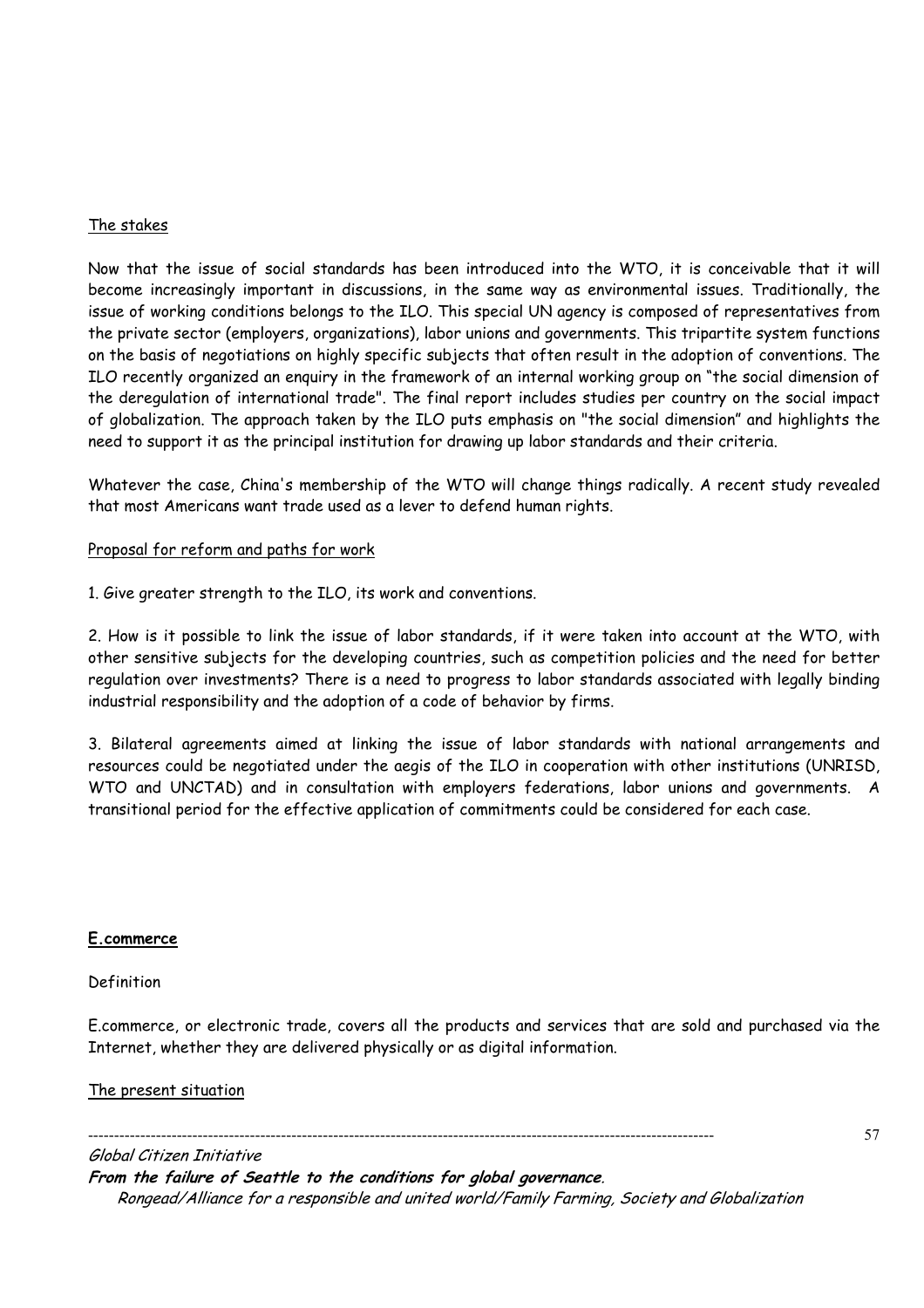E.commerce will modify the structure and nature of international trade and even its nature. This genuine revolution is essentially due to the advances made in communication technologies.

A simple comparison demonstrates the speed at which this new technology is being diffused: whereas, in the USA, it took 38 years for the radio to reach 50 million people, while it only took the Internet 4 years to reach the same number.

The growth of E.commerce is spectacular. In 1991, only 5 million people used the Internet, whereas there are now 300 million users and E.commerce will soon represent more than \$300 billion per year of business.

# Concerning trade: the problem at the WTO

Three steps can be distinguished in concluding a commercial transaction:

- The step of prospecting for a producer or consumer, or a purchaser or vendor;
- The step of making an order and paying once the agreement has been made;
- The delivery;

To which after-sales-service must be added.

For products and services that are delivered physically, the usual rules at the WTO on goods and services apply.

However, the most serious problem is raised when the product is "delivered" by the Internet itself.

The authors of a study carried out by the WTO propose that both the service of providing access to the Internet and the products delivered over the Internet be covered by the agreement on services. However, they also acknowledge that the need to clarify how and to what extent certain activities enter within the scope of application of the members' commitments regarding access to the market.

The study also emphasizes that e.commerce raises a large number of regulatory questions: the protection of personal information and the consumer, applicable law, and beyond this, changes in the system of according public contracts.

Levying taxes on this type of activity raises very real problems:

- Should the service be taxed according to the duration of the communication (which is meaningless) or on the value of the transaction (which is very difficult to control)?
- What country should levy the tax, given that every scenario of geographic situation of the parties involved in the transaction is possible?

58

#### Global Citizen Initiative

**From the failure of Seattle to the conditions for global governance**.

------------------------------------------------------------------------------------------------------------------------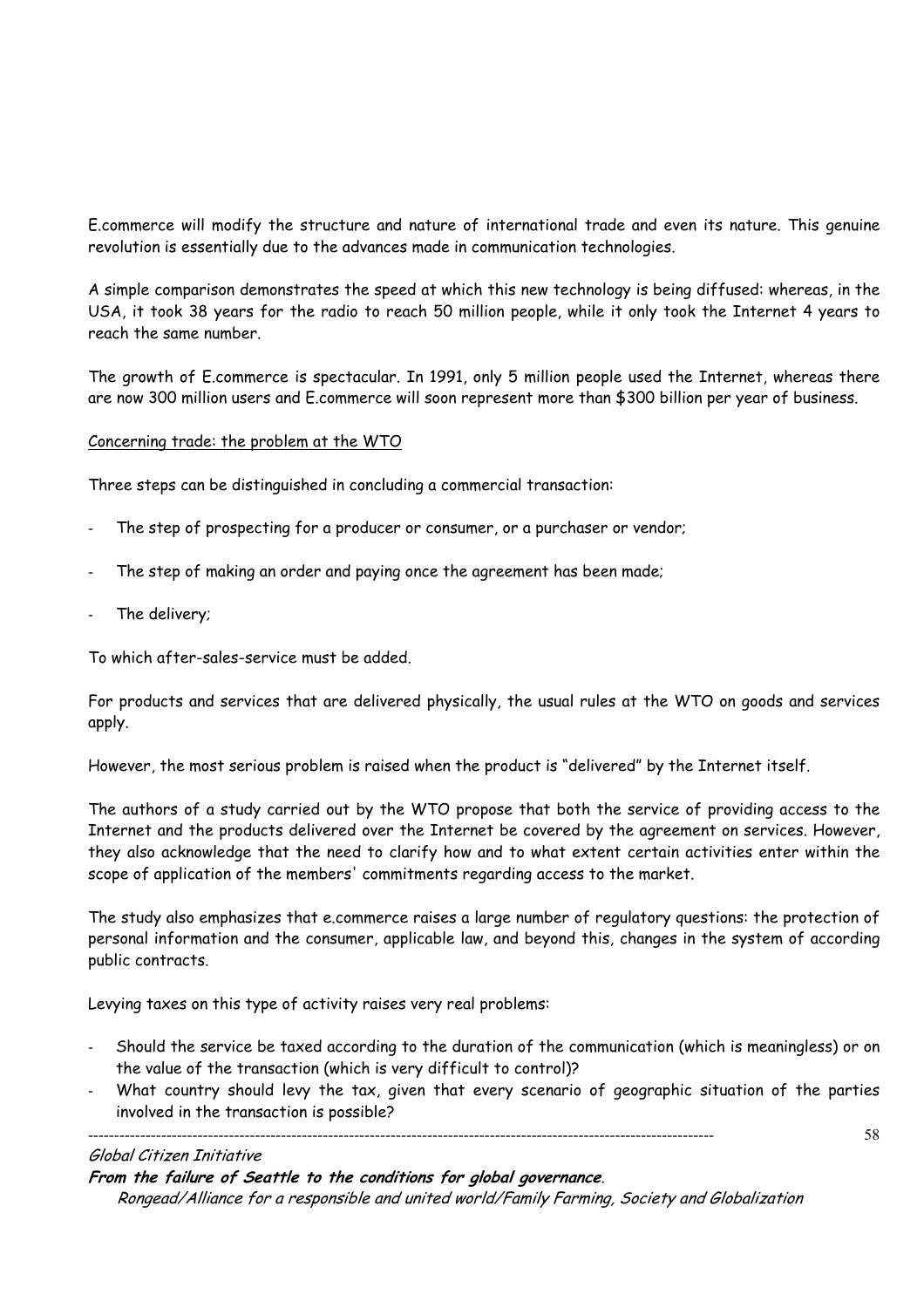# From Marrakech to Seattle

The issue of e.commerce was not submitted for negotiation during the Uruguay Round.

At the Ministerial Conference at Singapore, the United States insisted that none of the WTO's members should raise any barrier to hinder the development of E.commerce and it obtained a provisional agreement to this end.

A working group was set up and the issue is dealt with by three committees: Trade and Development, Intellectual Property and Services.

#### The stakes

It is difficult to predict the consequences of the development of e.commerce on the commercial strategies implemented by companies.

Up to now, direct investments have been vital for firms wanting to break into foreign markets; it was their principal reason for investing in the first place. However, e.commerce will probably reduce the necessity of these investments, although it has been proven that producing a Web site has its limits: in order to advertise its site in Japan, a Swiss company has had to organize a 100 conferences in order to get off the ground.

Some experts also postulate that the reduction of communication costs will encourage companies in the industrialized countries to delocalize their production activities to those with lower labor costs.

Other experts think that this tool will enable medium sized businesses, including those of developing countries, to gain access to the world market at lower cost, due to the elimination of middlemen.

Still others think that it will multiply the possibilities of corporations to set themselves up on every market in the world.

#### The positions in play

The developing countries said little about e.commerce at the WTO. Cuba, Venezuela and Indonesia were alone in making proposals before the Seattle Conference.

However, these proposals were not very innovative. The developing countries underlined the fact that, due to their meager equipment and infrastructures, this type of trade would widen the divide that separates them from the industrialized countries still further.

Global Citizen Initiative **From the failure of Seattle to the conditions for global governance**. Rongead/Alliance for a responsible and united world/Family Farming, Society and Globalization

------------------------------------------------------------------------------------------------------------------------

59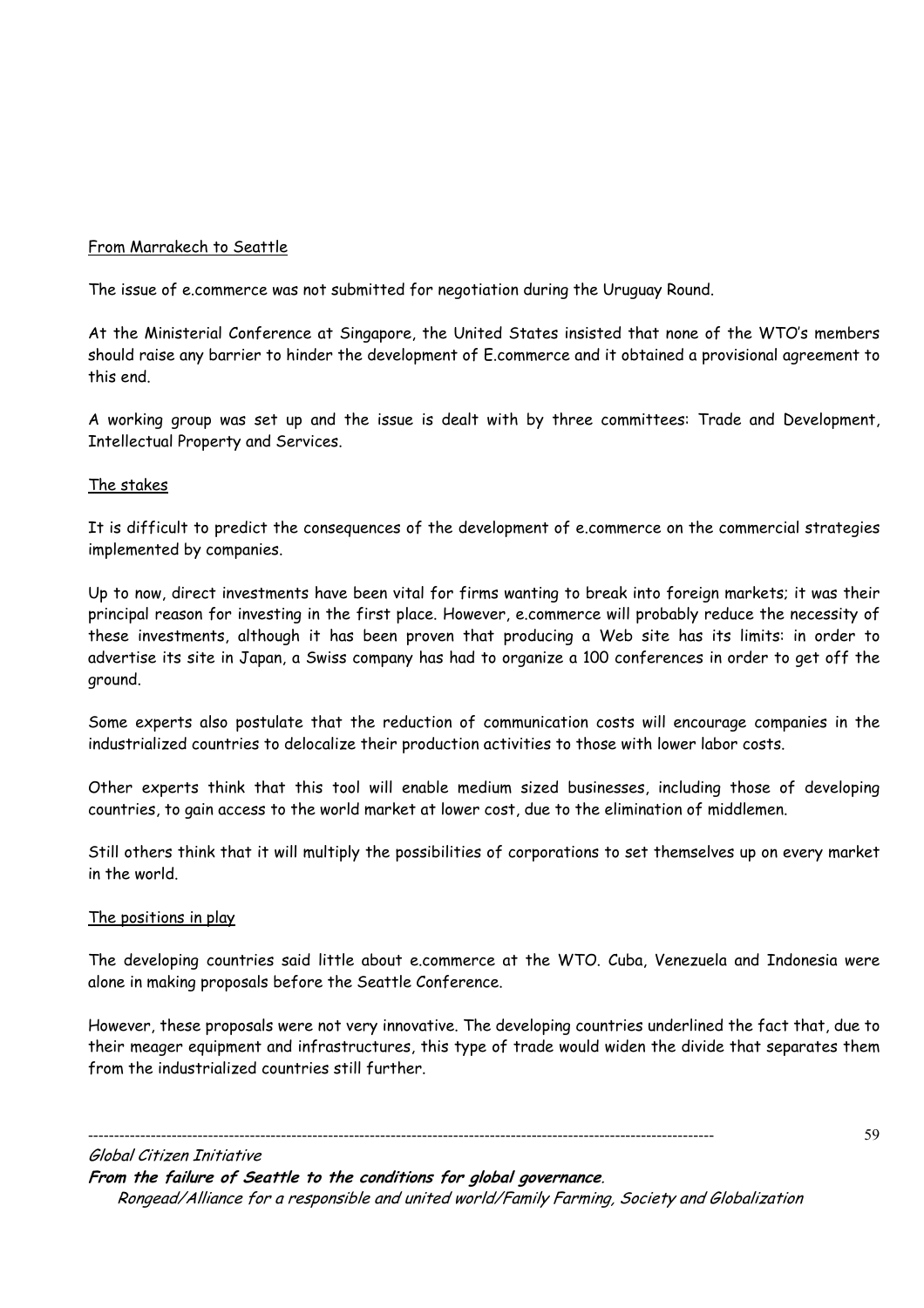In addition, countries such as India are concerned by whether e.commerce is a viable alternative to the resistance industrialized countries have shown against the circulation of persons across their borders.

The position taken by the European Union and the United States reflects that taken by the industrialized countries in general, i.e. they want the current situation of not levying any customs duty on this new type of trade to continue.

#### Proposal and paths for work

E.commerce has introduced a fundamental innovation regarding the agreement on services. In 1993, the Internet was nothing like as well developed as it is now, so a large number of services were technically impossible and, consequently, the lists of commitments by the WTO's members did not take into account.

One might imagine that the industrialized countries have an advantage in resisting the application of any barrier against the growth of this type of trade.

The issue deserves attention, though no legal basis exists that permits members to reconsider and renegotiate their commitments.

Lastly, e.commerce raises serious questions with respect to cultural diversity, intellectual property and, above all, protection against intellectually and morally harmful materials. This almost virgin terrain awaits material form.

#### **Regional agreements**

#### Reminder

The aim of the Havana Charter was to eliminate customs duties and import quotas. Since the negotiators were aware of how difficult this was, they invented article XXIV on Free Trade Zones and Customs Unions, which was used later in the GATT.

These two types of regional agreement were considered as a midway step towards opening up the world market and the multilateral system, in other words, it was a crucial step forward. What is more, every country had something to gain.

However, these regional agreements have not only become rigid and fixed, they now raise problems since they cause entire sectors to escape the WTO's rules (on agriculture in many cases).

------------------------------------------------------------------------------------------------------------------------ 60 Article XXIV stipulates that these agreements should cover "most of the trade" of the member countries. This has led certain members to conclude that if every sector were concerned, except agriculture, for

#### Global Citizen Initiative

**From the failure of Seattle to the conditions for global governance**.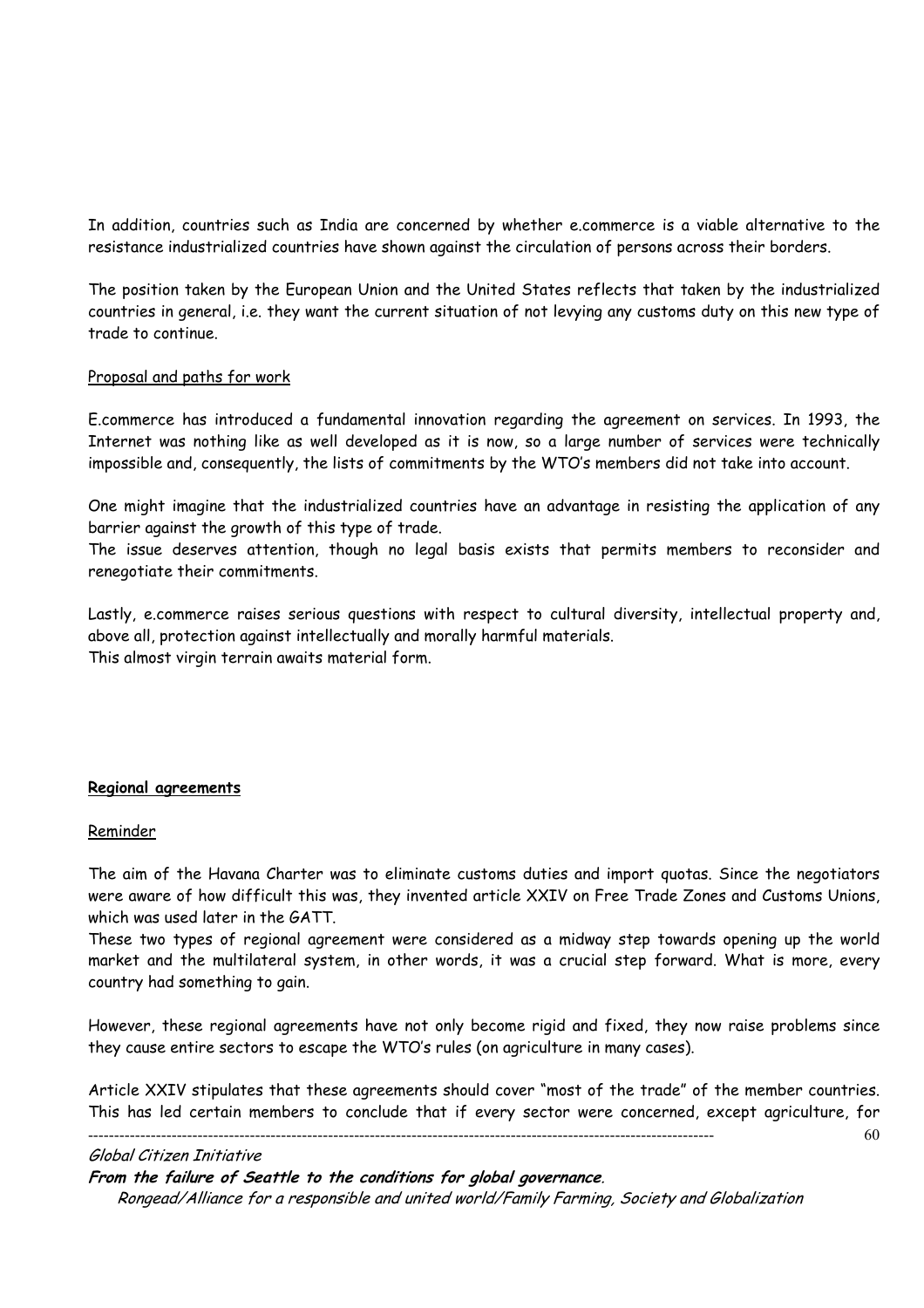example, this still means that most trade is covered. This has led to interminable discussions at the WTO to reach agreement on the legal definition of "most" and attempt to make the conditions of article XXVI stricter.

# Progression of the subject

In reality, about fifty regional agreements have been notified to the WTO, and only one, between the Czech Republic and Slovakia, has been deemed compatible with article XXIV, though none of them has been deemed incompatible either.

A regional agreements committee was set up at the WTO only two years ago with the aim of making the regional agreements compatible with the rule on non-discrimination.

The experts observed and forecast a movement towards stronger local cooperation and regional integration is continuing. However, this integration is occurring in different contexts that incorporate the power balances and pressure exerted at the WTO.

Thus, agreements such as the Treaty of Rome, which was judged as neither compatible, nor incompatible with the WTO, are political advantages that we must accept, in as much as they comply with a minimum number of rules.

Elsewhere, Malaysia wants APEC to consist only of Asian countries, and thus exclude the USA. This is the reason why it privileges ASEAN.

As for the Lomé Agreements, pressure from Latin American countries (which considered that they were penalized) has led them to evolve toward the rule of reciprocity, stipulated by article XXIV. From being agreements on free access of ACP products to the European market, they are becoming free trade agreements between the EU and the ACP regions.

Free access for European products and services to ACP markets could result in the risk of what some term "colonial re-conquest".

#### The positions in play

Nearly all the WTO's members are also party to a regional agreement. The positions are simple: we are for them if we belong to one, and against them (e.g., Bangladesh and Tonga) if we don't.

#### The stakes

Regional cooperation is both necessary and indispensable for developing and upholding regional balances.

However, these agreements should not be allowed to result in a fragmentary system. They should retain their primary role of aiding countries to pass on to a multilateral system.

61

#### Global Citizen Initiative

**From the failure of Seattle to the conditions for global governance**.

------------------------------------------------------------------------------------------------------------------------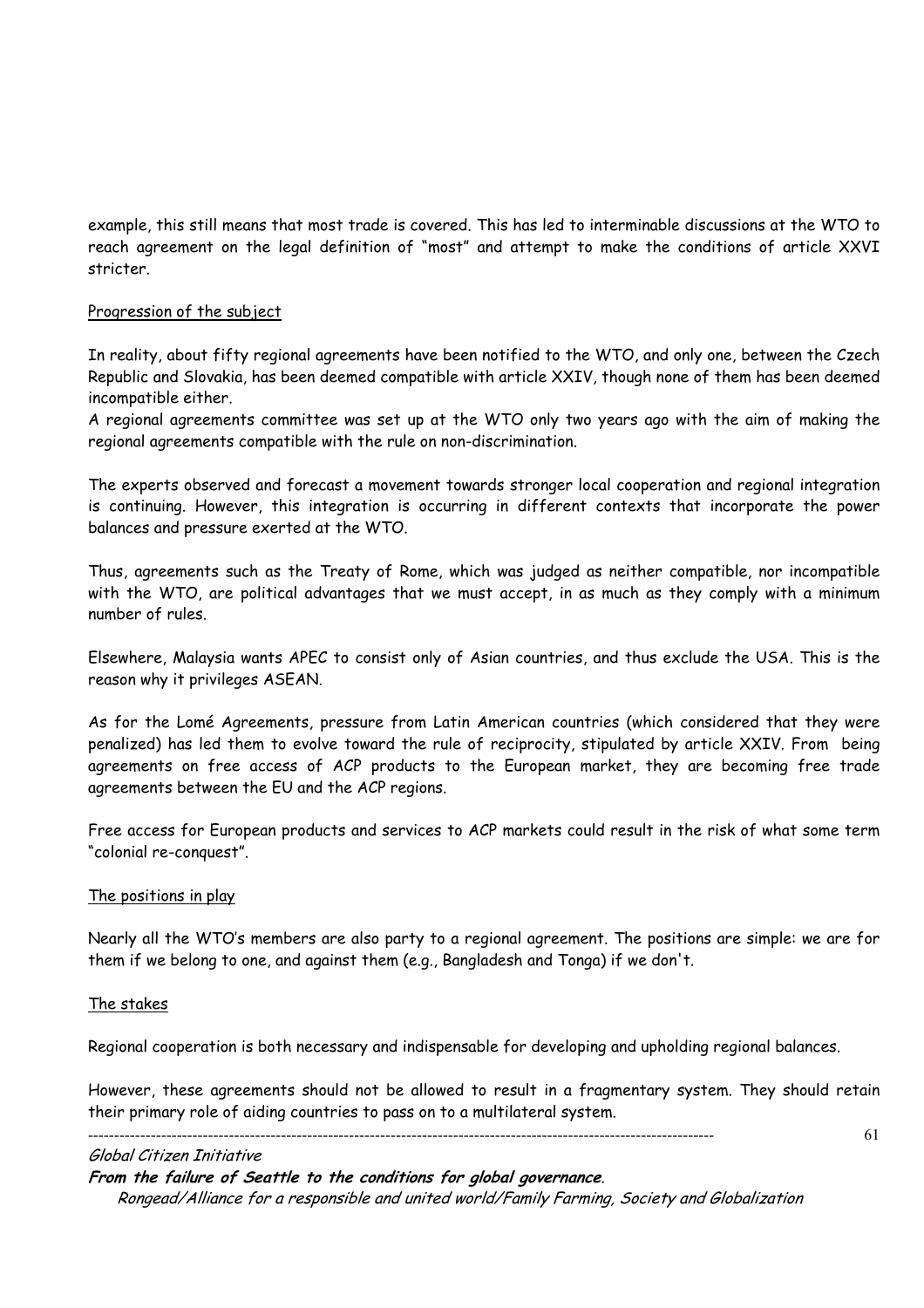# Proposal (directions for work)

The evidence points toward the need for regional agreements to become more coherent and compatible with the multilateral system. Consideration and negotiation should start on the basis of the following: Divisions caused by regional agreements are justified when they spring from temporary situations, but they must not be allowed to become permanent arrangements. If change is to occur, it must be in the framework of global negotiation.

Global Citizen Initiative **From the failure of Seattle to the conditions for global governance**. Rongead/Alliance for a responsible and united world/Family Farming, Society and Globalization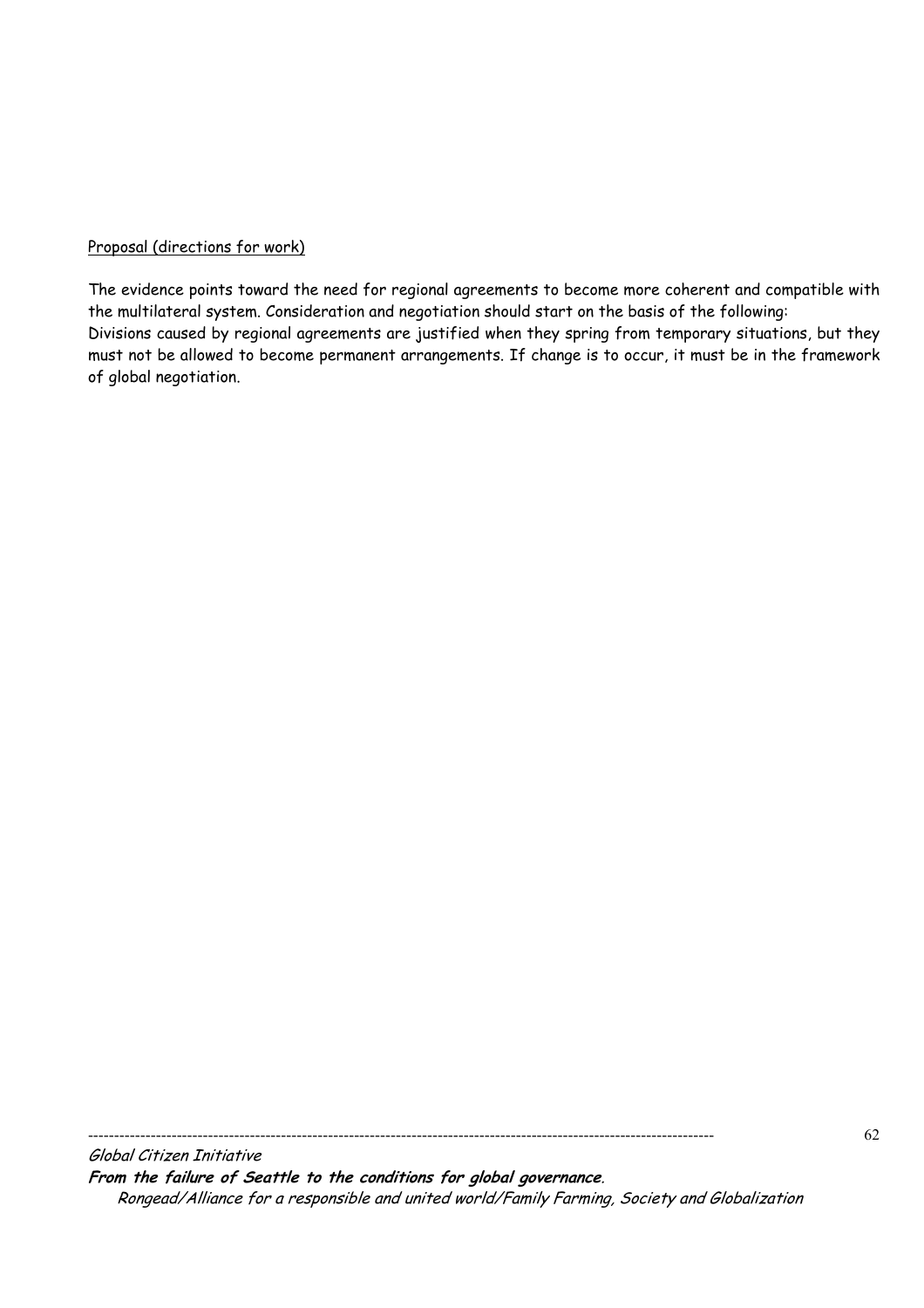# **PART III**

# **WHAT SHOULD BE BUILT?**

# **GLOBAL CITIZEN INITIATIVE**

#### **An international resource center on the WTO and global governance An economic and social observatory**

#### **The needs**

For the most part, the main claims of "civil society" are clear, i.e. the need for participation, the need to democratize the WTO and make it more transparent, the need to make the goal of sustainable development operational in both the definition and application of rules and practices, the need for greater coherence between different policies (trade, environmental, social, financial, monetary, etc.) that together lead to global governance.

However, methods must still be identified and resources must be implemented that will permit:

- linking the debate between governments, the WTO, "civil society" (with its multiple, varied and contradictory components), private interest groups, the other international institutions, etc.
- promoting convergence, if not consensus, between the different protagonists towards "fairer" trade rules that conform more to the goal of sustainable development.

Dealing with this issue raises problems at different levels:

#### **1- The need to process strategic information**

#### At collection level

As has been made obvious over the past few months, the surfeit information diffused (via the Internet and different publications) leads to confusion and rumors that are often incomplete or even biased through want of a system of validation. However, without reliable and valid "bedrock materials", any action would be pointless and questionable.

Thus, while awaiting the circulation and diffusion of validated and structured information, it would be advisable to propose an information "classification, sorting and selection" service, if only to provide addressees with a mode of access and information adapted to their means and needs.

Global Citizen Initiative

**From the failure of Seattle to the conditions for global governance**.

------------------------------------------------------------------------------------------------------------------------

Rongead/Alliance for a responsible and united world/Family Farming, Society and Globalization

63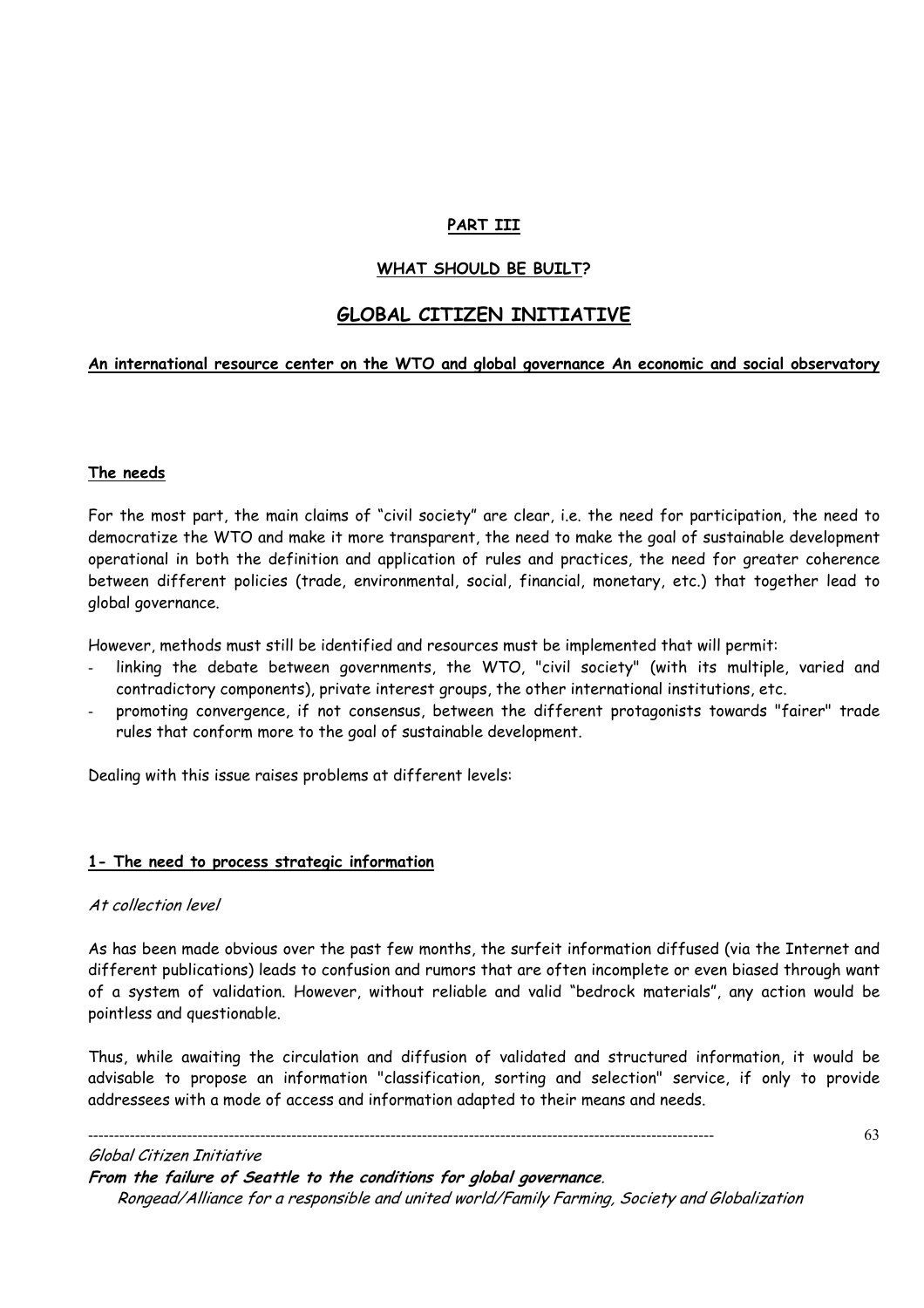Valid and reliable information generally comes from "international decision centers" (Geneva, Brussels, Washington, etc.) and also from different countries in which concrete problems arise with respect to the pertinence of the WTO's rules.

Thus there is a need to organize the collection of information on a geographical basis.

# At diffusion level

There is a surfeit of information in certain regions (the same information is frequently diffused several times), whereas it is very scarce in continents such as Africa, and French-speaking Africa in particular.

If the primary goal in terms of sustainable development is to combat inequality, then information should be distributed in a more equitable basis.

# **2. The need for expertise and analysis for advice and training**

It is essential to understand and assimilate the WTO's rules and be capable of identifying the economic, political, financial, social and environmental stakes underlying the negotiation of new rules; this demands a high level of skills in a large number of areas.

Experienced experts, trainers and communication specialists that can be called on according to the changes occurring in the subjects dealt with, are needed in order for members of parliament, journalists, ordinary citizens, and the negotiators themselves, especially those of developing countries, to obtain better access to understanding of highly complex stakes.

# **3. The need to organise collective exchange and expression.**

There are a large number of forums on the Internet where private individuals and organizations exchange their points of view in the WTO. However, since Seattle a growing number of diverse organizations have focused their attention on the subject. The confusion that stems from the expression "collective" is equal to the shadow cast by the following question asked in reasonably good faith by one of the WTO's deputy directors a few weeks after Seattle, "But why exactly do the environmental NGO's reproach the WTO?"

Global Citizen Initiative **From the failure of Seattle to the conditions for global governance**. Rongead/Alliance for a responsible and united world/Family Farming, Society and Globalization

------------------------------------------------------------------------------------------------------------------------

64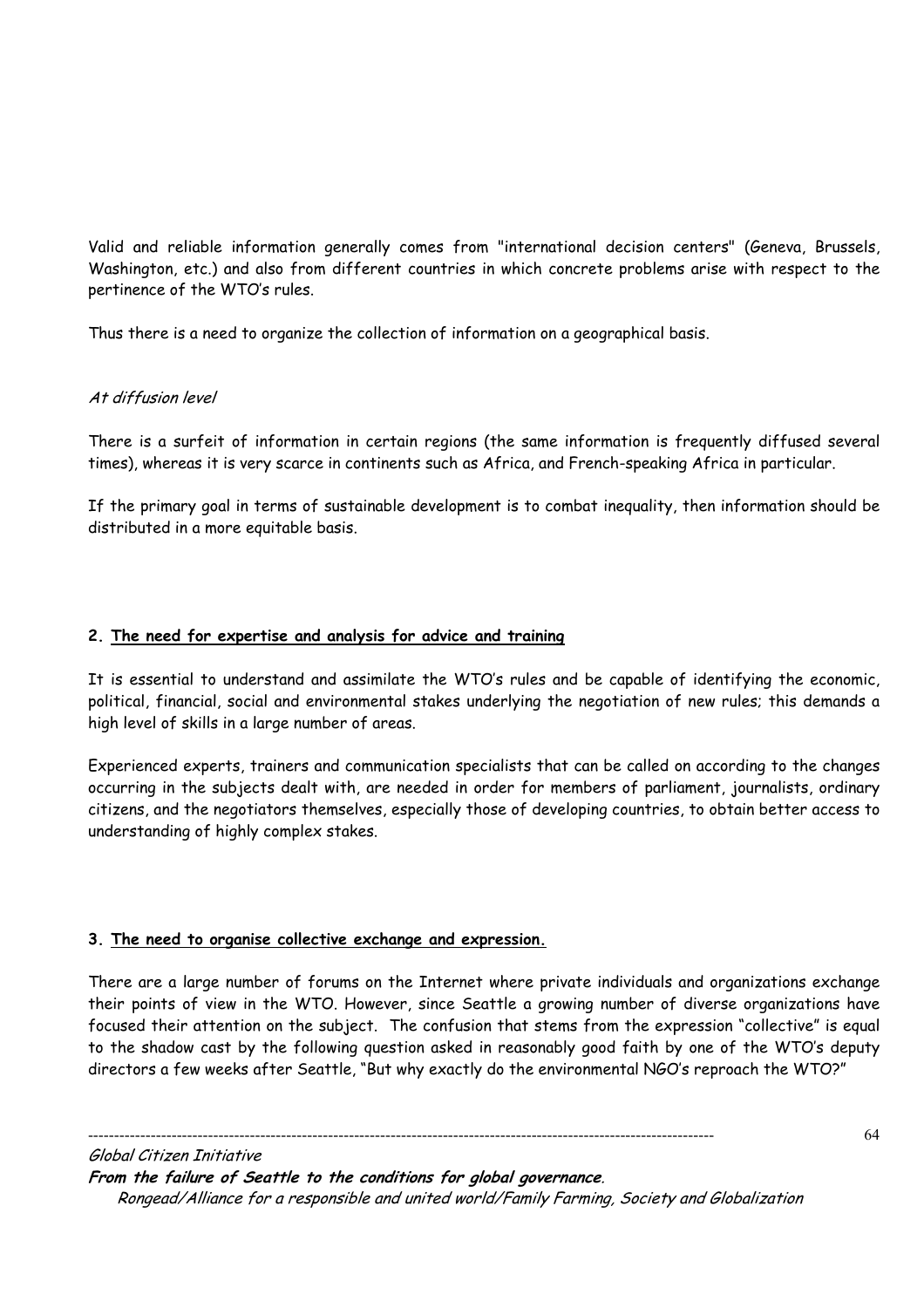# **4. The need for intermediation**

"Civil society" showed its capacity for action at Seattle. The organizations present demonstrated the pertinence of their claims. However, there were few initiatives (if only it had possible to make them) to attempt to give coherence to this many faceted action.

Overall, two currents could be distinguished: the organizations that were against the WTO and those that wanted it to undergo radical reform. I

n the framework of seeking solutions for global citizenship, which is what we attempt to do, the second direction seems the most constructive.

However, it is unquestionably difficult to trace. Great skills are required to understand the different points of view and organize the exchange of ideas between "civil society", the private sector and governments with their divergences and oppositions. Moreover, great determination is required to ensure that the process itself results in constructive proposals and actions.

#### \*\*\*\*\*\*\*\*\*\*\*\*\*\*\*\*\*\*\*\*\*\*\*\*\*\*\*\*\*\*\*\*\*\*\*\*\*\*\*\*\*\*\*\*\*\*\*\*\*\*\*\*\*\*\*\*\*\*\*\*\*\*\*\*\*\*\*\*\*\*\*\*\*\*\*\*\*\*\*\*\*\*\*\*\*\*\*

# **Citizen proposals for the WTO**

As citizens concerned for the general good, we address the following analyses and proposals to all responsible political leaders and members of civil society.

We are convinced of the importance of the instruments and institutions that regulate world trade. We are against a "law of the jungle" that incorporates only hints of bilateral agreements. We consider that the WTO should undergo radical reform in order to become consistent with the principles shared by all humankind.

- **the principle of protection** in order to pass on a livable planet to future generations;
- **the principle of humanity and dignity** of every human being;
- the principle of responsibility for each person and every organized entity, so that they can contribute toward building harmony between societies, human beings and their environment;
- **the principle of prudence and precaution**, so that human societies do not use new products and technologies until they are certain of their capacity to control present and future risks,
- the principle of diversity of cultures and living beings, as diversity is common property whose preservation is a duty;

#### Global Citizen Initiative

**From the failure of Seattle to the conditions for global governance**.

------------------------------------------------------------------------------------------------------------------------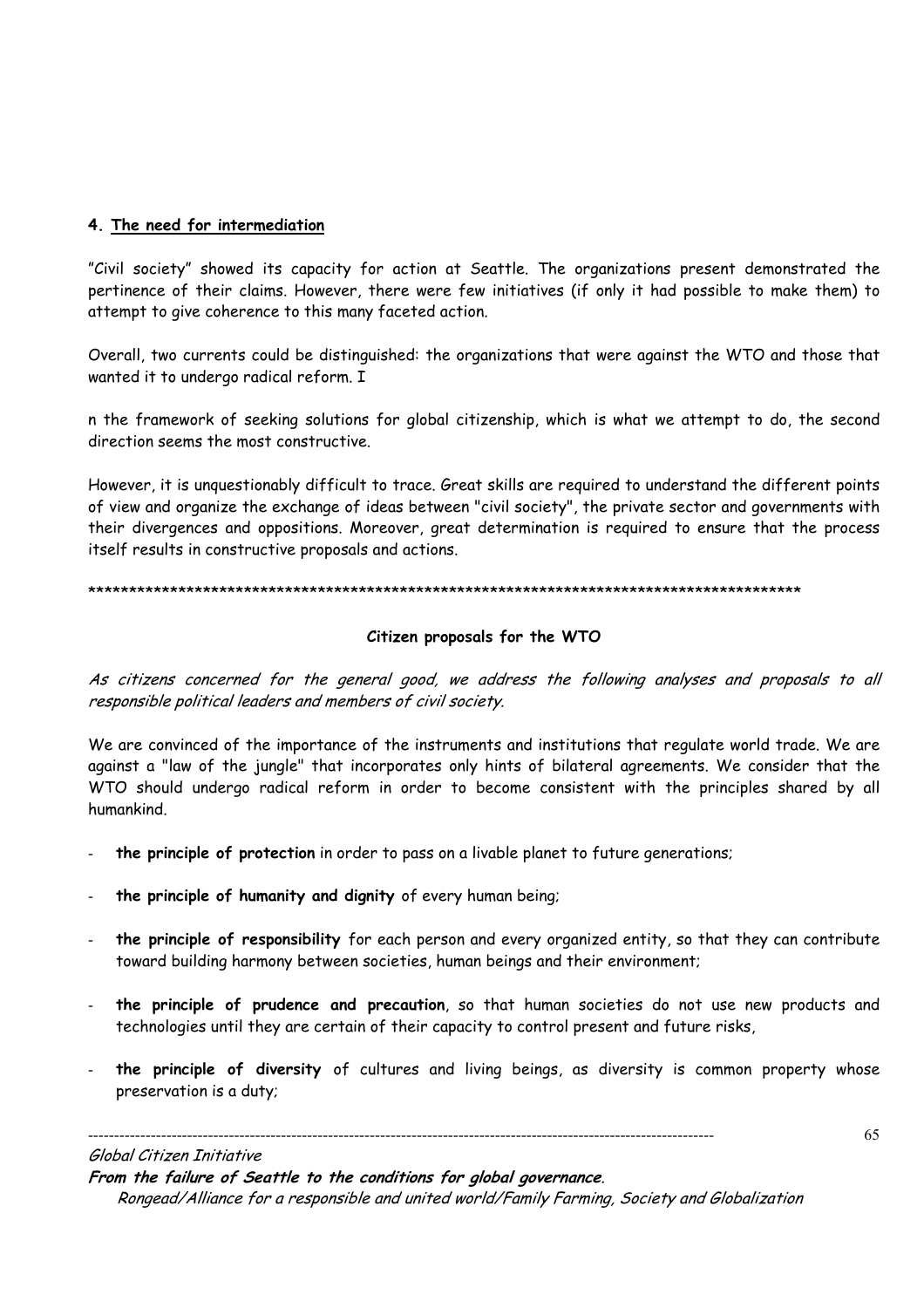- **the principle of citizenship**, as every human being is an integral part of the human community.

The market cannot become the supreme value of humanity! The above principles can be used to orient and govern it. They must give rise to clear orientations: respect for and the application of human rights, the right of peoples to feed themselves and choose their food, the recognition of biodiversity as the heritage of humankind, the refusal to patent life, etc. Hence we make the following proposals:

# **1. The Uruguay Round Agreements must be evaluated according to the objectives and criteria of sustainable development**.

Much is said of the advantages of the forced march towards deregulating the world's economy, but existing evaluations refer only to economic growth. This is not enough. These goals are included in the preamble of the WTO's articles of association, which refer to sustainable development and are set out in Agenda 21 and in other United Nations' texts. They must be the focal point of such an evaluation. We, citizens and watchful observers of the world's realities, have seen the damage inflicted by this forced deregulation, undertaken by politicians, supported by transnational corporations and implemented by the WTO, the International Monetary Fund and the World Bank. Globally, the world is a richer place though the gulf has widened between the rich and the poor. Trade is said to serve the cause of peace but in truth it merely serves peace between the wealthy and it often leads to practices incompatible with sustainable development.

The reduction of disparities and inequalities, economic democracy and the protection of natural resources must be placed at the core of the WTO's rules. These must stipulate the definition of sustainable development and the international conventions to which they refer.

# **2. Convergence and coherence for the development of trade but refusal of greater deregulation.**

Politicians and governments often sign conventions on human rights and the protection of natural resources by applying contradictory policies. Moreover, international institutions often take different directions. For example, the IMF's structural adjustment policies have led most developing countries to deregulate their agriculture to extents exceeding that required by the WTO. No attempt is made to achieve convergence, coherence or cohesion, leading to colossal costs for humanity. Experts estimate that these incoherences amount to 10% of the gross world product. The quest for convergence and coherence must be given precedence over the goal of increased deregulation that we reject. In particular, we propose that the WTO's rules and agreements should be linked to and made compatible with the multilateral agreements on the environment and with other rules and conventions defined and managed by the different international institutions (International Labor Office, FAO and United Nations), in the same way as they are with the Codex Alimentarius which defines standards for food products.

# **3. The reform of the dispute settlement system to achieve greater equity**

------------------------------------------------------------------------------------------------------------------------ 66 The fact that a system for settling disputes exists at the WTO is a good thing. However, this system is still unfair and unjust, since it gives precedence to the economic powers and, behind them, to transnational

Global Citizen Initiative

**From the failure of Seattle to the conditions for global governance**.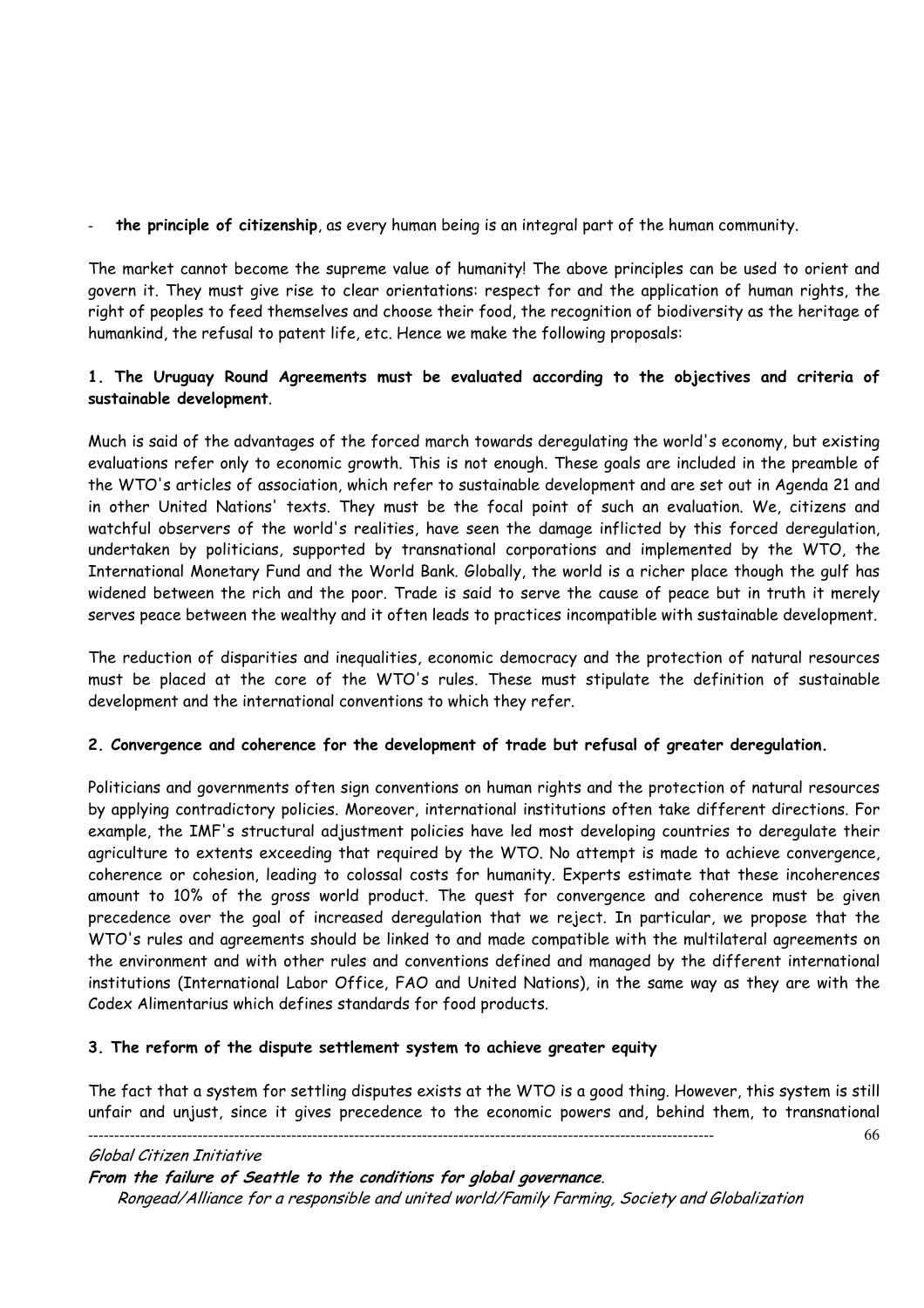corporations. The excessive costs involved by the system are out of reach for developing countries. Sanctions during a dispute can only be applied by the plaintiff country; however, trade between the countries must be sufficient for retaliation to be effective in the first place. The flood of complaints and American harassment highlight the lack of clarity and pertinence of the existing rules. These reasons lead us to propose the following reforms:

1. clarification (and renegotiation if necessary) of the WTO's rules so they become dissuasive and less open to interpretation.

2. The composition of panels: the panel members should be professionals, since at present they are not legal experts. They should seek to be neutral and objective.

3. A dispute settlement system with "collective sanctions" so that the loss of concessions becomes sufficiently expensive on the economic level to oblige industrialized countries to implement the panel's decisions.

# 4.Transparency

5. The hearing of third parties, including NGOs (modification of article 10) and the possibility for NGOs and experts to contribute additional elements.

6. The setting up in the long term of an international and independent commercial court that operates according to the founding texts of the United Nations (including the universal declaration of human rights), international conventions and the WTO agreements.

# **4. Membership given to new countries under acceptable conditions**

How can the 134 members of the WTO be said to share principles deemed economically democratic while 35 countries representing a fifth of the world's population are left outside? The conditions of membership are much too complicated and the membership process itself is scandalous, i.e. new members must open up their markets more than is demanded of the WTO's existing members, without any reciprocity. The main risk is the economic and social destabilization of whole populations. A crisis in China linked to a brutal opening of its frontiers, especially for agricultural products, will have considerable consequences for this country and the world. Thus objective and fair conditions must be defined so as not to oblige each candidate country to "defend its own skin" without any legal basis on which it can defend itself.

# **5. The setting up of an observatory of the WTO and the regulation of international trade**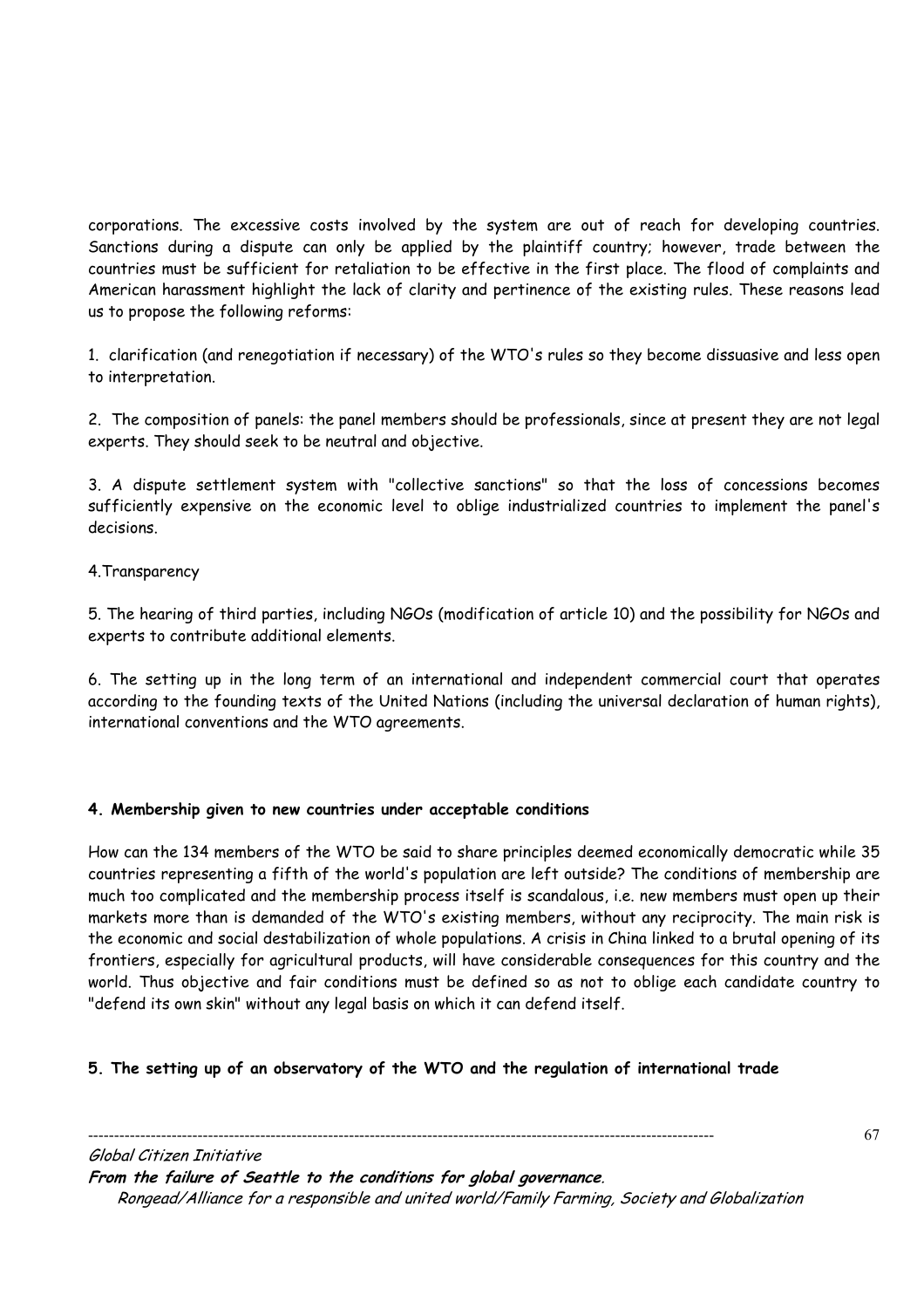Acknowledgement of the principle is general: the WTO must set up means for consulting with the NGOs, and citizens and popular movements. However, there is no structure for consultation at present. It is essential that such a structure be set up and brought into action from the outset of the next cycle of negotiations. Civil society should be involved in particular in founding and operating an international observatory and an information and consulting system. A large number of NGOs and citizens organizations demand a moratorium on launching new negotiations. An international observatory, operating independently and recognized by the WTO, could evaluate the effects of measures taken, raise them for debate and implement the undertakings made. It should be capable of bringing civil actions when trade practices infringe the rules and run counter to the goal of sustainable development, even when such practices are not subject to complaints made by the countries concerned.

# **6. An international resource center**

Of the 134 member countries of the WTO, 80 of them are unable, due to lack of competency and technical resources, to participate at the next round of negotiations under satisfactory conditions. There is an urgent need to set up a resource center accessible to civil society and to the administrations of WTO member countries as well as non-member countries. The resource center would supply evaluations on the real and potential impacts of agreements and undertakings, giving information and training on the rules, providing advice on negotiations and offering legal assistance. Without the will to place the WTO within a framework of values and principles, without a clear definition of the objectives pursued and in the absence of democratic rules, the discussions begun will eventually lead to social upheavals and the aggravation of ecological problems. Given this perspective, we believe that world-wide opposition to the rationale of free trade can only lead to the negotiations grinding to a standstill.

Extracts from the text "Citizen proposals for the WTO " **By January 15th 2000, this text had been signed by 234 people from 42 countries.**  To obtain and sign it, too: propositions.omc@globenet.org or http://www.sentenext1.epfl.ch/fph/french.wlproj/apm.html. It is also available on www@rongead.org

\*\*\*\*\*\*\*\*\*\*\*\*\*\*\*\*\*\*\*\*\*\*\*\*\*\*\*\*\*\*\*\*\*\*\*\*\*\*\*\*\*\*\*\*\*\*\*\*\*\*\*\*\*\*\*\*\*\*\*\*\*\*\*\*\*\*\*\*\*\*\*\*\*\*\*\*\*\*\*\*\*\*\*\*\*\*\*\*\*\*\*\*\*\*\*\* \*\*\*\*\*\*

# \*What should be built?

A large number of organizations meet regularly to discuss how to take up these challenges and find means to achieve the following objectives:

• Make accessible (materially and intellectually) to the largest number, especially in the most disadvantaged parts of the world, the information and analyses available on the stakes at play at the WTO and the negotiations taking place at present.

------------------------------------------------------------------------------------------------------------------------ Global Citizen Initiative

**From the failure of Seattle to the conditions for global governance**.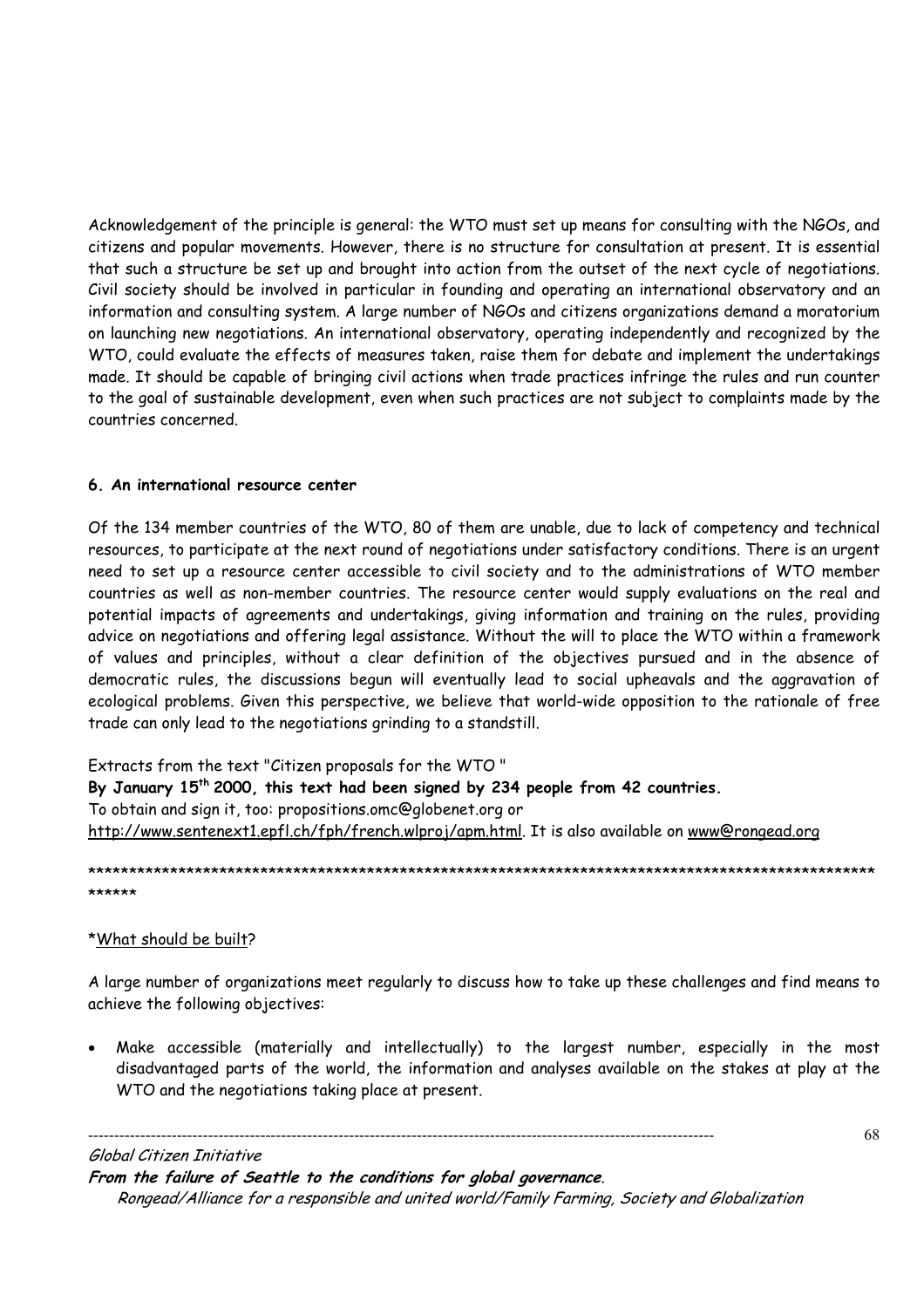- Make the contribution by "civil society" more effective and operational in identifying the multilateral rules of international trade.
- Contribute to making the workings of the WTO more transparent and promote a practical mechanism for monitoring and participation.

# Who is concerned?

**Global Citizen Initiative** will become structured progressively as a network by seeking to associate all those who seek to contribute toward achieving the goals defined previously. The responsibilities will be shared between the different working subjects and according to geographic area.

The resource center will be "open" without discrimination and be permanently accessible to civil society and the administrations of WTO member countries and to non-member countries.

The actions taken by the resource center will not be "neutral" inasmuch as relations with the following organizations will be given precedence:

- Those that work in or to the advantage of developing countries and WTO candidate countries lacking in information and the capacity to negotiate.
- Those of the network's members that are most committed to formulating "operational" proposals for reforming the WTO, to subjects of negotiation and to the link between the WTO and the issue of global governance.

# **Priority subjects**

**Regarding the evaluation of the agreements signed and the operation of the WTO, Global Citizen will give priority to the treatment of the following subjects:** 

- The implementation of the results of the Uruguay Round.
- Transparency
- Reform of the dispute settlement system.
- The global role of the WTO and most especially the problem of new memberships.
- The least advanced countries, special and differentiated treatment for the developing countries and their participation in formulating standards.

Regarding the subjects of negotiation as such, Global Citizen Initiative will make proposals on the issues crucial to the development of economic democracy, i.e. agriculture, services and intellectual property, insofar as these subjects are on the "built-in" agenda, but also on subjects such as e.commerce, energy sea products, etc.

Global Citizen Initiative **From the failure of Seattle to the conditions for global governance**.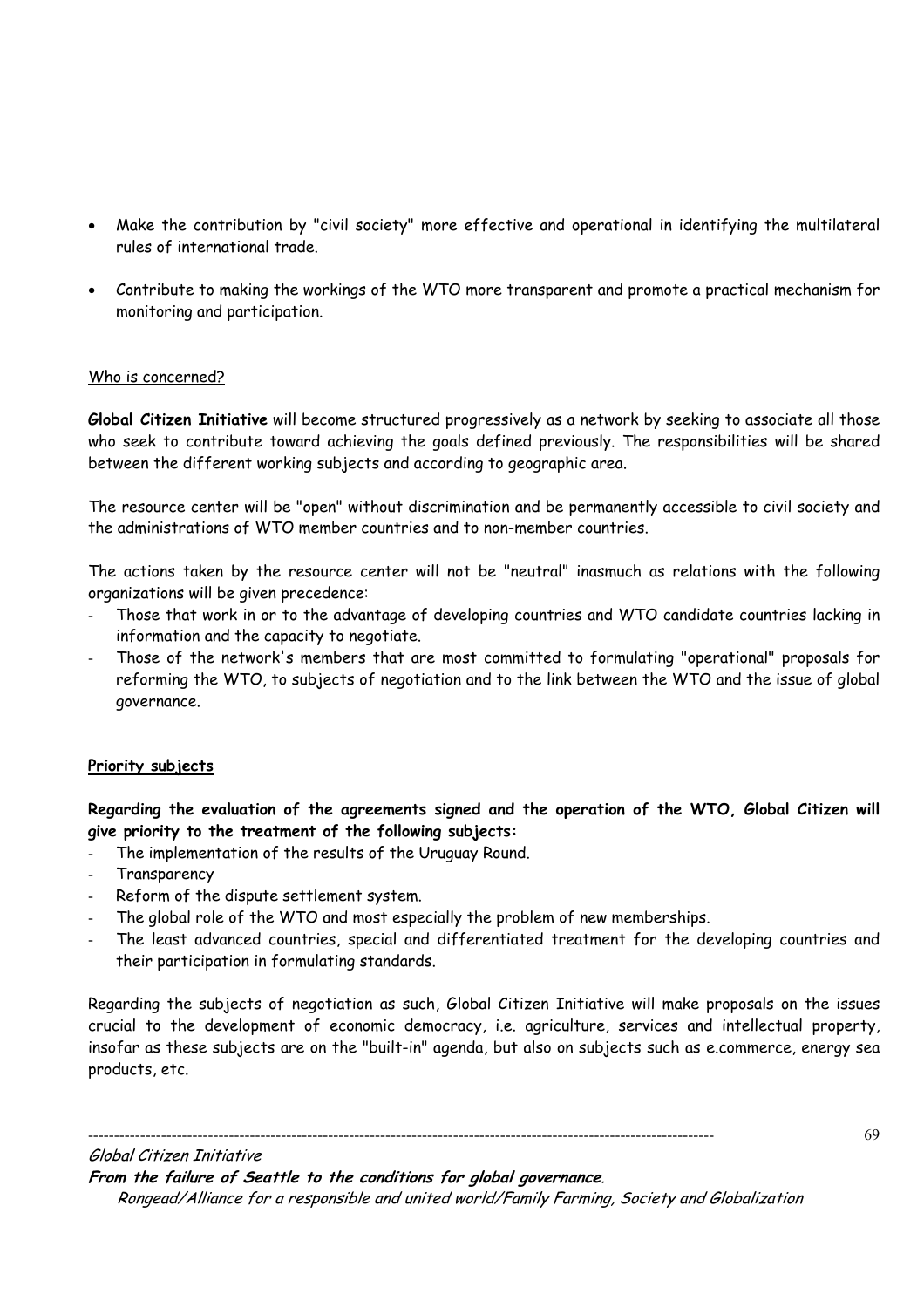Lastly, work will be carried out on the "WTO/World governance system" interface, it being understood that world governance embraces every institution (whether it be international, regional, national or local) involved in economic, social and environmental affairs. The program is ambitious. It will be carried out in collaboration with organizations and movements which, like the Alliance for a responsible and united world, work on this issue.

To give substance to this approach, Global Citizen Initiative will work on the proposal to set up an **international arbitration system external to the WTO** responsible for settling any dispute that goes beyond the framework of multilateral trade policy.

Indeed, although disputes stemming from trade policy actions fall under the jurisdiction of the WTO's dispute settlement system (the real backbone of the WTO system), any dispute that calls into question the enforcement of other multilateral policies (environment, labor, etc.) should be subject to arbitration outside the WTO.

This should also be the case even when policies implemented by other international institutions (in particular financial) upset the global balance of rights and duties stemming from trade negotiations.

This idea of an international arbitration system external to the WTO would be a concrete demonstration of coherence in the framework of a global approach.

# **Rongead Lyon 27/06/2000**

The following organizations and persons contributed to this dossier: RONGEAD: Meredyth Bowler Ailloud, Rose Marie Di Donato, Joseph Rocher GRESEA: Anne Peters and Bruno Carton (for the section on services).

as well as the members of RONGEAD's scientific committee, and experts, most of whom wish to remain anonymous.

------------------------------------------------------------------------------------------------------------------------ Global Citizen Initiative

**From the failure of Seattle to the conditions for global governance**. Rongead/Alliance for a responsible and united world/Family Farming, Society and Globalization